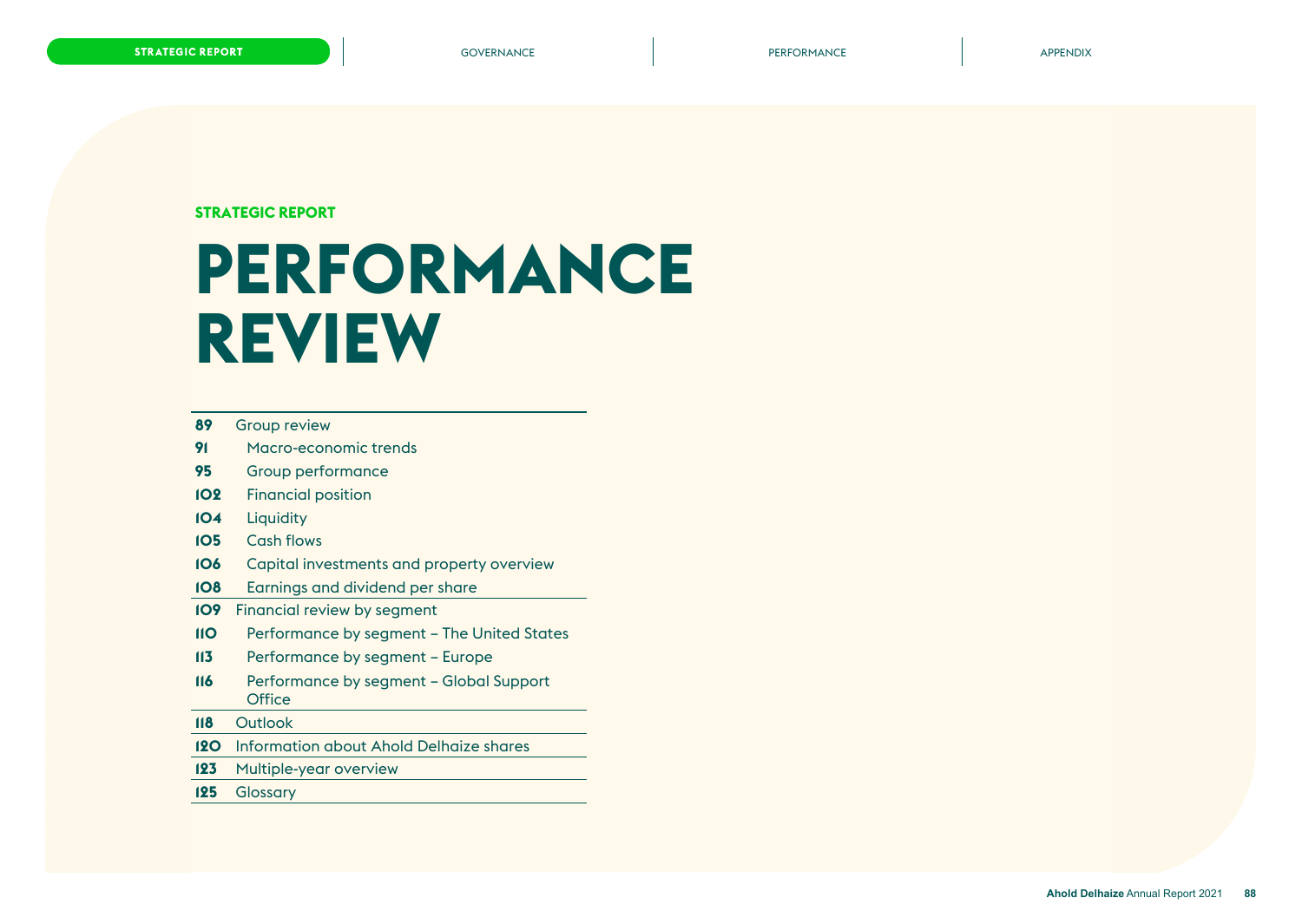# <span id="page-1-0"></span>**Performance review** GROUP REVIEW

| <b>KEY FINANCIAL TARGETS</b> |                                                    | <b>TARGET 2021</b>                                          | <b>RESULTS IN 2021</b> | <b>TARGET 2022</b>                                          |
|------------------------------|----------------------------------------------------|-------------------------------------------------------------|------------------------|-------------------------------------------------------------|
|                              | <b>GROUP UNDERLYING</b><br><b>OPERATING MARGIN</b> | $\geq 4.0$ $\approx$                                        | 4.4 <sup>°</sup>       | $\geq 4.0$ $\approx$                                        |
|                              | <b>DILUTED UNDERLYING</b><br>EPS GROWTH            | Mid- to high-single-digit & growth<br>vs. 2019              | 28.8%                  | Mid- to low-single-digit & decline<br>vs. 2021              |
|                              | <b>NET CAPITAL</b><br><b>EXPENDITURES</b>          | $\sim \in 2.2$ billion                                      | €2.3 billion           | $\sim \epsilon$ 2.5 billion                                 |
| $\bullet$                    | FREE CASH FLOW <sup>2</sup>                        | $\sim$ €1.6 billion                                         | €I.6 billion           | $\sim \in$ I.7 billion                                      |
|                              | <b>DIVIDEND</b><br>PAYOUT RATIO <sup>3</sup>       | 40-50% and year-over-year<br>increase in dividend per share | 42 <sup>°</sup>        | 40-50% and year-over-year<br>increase in dividend per share |
|                              | SHARE BUYBACK <sup>3</sup>                         | €I billion                                                  | €I billion             | €I billion                                                  |

1 At current rates.

2 Target excludes M&A.

3 Management remains committed to the share buyback and dividend program, but, given the uncertainty caused by COVID-19, they will continue to monitor macro-economic developments. The program is also subject to changes in M&A activity. The dividend payout ratio for results in 2021 is calculated as a percentage of underlying income from continuing operations on a 52-week basis.

Note: Targets are based on the previous year's full year results unless stated otherwise.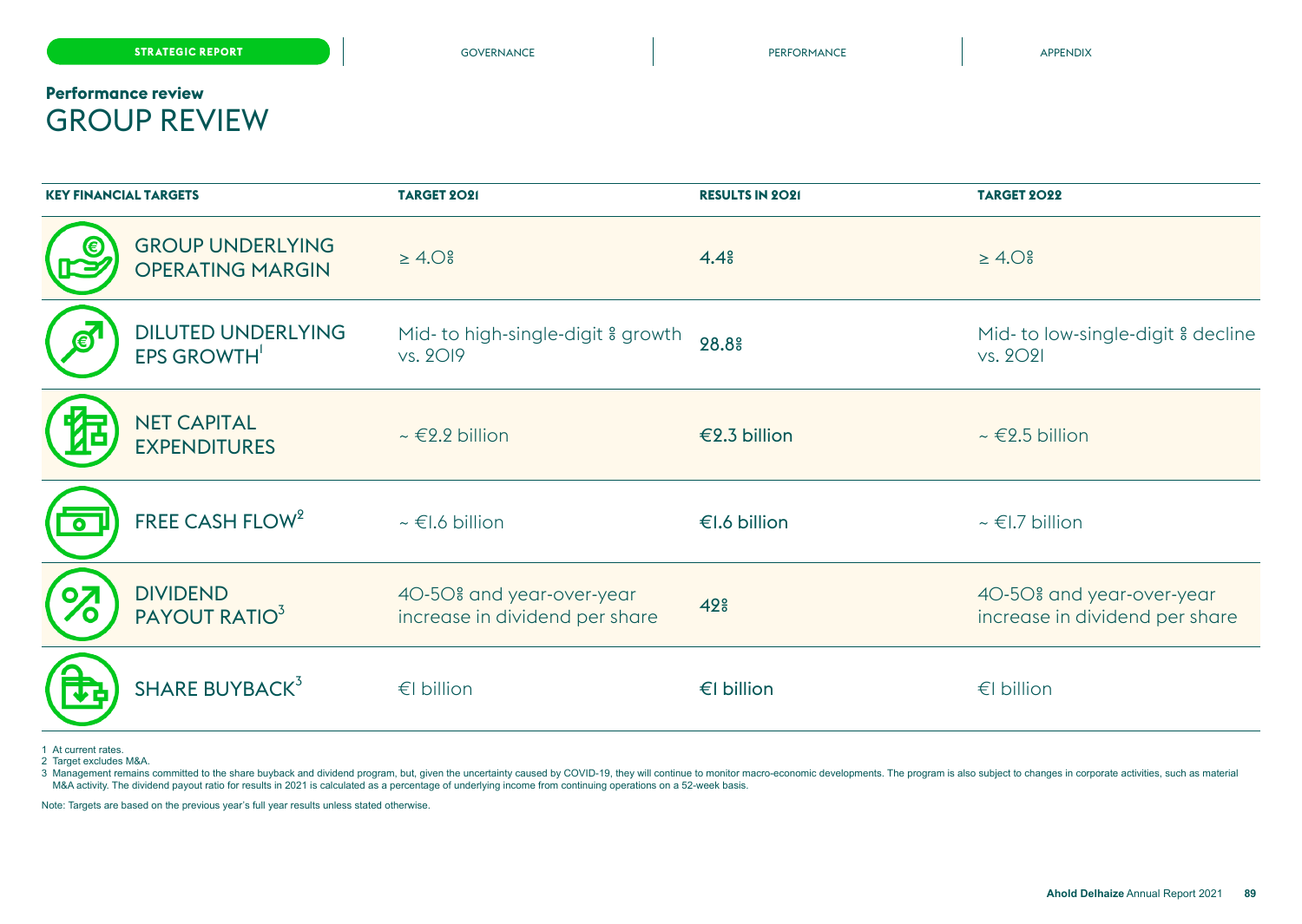### **Performance review** GROUP REVIEW

| <b>DRIVE OMNICHANNEL GROWTH</b>          |                                                                             | <b>TARGET 2021</b>                                                                                            | <b>RESULTS IN 2021</b>                                                                                                                      | <b>TARGET 2022</b>                                                                                                                                         |
|------------------------------------------|-----------------------------------------------------------------------------|---------------------------------------------------------------------------------------------------------------|---------------------------------------------------------------------------------------------------------------------------------------------|------------------------------------------------------------------------------------------------------------------------------------------------------------|
|                                          | Net consumer online sales growth / U.S.<br>online sales growth <sup>1</sup> | $\geq 30\%$ / $\geq 60\%$                                                                                     | $+41.5\% / +73.7\%$                                                                                                                         | $\geq 15\%$                                                                                                                                                |
|                                          | Stop & Shop store remodels                                                  | ~100                                                                                                          | 55                                                                                                                                          | $~1$ 40                                                                                                                                                    |
|                                          | Complementary revenue streams                                               |                                                                                                               | €355 million                                                                                                                                | $\geq 20\%$                                                                                                                                                |
|                                          | <b>ELEVATE HEALTHY AND SUSTAINABLE</b>                                      |                                                                                                               |                                                                                                                                             |                                                                                                                                                            |
|                                          | Healthy own-brand sales of $(\%)^2$                                         | 50.5%                                                                                                         | 53.6%                                                                                                                                       | 54.2%                                                                                                                                                      |
|                                          | Food waste reduction $(\%)^3$                                               | 16%                                                                                                           | 18%                                                                                                                                         | 18%                                                                                                                                                        |
|                                          | $CO2$ emission reduction $(\%)4$                                            | 17%                                                                                                           | 31%                                                                                                                                         | Net zero by 2040                                                                                                                                           |
| <b>CULTIVATE BEST TALENT<sup>5</sup></b> |                                                                             |                                                                                                               |                                                                                                                                             |                                                                                                                                                            |
|                                          | Associate engagement score (%)                                              | $\geq 81\%$                                                                                                   | 79%                                                                                                                                         | $\geq 80\%$                                                                                                                                                |
|                                          | Inclusive workplace score (%)                                               | $\geq 79\%$                                                                                                   | 79%                                                                                                                                         | $\geq 79\%$                                                                                                                                                |
|                                          | STRENGTHEN OPERATIONAL EXCELLENCE                                           |                                                                                                               |                                                                                                                                             |                                                                                                                                                            |
|                                          | Save for Our Customers savings                                              | $≥ €750$ million                                                                                              | €967 million                                                                                                                                | $≥ €850$ million                                                                                                                                           |
|                                          | Supply chain initiatives                                                    | Transition of five facilities into the<br>integrated network                                                  | Five facilities transitioned from C&S into our<br>integrated supply chain network                                                           | U.S. network transformed to 85% in-house full self-<br>distribution and two fully automated frozen facilities<br>live by the end of 2022                   |
|                                          | In-store initiatives                                                        | $\geq$ 50% of the European brands' grocery<br>stores with electronic shelf labelling                          | Rolled out electronic shelf labelling to >50% of<br>European brands' grocery stores, including<br>almost 100% of owned Benelux supermarkets | $\geq$ 80% of European grocery stores with electronic<br>shelf labelling                                                                                   |
|                                          | Improving online productivity                                               | Launching U.S. Autostore/Swisslog<br>micro-fulfillment center and increasing<br>automated capacity at bol.com | AutoStore/Swisslog micro-fulfillment center<br>launched in Q4 and automated capacity at<br>bol.com further increased                        | Continued semi-automated capacity expansion at<br>bol.com and facility expansion in Europe. Ramping<br>up micro-fulfillment center in Philadelphia in U.S. |

1 U.S. online sales include FreshDirect sales starting in 2021. Targets are based on the previous year's full year results unless stated otherwise. Sales growth is calculated at constant rates. Sales growth targets and res

2 Healthy sales percentage for 2021 is impacted by the transition to the Nutri-Score methodology instead of Choices in our European brands. See *ESG statements* for more information.

3 Reduction is shown against a 2016 baseline of 5.48 t/€ million.

4 % reduction is based on the cumulative trajectory towards the 50% reduction of absolute scope 1 and 2 CO<sub>2</sub>-equivalent emissions by 2030 compared to our 2018 baseline.

5 Over the course of 2022, we will adapt the associate engagement indices to fall more in line with the brands' needs. Going forward, we will report on eNPS, engagement and inclusive workplace.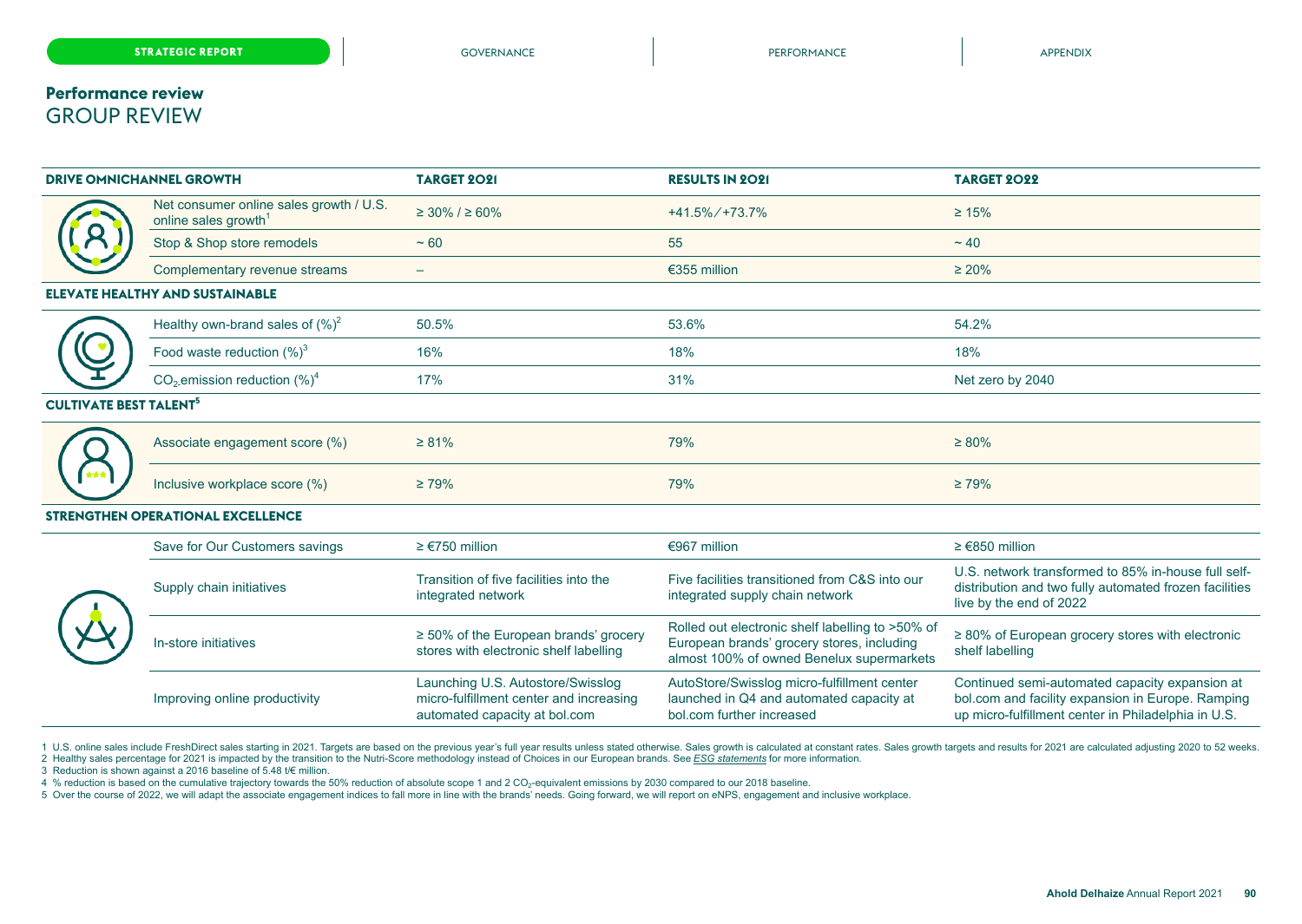## <span id="page-3-0"></span>**Group review** MACRO-ECONOMIC TRENDS

2021 was another year of strong financial and operational performance for Ahold Delhaize despite the challenges of pandemic recovery globally. Our business continued to be impacted by a number of specific, localized market trends (see *Evolving market trends*) and also by the following general macroeconomic trends:



#### **Foreign exchange rates AVERAGE EXCHANGE RATES 2021-2020**

|               |                |        |        | Change in the<br>average annual<br>value of the |
|---------------|----------------|--------|--------|-------------------------------------------------|
| Currency      |                | 2021   | 2020   | currency                                        |
| U.S. dollar   | USD/EUR        | 0.8461 | 0.8770 | $(3.5)\%$                                       |
| Czech crown   | <b>CZK/EUR</b> | 0.0390 | 0.0378 | 3.1%                                            |
| Romanian leu  | <b>RON/EUR</b> | 0.2032 | 0.2067 | (1.7)%                                          |
| Serbian dinar | <b>RSD/EUR</b> | 0.0085 | 0.0085 | $-\%$                                           |

#### Source: Bloomberg

The majority of Ahold Delhaize's brands' operations are located in the United States and denominated in U.S. dollars. The U.S. dollar developed in an unfavorable direction especially in the first three quarters, devaluing in strength relative to the euro by 3.5% in 2021, which weakened our consolidated results. Although the dollar has been appreciating since the end of October 2021, and the U.S. economy is expected to fully recover to a pre-pandemic level in 2022, going forward, currency risks remain due to possible COVID-19 impact and supply chain disruptions in 2022 (source: U.S. Department of Treasury). For more information, see *Note 2* to the consolidated financial statements.

As the world economy recovered after the pandemic, inflation picked up in 2021, driven by global supply chain challenges and labor constraints, among others. On average, globally, year-on-year prices for goods and services rose by 3.5% in 2021, the highest inflation rate seen in the last five years (source: Economist Intelligence Unit). In Europe, inflation started rising in January and continued to climb throughout the year, reaching 5.3% in December 2021. The U.S. Consumer Price Index has been rising since mid-2020 and reached beyond 7% in December 2021.



Source: IMF (GDP reports 2021)

1 GDP represents the total value at constant prices of final goods and services produced within a country within a specific time period.

After a contraction of 3.5% in global real GDP in 2020, the deepest decline in decades, we saw a strengthening of economies in the U.S. and Europe in 2021. This was illustrated by real GDP growth of 6% in the U.S. and 5.1% in Europe.

Both the U.S. and European economies expanded this year, leading to higher personal consumption, which positively affected our sales. In 2022, real GDP growth is expected to continue at a strong rate for both the U.S. and Europe. However, the expectations beyond 2022 remain less positive, due to risks and uncertainties arising from higher inflation, supply chain disruptions, rising energy prices, and labor shortages (source: McKinsey).

Source: OECD (CPI reports in 2021)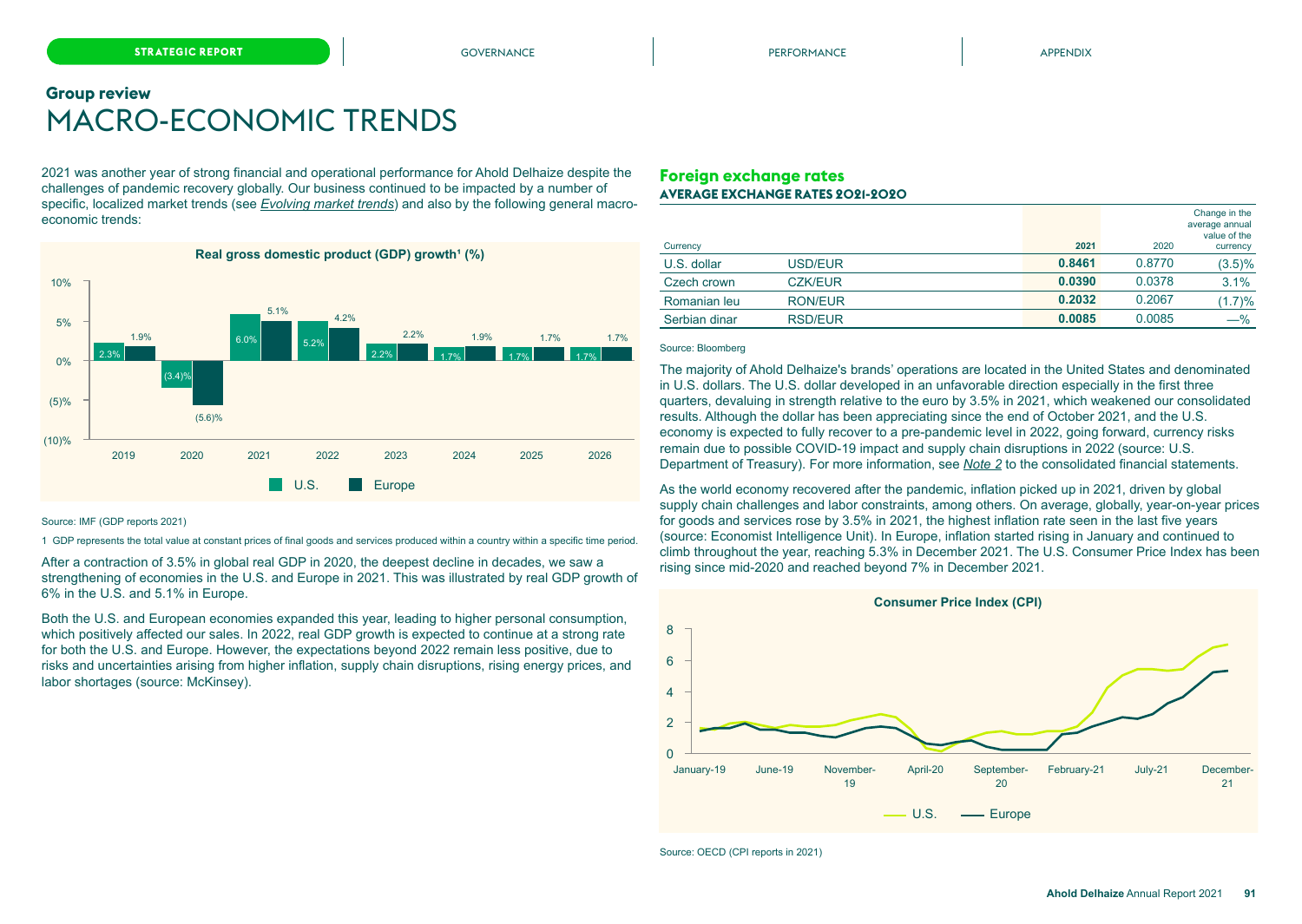### **Group review** MACRO-ECONOMIC TRENDS

In line with the economic recovery, the CPI for food and beverages in our brands' markets moderated in the spring, but, as of summer, started rising steadily, approaching 6.5% in the U.S. and 4.3% in Europe by December 2021. Shipping disruptions, labor shortages, factory closures and political tensions pushed prices up.



#### Source: OECD (CPI reports in 2021)

The introduction of vaccines, labor market recovery and governmental measures (for instance, the U.S. government spending trillions of dollars on COVID-19 stimulus and relief packages) positively affected consumer confidence and spending, including spending in the food and beverages services sector.

Consumer spending grew steadily throughout 2021, reaching \$48.8 trillion globally compared to \$45.1 trillion in 2020. In terms of global consumer and grocery market spending, we saw significant growth of 9.4% in the non-grocery sector, which rebounded following a soft 2020. Meanwhile, grocery consumer spending posted strong growth of 4.6% in 2021 versus elevated 2020 sales levels. Grocery's share of total global consumer spending decreased by 0.8% from 23.0% in 2020 to 22.2% in 2021.

The rise in consumer spending resulted from multiple factors, including the introduction of vaccines in 2021, which reduced consumer anxiety and total infection cases, and labor market recovery, along with increased employment and earnings. Additional grocery retail trends continued to develop in 2021, such as the further growth of e-commerce trade and a focus on healthy eating and nutrition (source: McKinsey). In the upcoming year, consumer spending is expected to keep increasing (source: Deloitte).

Global consumer and grocery market spending development



Source: Edge Retail Insight by Ascential (various reports in 2021)

1 Grocery sales measures the total consumer spend on edible groceries (food, drink and tobacco), household and petcare and health and beauty. It excludes spending on wholesale and food service.

#### **CONSUMER SPENDING SPLIT 2021-2019**

|                                         | 2021  | 2020  | 2019   |
|-----------------------------------------|-------|-------|--------|
| <b>World</b>                            |       |       |        |
| Growth grocery spending                 | 4.6%  | 1.2%  | 2.2%   |
| Grocery as % of total consumer spending | 22.2% | 23.0% | 20.9%  |
| <b>United States</b>                    |       |       |        |
| Growth grocery spending                 | 0.4%  | 7.8%  | 3.3%   |
| Grocery as % of total consumer spending | 10.4% | 10.8% | 9.5%   |
| <b>Europe</b>                           |       |       |        |
| Growth grocery spending                 | 9.1%  | 3.1%  | (1.6)% |
| Grocery as % of total consumer spending | 18.4% | 19.2% | 17.3%  |

Source: Edge Retail Insight by Ascential (various reports in 2021; the data for 2020 and 2019 has been re-calculated by Ascential)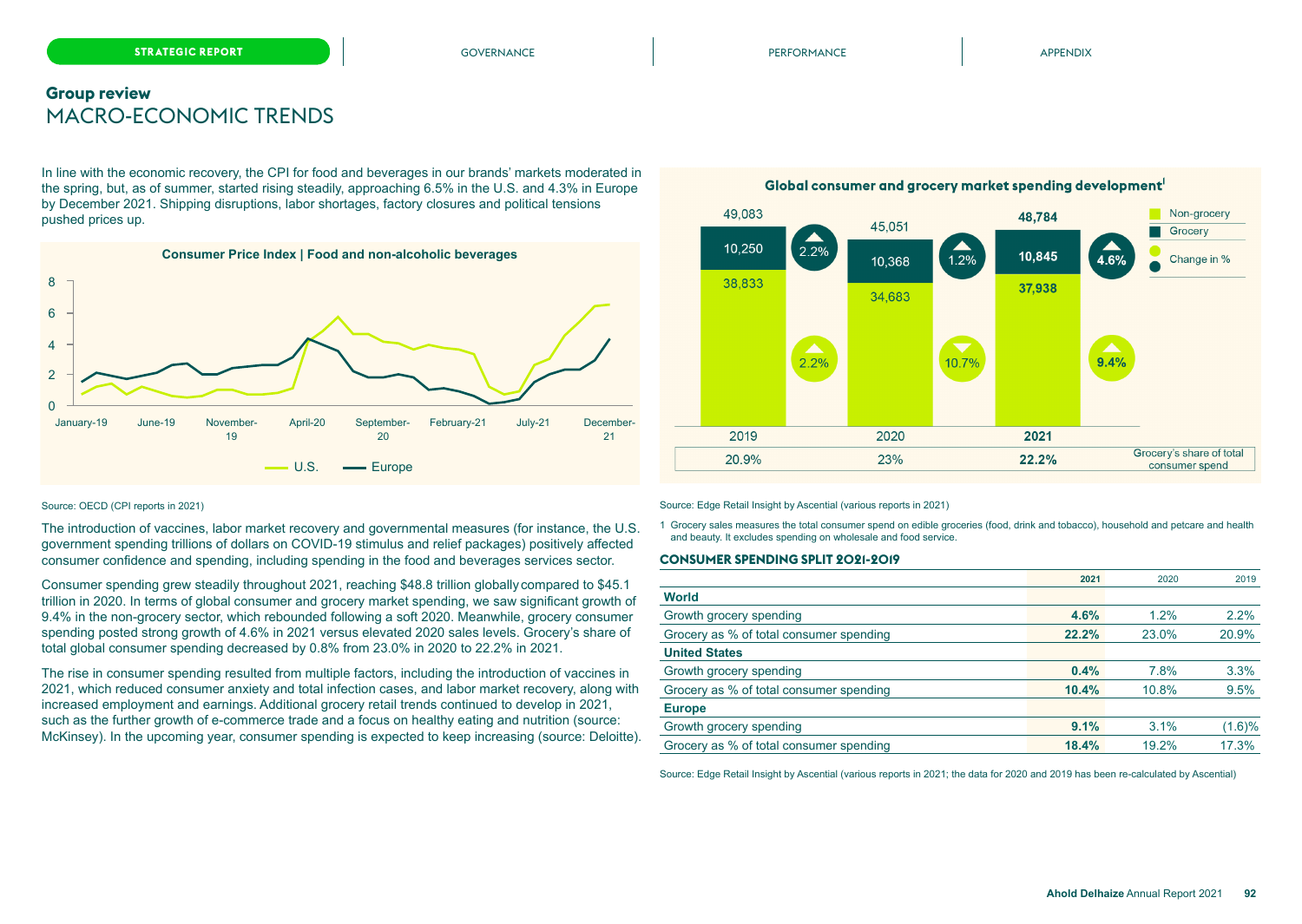### **Group review** MACRO-ECONOMIC TRENDS

Rising global demand has driven commodity prices higher, resulting in higher costs to producers and consumers. In addition, a shortage of workers is pushing wages higher. In the U.S., wages went up to 4.2% in Q3 2021 on a year-on-year basis, the largest rise since the fourth quarter of 2004, after increasing to 3.2% in the second quarter of 2021. With rising U.S. wage inflation, Ahold Delhaize relies on increasing productivity gains and cost savings initiatives to manage its business and keep prices competitive for consumers.



#### Source: U.S. Bureau of Labor Statistics (Charts related to the latest "Employment Cost Index" news release)

Wages in Europe are growing at a far slower pace than in the U.S. The highest growth per quarter in 2021 was in Q3, when wages in Europe went up by 2.8% on a year-on-year basis. The difference between the U.S. and Europe can be explained by the fact that European workers' unions are prioritizing non-wage benefits, such as job security and more leisure time, versus higher pay, especially during the pandemic (source: Reuters).

**Wages and salaries for European workers**



In 2020, the world suffered from a surge in unemployment due to the COVID-19 crisis, especially in the U.S., where the monthly unemployment rate reached 14.8%. In 2021, the U.S. saw a high rate of people voluntarily quitting their jobs and record job openings. The unemployment rate in the U.S. declined throughout the year, reaching a record low of 3.9% in December 2021. Between April 2020 and October 2021, a total of 18.2 million jobs were recovered, which represents 81% of the jobs lost during the first two months of the economic shutdown (source: U.S. Department of Treasury).



Source: OECD (Labor market statistics 2021; the data for the European Union is not published for December yet)

In Europe, unemployment declined throughout 2021 and reached pre-pandemic rates in autumn 2021. Labor market conditions improved in the second quarter of 2021 with the creation of about 1.5 million jobs and a swift rebound in hours worked, as many workers also exited job retention schemes. Labor shortages are emerging, in particular, in segments where activity is surging the most. As economic recovery continues, the labor market is expected to fully rebound next year, bringing the unemployment rate in the EU down to 6.5% in 2023 (source: European Commission).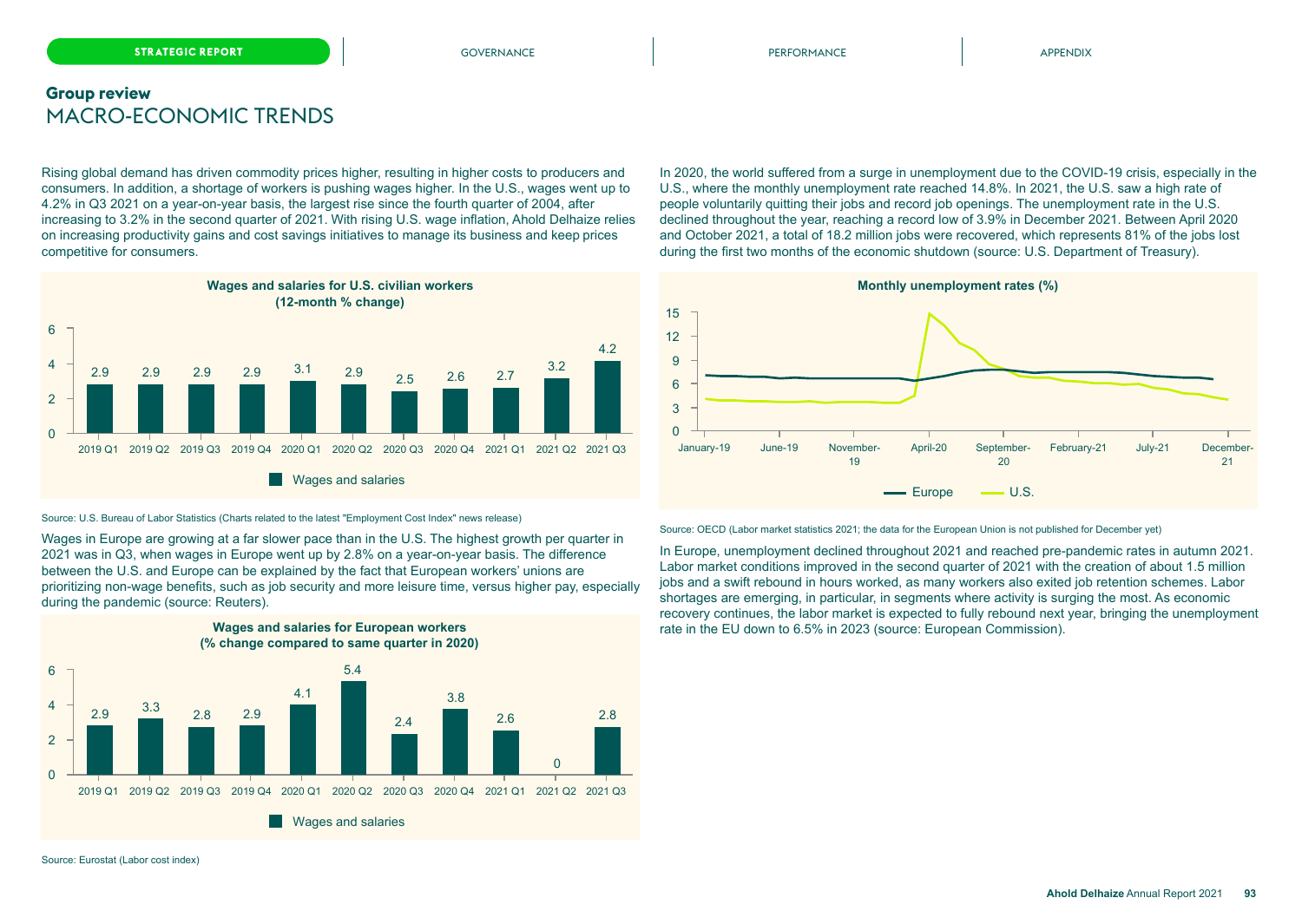$3.3<sup>°</sup>$ 

62.9<sup>g</sup>

 $(4.5)$ <sup>s</sup>

# **Group review** GROUP PERFORMANCE

Net sales **€75.6bn**

1.2% vs. 2020



Operating income

**€3,320mln** 51.5% vs. 2020



**€3,331mln** (7.3)% vs. 2020

Underlying operating margin **4.4%**

(0.4) pp vs. 2020

Free cash flow

(O.4)  ${\sf pp}^!$ 

| $\epsilon$ million                                       | 2021      | 2020 <sup>2</sup> | Change     | % change  |
|----------------------------------------------------------|-----------|-------------------|------------|-----------|
| Net sales                                                | 75,601    | 74,736            | 865        | 1.2%      |
| Of which: online sales                                   | 7,704     | 5,547             | 2,157      | 38.9%     |
| Cost of sales                                            | (54, 916) | (54, 160)         | (756)      | 1.4%      |
| <b>Gross profit</b>                                      | 20,685    | 20,575            | 110        | 0.5%      |
| Other income                                             | 531       | 470               | 61         | 12.9%     |
| Operating expenses                                       | (17, 896) | (18, 855)         | 959        | (5.1)%    |
| <b>Operating income</b>                                  | 3,320     | 2,191             | 1,129      | 51.5%     |
| Net financial expense                                    | (517)     | (485)             | (32)       | 6.6%      |
| Income before income taxes                               | 2,803     | 1,706             | 1,097      | 64.3%     |
| Income taxes                                             | (591)     | (331)             | (260)      | 78.5%     |
| Share in income of joint ventures                        | 33        | 22                | 12         | 53.5%     |
| Income from continuing operations                        | 2,246     | 1.397             | 849        | 60.8%     |
| Income (loss) from discontinued operations               | $\bf{0}$  | $\mathbf{0}$      | $\Omega$   | 98.6%     |
| <b>Net income</b>                                        | 2,246     | 1,397             | 849        | 60.8%     |
|                                                          |           |                   |            |           |
| <b>Operating income</b>                                  | 3,320     | 2,191             | 1,129      | 51.5%     |
| Adjusted for:                                            |           |                   |            |           |
| Impairment losses and reversals - net                    | 61        | 48                | 13         |           |
| (Gains) losses on leases and the sale of assets -<br>net | (76)      | (57)              | (19)       |           |
| Restructuring and related charges and other              | 26        | 1,413             | (1, 387)   |           |
| items                                                    |           |                   |            |           |
| <b>Underlying operating income</b>                       | 3,331     | 3,594             | (263)      | $(7.3)\%$ |
| Underlying operating income margin                       | 4.4%      | 4.8%              | $(0.4)$ pp |           |
| Underlying EBITDA <sup>1</sup>                           | 6,335     | 6,435             | (100)      | (1.6)%    |
| Underlying EBITDA margin <sup>1</sup>                    | 8.4%      | 8.6%              | $(0.2)$ pp |           |
|                                                          |           |                   |            |           |

1 Underlying operating income was adjusted for depreciation and amortization in the amount of €3,004 million for 2021 and €2,840 million for 2020. The difference between the total amount of depreciation and amortization for 2021 of €3,007 million (2020: €2,844 million) and the €3,004 million (2020: €2,840 million) mentioned here relates to items that were excluded from underlying operating income.

2 Comparative figures have been restated to conform to the current year's presentation (see *Note 8*).

1 At constant rates.

**€1.6bn**

**Ahold Delhaize** Annual Report 2021 **94**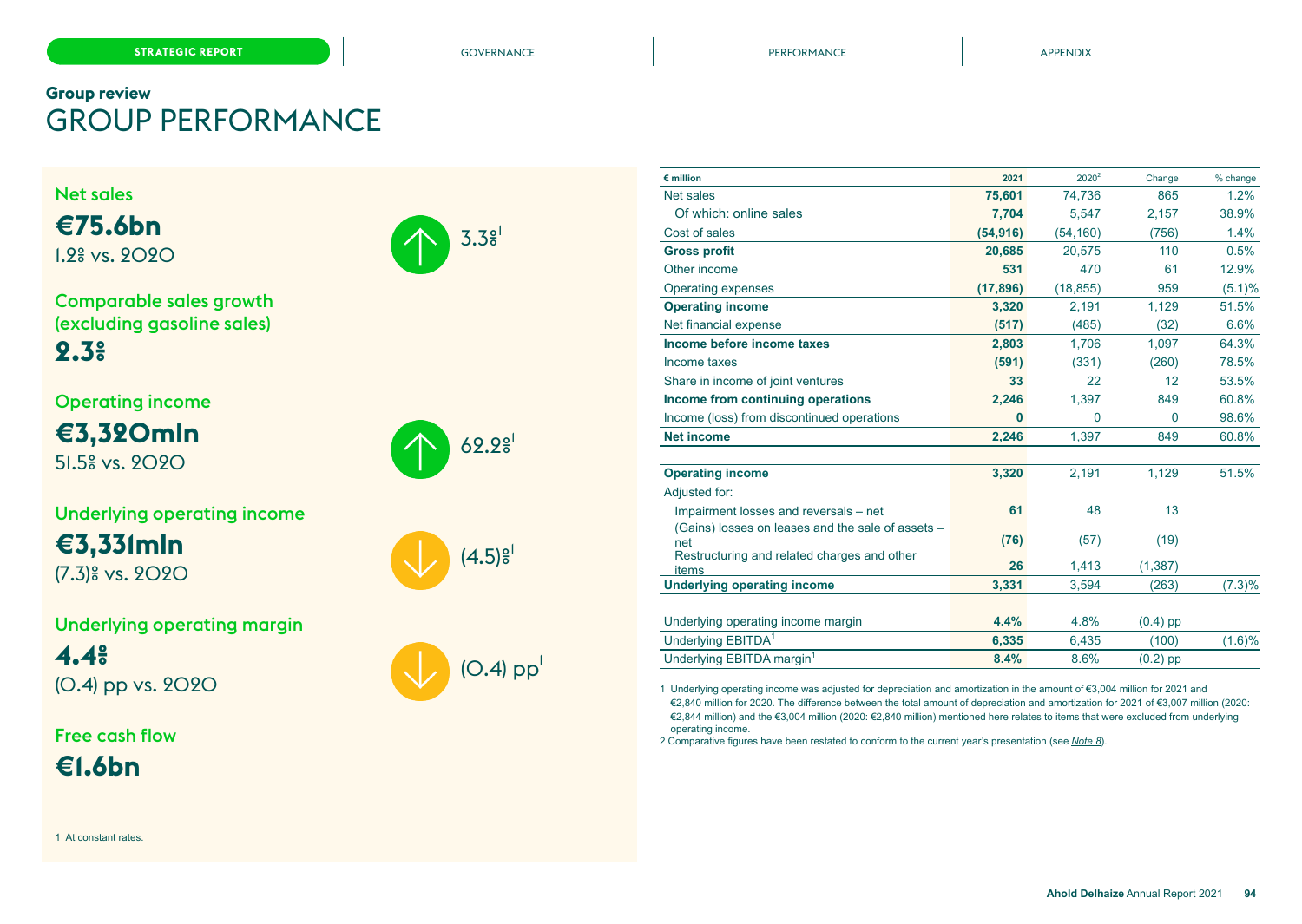### <span id="page-7-0"></span>**SHAREHOLDERS**

| € unless otherwise indicated                             | 2021 | 2020 | % change  |
|----------------------------------------------------------|------|------|-----------|
| Net income per share attributable to common shareholders |      |      |           |
| (basic)                                                  | 2.18 | 1.31 | 66.8%     |
| Underlying income per share from continuing operations   | 2.20 | 2.28 | $(3.3)\%$ |
| Dividend payout ratio                                    | 42%  | 40%  | $2.0$ pp  |
| Dividend per common share                                | 0.95 | 0.90 | 5.6%      |

### **OTHER INFORMATION**

| € million unless otherwise indicated                                             | 2021                | 2020                               | Change     |
|----------------------------------------------------------------------------------|---------------------|------------------------------------|------------|
| Net debt $1$                                                                     | 13.946              | 11.434                             | 22.0%      |
| Free cash flow <sup>2</sup>                                                      | 1,618               | 2.199                              | $(26.4)\%$ |
| Capital expenditures included in cash flow statement<br>(excluding acquisitions) | 2.371               | 2.659                              | $(10.8)\%$ |
| Number of employees (in thousands)                                               | 413                 | 414                                | (0.2)%     |
| Credit rating/outlook Standard & Poor's                                          | <b>BBB</b> / stable | BBB / stable                       |            |
| Credit rating/outlook Moody's                                                    |                     | <b>Baa1 / stable</b> Baa1 / stable |            |

Certain key performance indicators contain alternative performance measures. The definitions of these measures are described in the *[Glossary](#page-37-0)* section of this Annual Report.

1 For reconciliation of net debt, see *[Financial position](#page-14-0)* in this report.

2 For reconciliation of free cash flow, see *[Cash flows](#page-17-0)* in this report.

#### **Week 53**

Our financial year normally consists of 52 weeks and ends on the Sunday nearest to December 31. Every five years, our financial year consists of 53 weeks.

Ahold Delhaize's 2021 financial year consisted of 52 weeks and ended on January 2, 2022, while financial year 2020 consisted of 53 weeks.

Net sales in 2020 were positively impacted by the additional week, while the impact on operating margin was negligible. In some of the discussions below, we have included comparisons of the 52 weeks of 2021 with a 52-week period of 2020, which consists of the 53 weeks excluding the last week of 2020 (referred to as pro-forma 2020).

### **COVID-19 pandemic**

Our 2021 results continued to be positively impacted by COVID-19, as the pandemic drove an enhanced shift towards more food-at-home consumption. Not only did we see a sustained increase in our brick-and-mortar sales, but a further acceleration of net consumer online sales growth, as more consumers shifted to online shopping during the continuation of the pandemic.

To accommodate higher demand, our brands continued expanding capacity in 2021, opening 270 clickand-collect points in the United States and new e-commerce distribution centers in the United States, the Netherlands and the Czech Republic.

The operational execution, driven by teams across the brands, positively impacted our group underlying operating margin. This was related to higher operating leverage, due to higher COVID-19 related sales trends.

These results were offset, in part, by significant costs related to COVID-19. Investments in safety and preventative measures (including sanitation and protective equipment) in stores and distribution centers and donations to communities resulted in approximately €364 million in COVID-19-related costs for the year.

The pandemic caused continued zoning and permit-related challenges, which delayed our store development projects, impacting our capital expenditure. Despite these challenges, we spent €2.4 billion of gross capital expenditure by promptly responding to the pandemic and prioritizing investments in vertical integration and our omnichannel offering to respond to changing consumer needs.

Our Save for Our Customers program remained solid. It further benefited by leveraging higher sales to achieve greater efficiencies, resulting in over-achievement of our 2021 target of €750 million in savings.

While there was government assistance available to companies in several countries where our brands operate, we did not apply for any government assistance.

The COVID-19 pandemic did not trigger any asset impairments.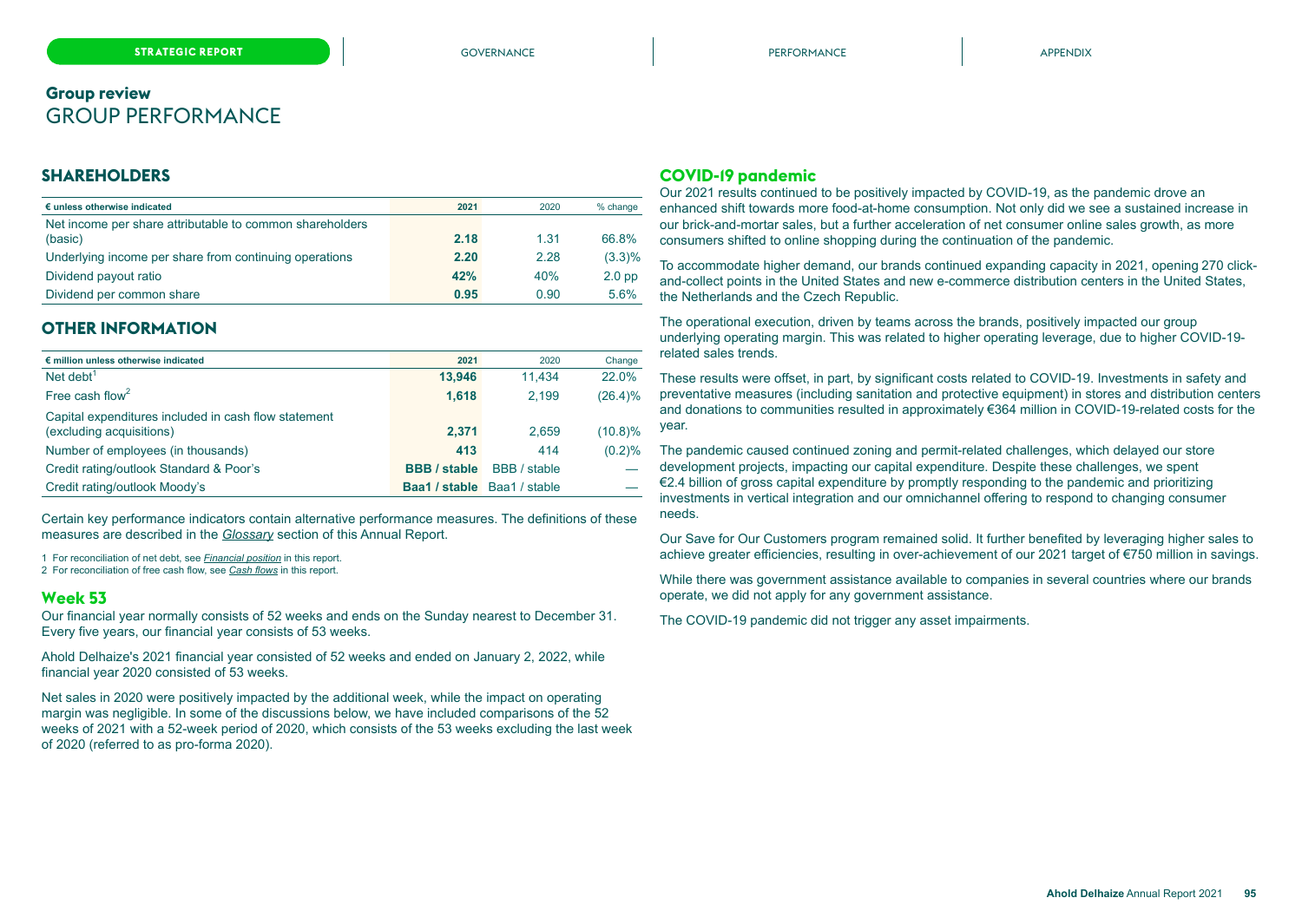### **NET SALES**

Net sales for the financial year ending on January 2, 2022, were €75,601 million, an increase of €865 million, or 1.2%, compared to net sales of €74,736 million for the financial year ending on January 3, 2021. At constant exchange rates, net sales were up by €2,382 million or 3.3%.

| $\epsilon$ million                     | 2021   | 2020   | Change versus<br>prior year | % change | Change versus<br>prior year at<br>constant<br>exchange rates | % change at<br>constant<br>exchange rates |
|----------------------------------------|--------|--------|-----------------------------|----------|--------------------------------------------------------------|-------------------------------------------|
| <b>Net sales</b>                       | 75.601 | 74.736 | 865                         | 1.2%     | 2,382                                                        | 3.3%                                      |
| Of which gasoline<br>sales             | 901    | 667    | 234                         | 35.1%    | 256                                                          | 39.6%                                     |
| <b>Net sales excluding</b><br>qasoline | 74.700 | 74.069 | 631                         | 0.9%     | 2.127                                                        | 2.9%                                      |
| Of which online<br>sales               | 7.704  | 5.547  | 2.157                       | 38.9%    | 2.204                                                        | 40.1%                                     |
| <b>Net consumer</b><br>online sales    | 10.401 | 7.576  | 2.825                       | 37.3%    | 2.872                                                        | 38.2%                                     |

Gasoline sales increased by 35.1% in 2021 to €901 million. At constant exchange rates, gasoline sales increased by 39.6%, driven by a reduction in pandemic measures during the year leading to an increase in gasoline volumes. In addition, gasoline prices increased considerably worldwide in 2021.

Net sales excluding gasoline increased in 2021 by €631 million, or 0.9%, compared to 2020. At constant exchanges rates, net sales excluding gasoline increased in 2021 by €2,127 million, or 2.9%, compared to 2020. Sales growth continued to be elevated by demand related to COVID-19, yet was also fueled by improvements in our brands' business models, including online, and the acquisition of FreshDirect, 71 stores from Southeastern Grocers at Food Lion and 38 stores from DEEN in the Netherlands.

#### **NET SALES OVERVIEW ON A PRO FORMA BASIS**

|                    |            |                      |               |            | Change versus<br>prior year at | % change at    |
|--------------------|------------|----------------------|---------------|------------|--------------------------------|----------------|
|                    | 2021       | 2020                 | Change versus |            | constant                       | constant       |
| $\epsilon$ million | (52 weeks) | $(52 \text{ weeks})$ | prior year    | $%$ change | exchange rates                 | exchange rates |
| Ahold Delhaize     | 75,601     | 73.551               | 2.050         | 2.8%       | 3.626                          | $5.0\%$        |

Compared to the pro forma 2020 sales based on 52 weeks and at constant exchange rates, net sales increased in 2020 by €3,626 million, or 5.0% at constant exchange rates.



#### **Net sales contribution by segment**



In addition, when we look at comparable sales growth excluding gasoline sales over 2021, we see a growth of 2.3%. The two-year stack increased by 14.8% in 2021.

.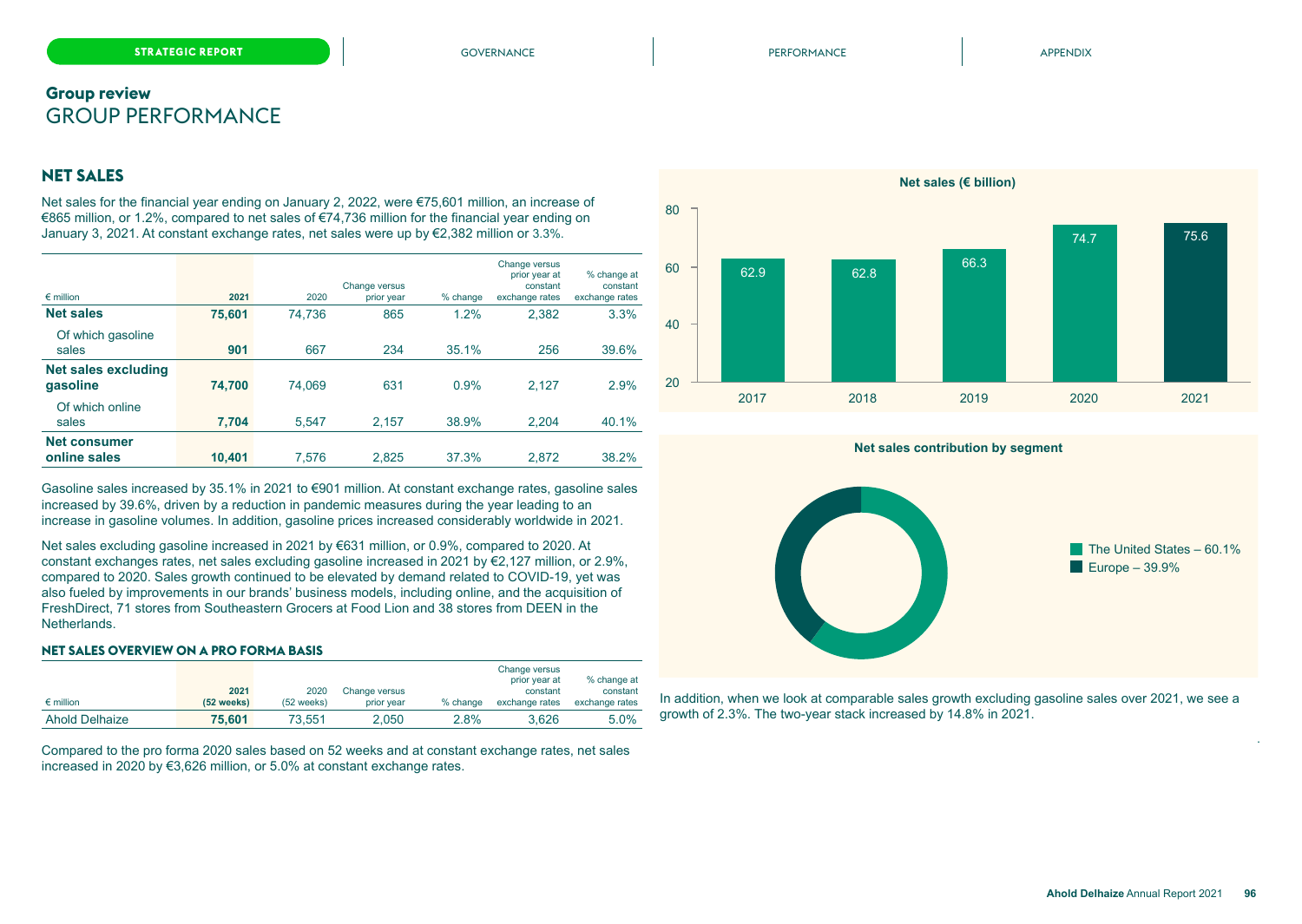### **Online sales**

We continued to see strong sales growth in our online businesses, which contributed €7,704 million to net sales in 2021 (2020: €5,547 million). Net consumer online sales amounted to €10,401 million and increased in 2021 by 38.2% at constant exchange rates. On a comparable 52-week basis, net consumer online sales grew by 41.5% in 2021, at constant exchange rates.



With the launch of online shopping at Albert in the Czech Republic, all our brands now have online operations. The continued increase in online sales was driven by the impact of COVID-19 and consumers shifting to online shopping, as we also saw in 2020. We saw continued positive trends across all the brands with online acceleration in the U.S. supported by more click-and-collect points, third-party delivery and the acquisition of FreshDirect in 2021, and growth in Europe that was mainly driven by the bol.com and ah.nl online brands.

|                                              | 2021 | 2020 | Change vs.<br>previous year |
|----------------------------------------------|------|------|-----------------------------|
| % of online grocery penetration <sup>1</sup> | 6.8% | 4.5% | 2.3 pp                      |

1 See the *[Glossary](#page-37-0)* for more information on how this is calculated.

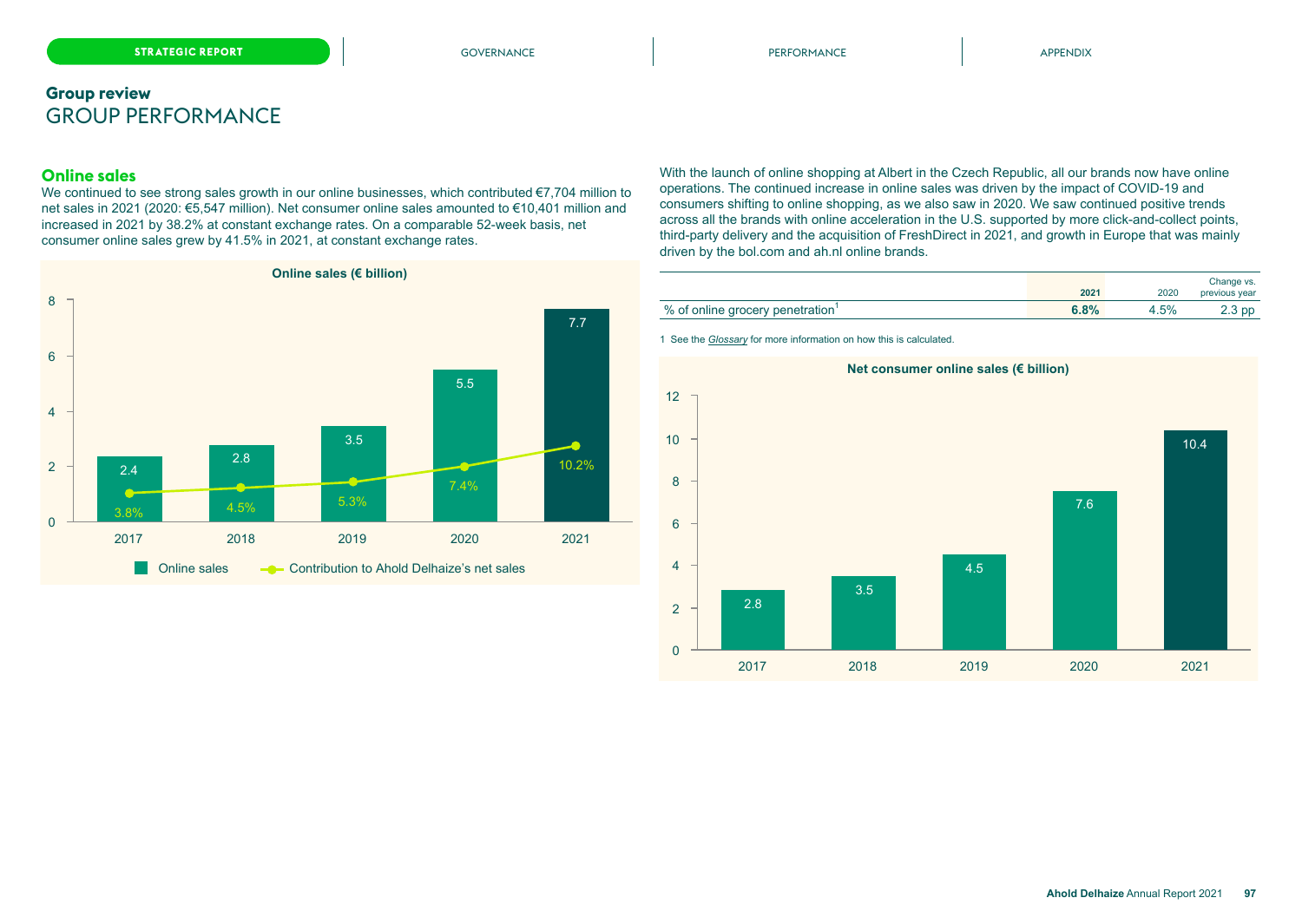### **Healthy sales**

|                                                                 | 2021  | 2020  | 2025 target |
|-----------------------------------------------------------------|-------|-------|-------------|
| % of healthy own-brand food sales as a proportion of total own- |       |       |             |
| brand food sales <sup>1</sup>                                   | 53.6% | 49.8% | >55%        |

1 Healthy sales percentage for 2021 is impacted by 3.0 percentage points from the transition to the Nutri-Score methodology instead of Choices in our European brands. See *ESG statements* for more information.

During 2021, we further increased the sale of healthy own-brand products as a proportion of total ownbrand food sales to 53.6%. This increase resulted from the introduction of Nutri-Score in our European brands and the U.S. brands' continuous effort to reformulate own-brand products. Our performance was also supported by the brands' increased focus on driving healthy own-brand sales.

In addition, we have seen that the fresh product category is the fastest growing segment at Food Lion and Delhaize keeps benefiting from its SuperPlus loyalty program, which gives higher discounts on products with a Nutri-Score of A or B.

See *ESG statements* for more information on how we measure the percentage of healthy own-brand sales.



### **GROSS PROFIT**

Gross profit was up by €110 million, or 0.5%, compared to 2020. At constant exchange rates, gross profit increased by €471 million, or 2.3%. Gross profit margin (gross profit as a percentage of net sales) for 2021 was 27.5%, a decrease of 14 basis points compared to 27.7% in 2020, affected mainly by an increase in logistics and distribution costs, driven by overall U.S. labor market staffing challenges resulting in heavier usage of third-party labor, increased contract labor and usage of third-party carriers.

#### **Food waste**

|                                                                                  | 2021 | 2020 | 2030 target |
|----------------------------------------------------------------------------------|------|------|-------------|
| Tonnes of food waste per food sales ( $t \notin \text{million}$ )                | 4.48 | 4.53 | 2.74        |
| % reduction in food waste per food sales ( $t \in \text{million}$ ) <sup>1</sup> | 18%  | 17%  | 50%         |

1 The reduction is measured against the 2016 baseline of 5.48 t/€ million. See *ESG statements* for more information.

In contrast to shrink, we calculate food waste as excluding donations to hunger relief organizations, theft and cash shortages but including food that is used for animal feed or biogas, incinerated or sent to landfill facilities.

During 2021, absolute food waste remained stable at 259 thousand tonnes. One way our brands reduce food waste is through food donations. In 2021, our brands donated 19% of unsold food to feed people compared to 16% in 2020.

During 2021, our brands continued to find innovative ways to reduce food waste. For example, The GIANT Company's chain-wide rollout of Flashfood – an app-based digital marketplace giving shoppers savings on foods approaching their expiration dates – to its stores this year contributed to the brand's waste reduction strategy. See *Working together to keep shelves stocked*, *Hannaford leads the way to zero food waste to landfills* and *Albert Heijn fights food waste with "yesterday's bread"* for more examples of how our brands are reducing food waste.

See also *ESG statements* for more information on how we measure our performance on food waste.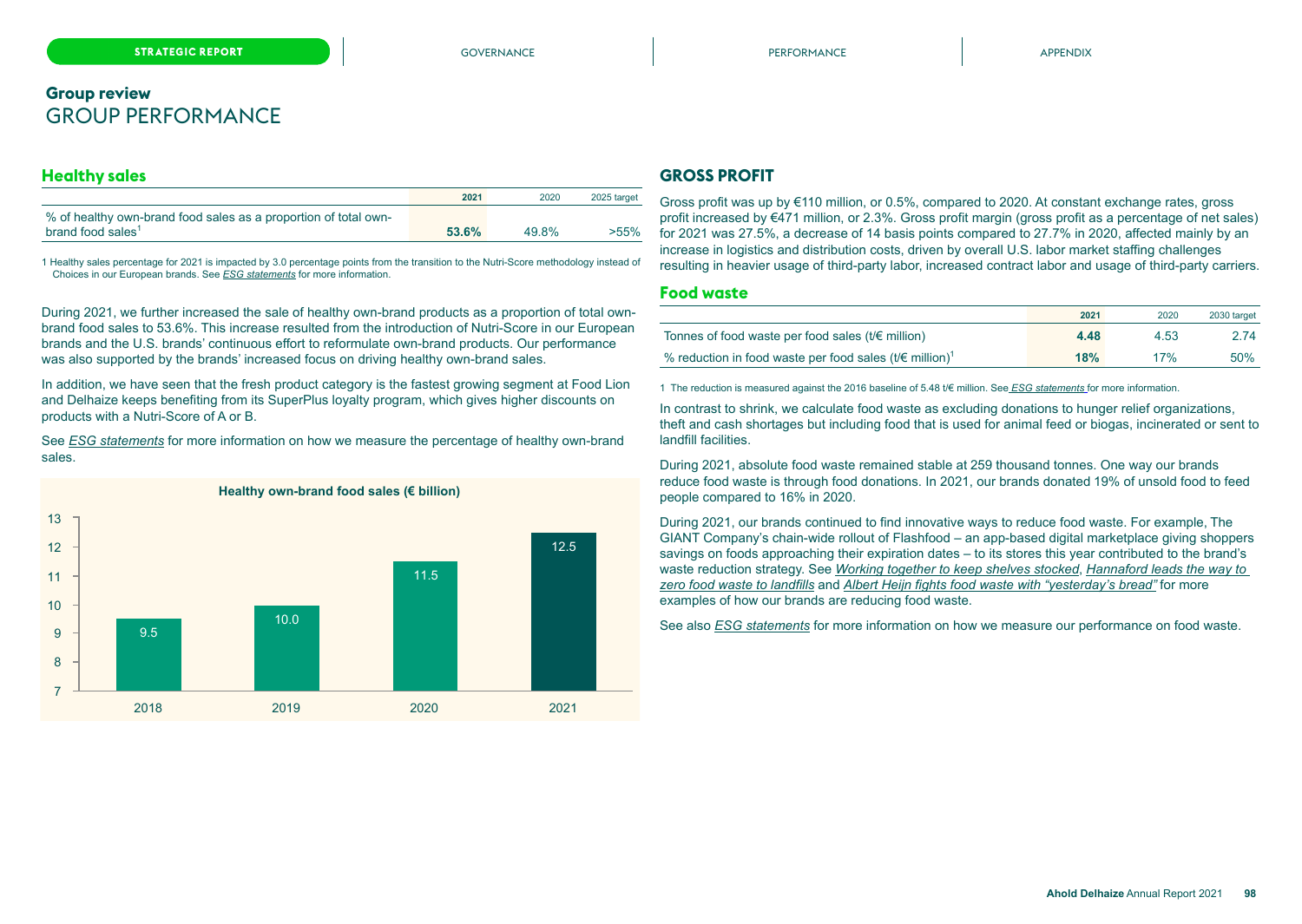### **OPERATING EXPENSES**

In 2021, operating expenses decreased by €959 million, or 5.1%, to €17,896 million, compared to €18,855 million in 2020. At constant exchange rates, operating expenses decreased by €625 million, or 3.4%. As a percentage of net sales, operating expenses decreased by 1.6 percentage points to 23.7%, compared to 25.2% in 2020. Excluding gasoline sales and at constant exchange rates, operating expenses as a percentage of net sales decreased by 1.6 percentage points. Operating expenses were significantly lower due to lower costs related to COVID-19 and last year's one-off charges related to the U.S. multi-employer pension plan withdrawal and settlement agreements, partially offset by increasing inflationary pressures.

Operating expenses include impairments, gains (losses) on leases and the sale of assets, restructuring and related charges, and other items that management believes can distort an understanding of the trend related to the development of our underlying business. Impairment losses and reversals , gains (losses) on leases and the sale of assets – net, and restructuring and related charges are summarized below.

### **Carbon emissions**

|                                                                                                                              | 2021  | 2020  | 2030 target |
|------------------------------------------------------------------------------------------------------------------------------|-------|-------|-------------|
| Absolute CO <sub>2</sub> -equivalent emissions from own operations<br>(scope 1 and 2) (thousand tonnes) <sup>1,2,3,4,5</sup> | 2.827 | 3.148 | 2.036       |
| % reduction in absolute $CO2$ -equivalent emissions from own<br>operations (scope 1 and $2$ ) <sup>1,2,3,4,5</sup>           | 31%   | 23%   | 50%         |

1 Reduction is from a 2018 baseline of 4,073 thousand tonnes CO<sub>2</sub>-equivalent emissions.

2 2018 baseline has been restated due to acquisitions, inclusion of last-mile delivery and updated conversion factors for refrigerants from IPCC.

3 2020 absolute CO<sub>2</sub>-equivalent emissions has been restated due to updated conversion factors for refrigerants from IPCC.

4 2021 absolute CO<sub>2</sub>-equivalent emissions include impact from acquisitions and last-mile delivery, resulting in a 5% impact compared to 2020.

5 2020 and 2021 figures include Etos, Gall & Gall and bol.com.

Our scope 1 and 2  $CO<sub>2</sub>$ -equivalent emissions are mainly driven by energy consumption, refrigerant leakage and transport. In 2021, CO<sub>2</sub>-equivalent emissions decreased by 31% compared to our 2018 baseline. The main drivers for this reduction were related to the increased amount of renewable energy consumed and more efficient refrigeration systems.  $CO<sub>2</sub>$ -equivalent emissions from transport increased.

Carbon emissions from energy consumption were 1,382 thousand tonnes compared to 1,646 thousand tonnes in 2020. During 2021, 315 stores were added to our portfolio, for example, through the acquisition of stores from Southeastern Grocers at Food Lion and DEEN in the Netherlands. We continued to source more green energy through power purchase agreements (PPAs). In 2021, 21% of the energy consumed came from renewable sources compared to 12% in 2020. Initiatives that contributed to the increase included Albert Heijn's switch to sourcing 100% wind energy during 2021 and other brands, including The GIANT Company and Delhaize Serbia, sourcing more green energy.

Carbon emissions from refrigerant leakage was 1,182 thousand tonnes compared to 1,257 thousand tonnes in 2020. This was driven by our brands using refrigerants with a lower Global Warming Potential (GWP) and having fewer leakages. Our brands continue to install refrigeration systems with a lower GWP, or even natural refrigerants, when they remodel stores. At Albert Heijn, over 50% of stores now run on natural refrigeration systems and our U.S. brands continue to roll out programs for more efficient and climate-friendly refrigeration systems.

Carbon emissions from fuel consumption of owned trucks increased to 262 thousand tonnes compared to 244 thousand tonnes in 2020.

See also *ESG statements* for more information on how we measure carbon emissions for scope 1 and 2 as well as for scope 3.

### **IMPAIRMENT LOSSES AND REVERSALS – NET**

Ahold Delhaize recorded the following impairments and reversals of impairments of assets – net in 2021 and 2020:

| $\epsilon$ million       | 2021 | 2020 |
|--------------------------|------|------|
| <b>The United States</b> | (48) | (27) |
| Europe                   | (13) | (21) |
| <b>Total</b>             | (61) | (48) |

Impairment charges in 2021 were €61 million, up by €13 million compared to 2020. The increase is related to investment properties at Stop & Shop and The GIANT Company, as well as Stop & Shop operating locations in the United States.

### **GAINS (LOSSES) ON LEASES AND THE SALE OF ASSETS – NET**

Ahold Delhaize recorded the following gains (losses) on leases and the sale of assets – net in 2021 and 2020:

| $\epsilon$ million       | 2021 | 2020 |
|--------------------------|------|------|
| <b>The United States</b> | 49   | 20   |
| Europe                   | 21   | 37   |
| Global support office    |      |      |
| Total                    | 76   | 57   |

The gains (losses) in 2021 were €76 million, which was €19 million higher than 2020, due to the €29 million increase in the United States, driven mainly by the gain on sale of land in Massachusetts, only partially offset by a €16 million decrease in Europe.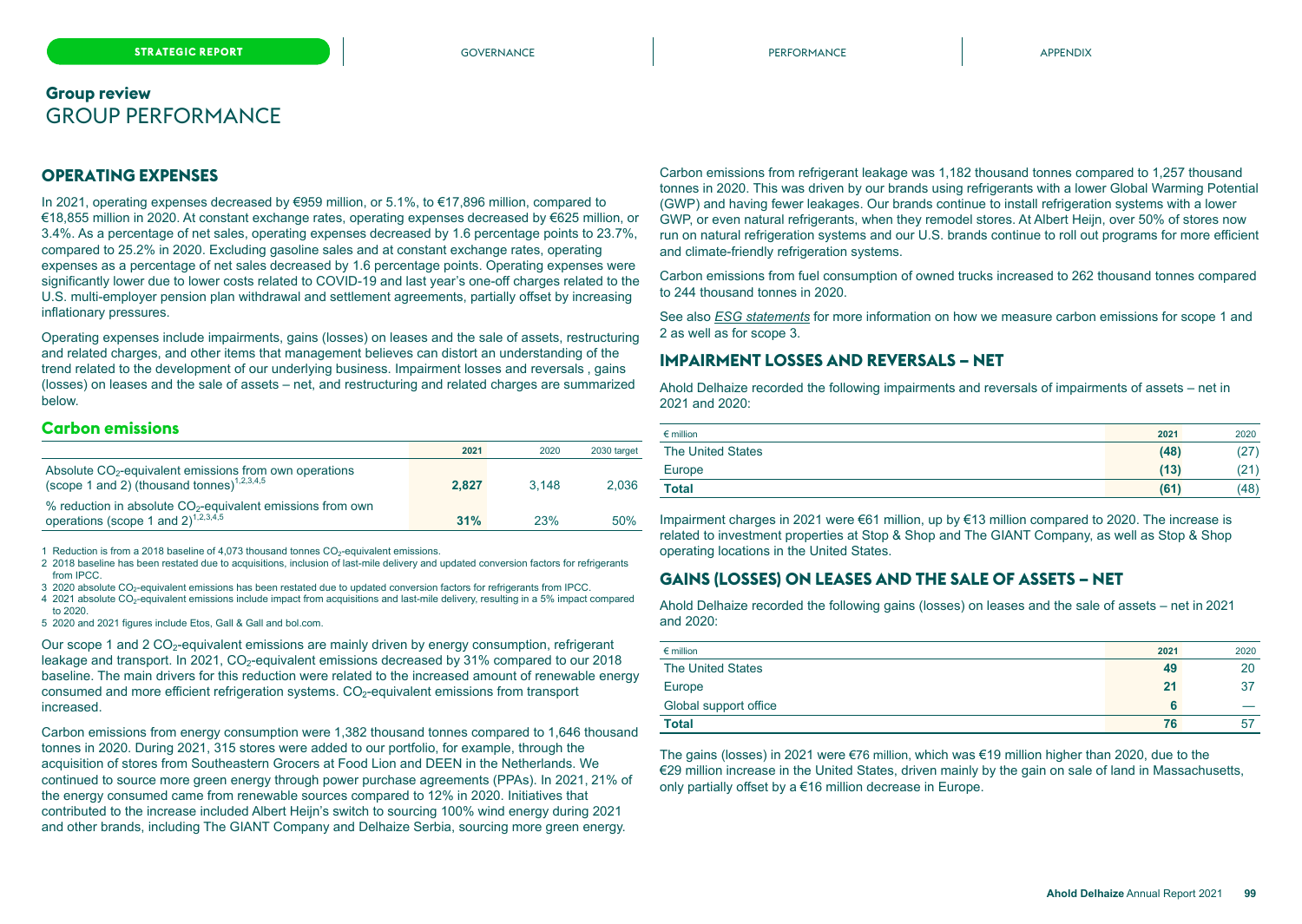### **RESTRUCTURING AND RELATED CHARGES AND OTHER ITEMS**

Restructuring and related charges and other items in 2021 and 2020 were as follows:

| $\epsilon$ million           | 2021  | 2020     |
|------------------------------|-------|----------|
| <b>The United States</b>     | 80    | (1, 454) |
| Europe                       | (106) | 39       |
| <b>Global Support Office</b> |       |          |
| <b>Total</b>                 | (26)  | (1, 413) |

Restructuring and related charges and other items in 2021 were €26 million, down by €1,387 million compared to 2020. In 2020, the restructuring and related charges in the U.S. mainly included the €676 million settlement agreement for FELRA and MAP at Giant Food, €183 million for Stop & Shop's withdrawals from the 1500 Plan, and €559 million for withdrawal from the National Plan. In 2021, the income mainly related to a partial release of the defined benefit obligation of the FELRA and MAP benefit related to the American Rescue Plan Act (see *Note 24*). This was partly offset by other main charges, which are related to the acquisition of FreshDirect, and to transaction costs of the acquisition of 71 stores from Southeastern Grocers (SEG). In Europe, the charges mainly related to claims and disputes, and the restructuring costs related to the DEEN acquisition.

### **OPERATING INCOME**

Operating income in 2021 went up by  $\epsilon$ 1,129 million, or 51.5%, to  $\epsilon$ 3,320 million compared to €2,191 million in 2020. The increase of €1,129 million is mainly explained by the changes in gross profit and operating expenses, which are explained above. At constant exchange rates, operating income was up €1,274 million, or 62.2%.

### **NET FINANCIAL EXPENSES**

Net financial expenses in 2021 were up by €32 million, or 6.6%, to €517 million, compared to €485 million in 2020. The increase was primarily due to an additional €40 million of interest accretions related to the multi-employer plan withdrawals at the end of last year, and related to the minority interest liability in FreshDirect. This was partly offset by the weakening of the U.S. dollar against the euro, leading to €12 million lower interest on U.S. dollar debt.

### **INCOME TAXES**

In 2021, income tax expense was €591 million, up by €260 million, compared to €331 million in 2020. The main reason for the increase in income tax expense is the higher income before income tax.

The effective tax rate, calculated as a percentage of income before income tax, was 21.1% in 2021 (2020: 19.4%). In 2020, Ahold Delhaize booked a €1.4 billion tax-deductible expense for incremental pension liabilities in the U.S., impacting the effective tax rate (see *Note 24*). Excluding this expense, the 2020 reported effective tax rate would increase from 19.4% to 23.0% on a pro forma basis.

### **SHARE IN INCOME OF JOINT VENTURES**

Ahold Delhaize's share in income of joint ventures was €33 million in 2021, or €12 million higher than last year. This increase is mainly explained by our 49% shareholding in JMR. Our share of JMR results increased by €11 million compared to last year which was negatively impacted by COVID-19-related government restrictions and lack of tourists reducing traffic at smaller, high-frequency stores in Portugal. During 2021 the restrictions were gradually eased. Our share of individually immaterial joint ventures increased by €3 million compared to last year. The increase was partly offset by the impact of the 51% share in Super Indo. Our share of Super Indo's results decreased by €3 million compared to last year. For further information about joint ventures, see *Note 15* to the consolidated financial **statements**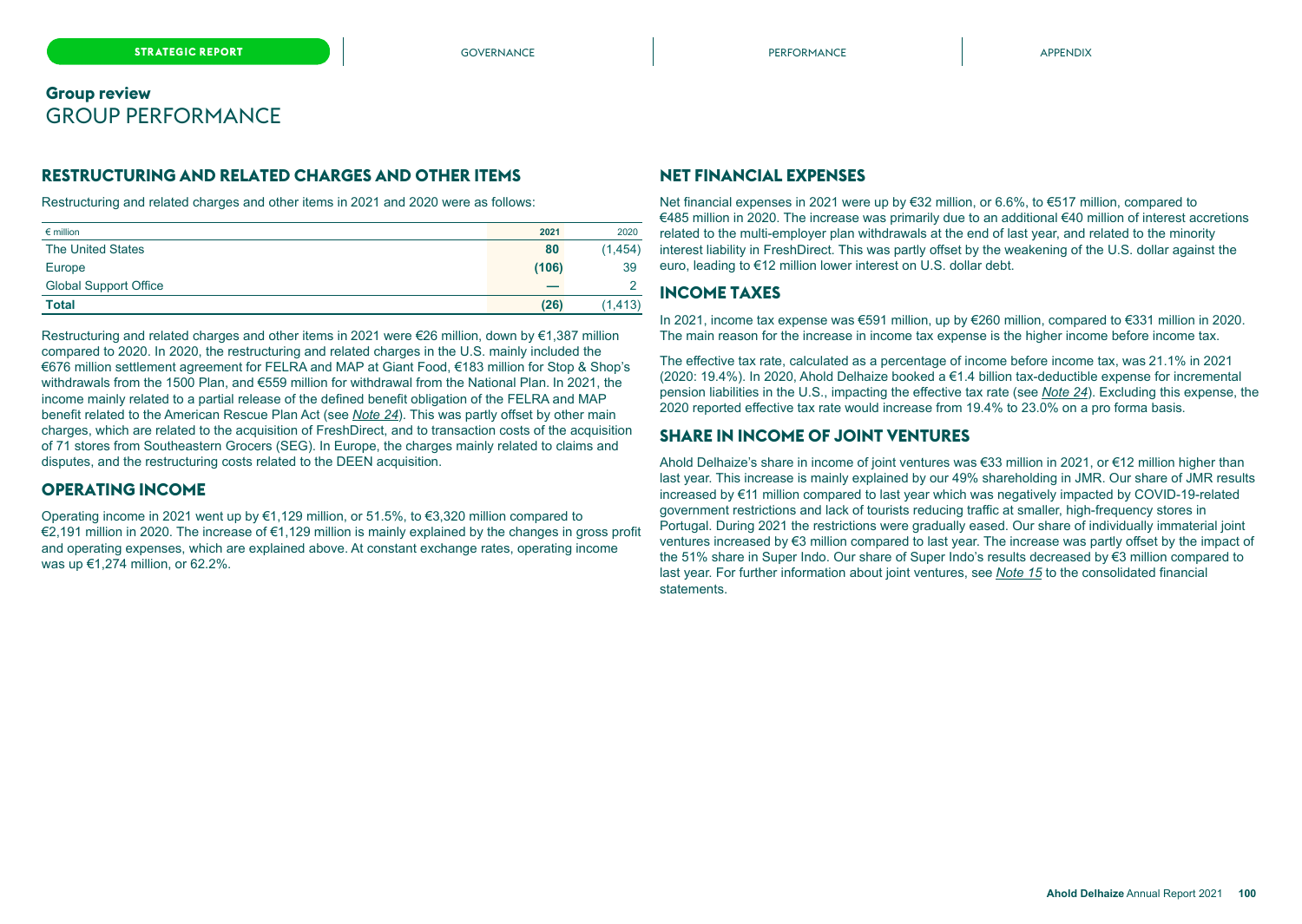### **UNDERLYING OPERATING INCOME AND UNDERLYING OPERATING INCOME MARGIN**

Underlying operating income was €3,331 million in 2021, down €263 million, or 7.3%, versus €3,594 million in 2020. Underlying operating income margin in 2021 was 4.4%, compared to 4.8% in 2020. At constant exchange rates, underlying operating income was down by €157 million, or 4.5%, compared to 2020. Our 2021 results were mainly impacted by higher logistics and distribution costs, operational expenses, advertising costs and depreciation and rent, driven by supply chain challenges in the U.S. and incremental omnichannel investments accelerating our online business.

Tight cost management remains a core objective of our business model. Our Save for Our Customers program delivered €967 million this year, positively impacting our gross profit and operating expenses. Through this program, we drive efforts to provide our businesses with optimized store processes and improved sourcing conditions, enabling us to continue to invest in our customer proposition.



### **Underlying operating income (€ billion)**



1 2018 figures have been restated to reflect the impact of the implementation of IFRS 16 Leases. Financial information prior to 2018 has not been restated to reflect the impact of the implementation of IFRS 16 Leases.

#### 1 Before Global Support Office costs.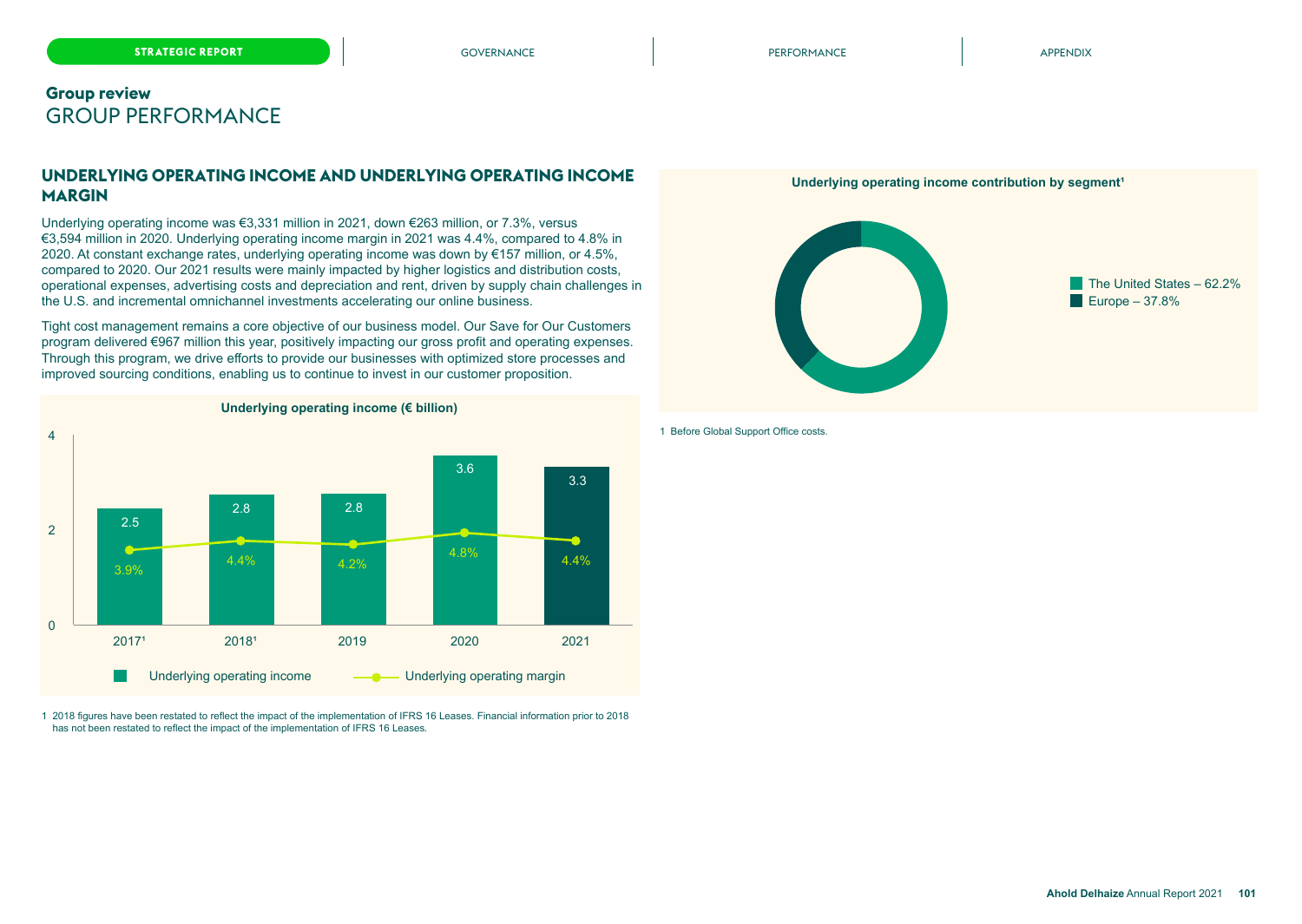# <span id="page-14-0"></span>**Group review** FINANCIAL POSITION

Ahold Delhaize's consolidated balance sheets as of January 2, 2022, and January 3, 2021, are summarized as follows:

| $\epsilon$ million                                                                                                                            | January 2,<br>2022 | % of total | January 3,<br>2021 | % of total |
|-----------------------------------------------------------------------------------------------------------------------------------------------|--------------------|------------|--------------------|------------|
| Property, plant and equipment                                                                                                                 | 11,838             | 25.9%      | 10,696             | 26.3%      |
| Right-of-use asset                                                                                                                            | 9,010              | 19.7%      | 7,455              | 18.3%      |
| Intangible assets                                                                                                                             | 12,770             | 27.9%      | 11,565             | 28.4%      |
| Pension assets                                                                                                                                | 71                 | 0.2%       | 78                 | 0.2%       |
| Other non-current assets                                                                                                                      | 2,439              | 5.3%       | 1,970              | 4.8%       |
| Cash, cash equivalents and short-term deposits<br>and similar instruments, and current portion<br>investment in debt instruments <sup>1</sup> | 3,143              | 6.9%       | 3,119              | 7.7%       |
| Inventories                                                                                                                                   | 3,728              | 8.2%       | 3,245              | 8.0%       |
| Other current assets                                                                                                                          | 2,713              | 5.9%       | 2,563              | 6.3%       |
| <b>Total assets</b>                                                                                                                           | 45,712             | 100.0%     | 40,692             | 100.0%     |
| Group equity                                                                                                                                  | 13,721             | 30.0%      | 12,432             | 30.6%      |
| Non-current portion of long-term debt                                                                                                         | 14,739             | 32.2%      | 12,305             | 30.2%      |
| Pensions and other post-employment benefits                                                                                                   | 1,107              | 2.4%       | 1,235              | 3.0%       |
| Other non-current liabilities                                                                                                                 | 1,966              | 4.3%       | 1,908              | 4.7%       |
| Short-term borrowings and current portion of long-<br>term debt and lease liabilities <sup>1</sup>                                            | 2,350              | 5.1%       | 2,249              | 5.5%       |
| Payables                                                                                                                                      | 7,563              | 16.5%      | 6,795              | 16.7%      |
| Other current liabilities                                                                                                                     | 4,266              | 9.3%       | 3,768              | 9.3%       |
| <b>Total equity and liabilities</b>                                                                                                           | 45,712             | 100.0%     | 40,692             | 100.0%     |

1 See footnotes to next table (on the next page) for a reconciliation of amounts to the figures included in the consolidated financial statements.

Total assets increased by €5,019 million. Property, plant and equipment increased by €1,141 million, primarily driven by regular capital expenditures surpassing depreciation charges and, to a lesser extent, by assets brought in through acquisitions and by the appreciation of the U.S. dollar relative to the euro. For more information, see *Note 11* to the consolidated financial statements.

Right-of-use assets increased by €1,554 million. Similar to the changes in company-owned fixed assets, higher right-of-use balances in 2021 were primarily driven by investments, reassessments and modifications to leases being higher than depreciation, by assets brought in through acquisitions and by the appreciation of the U.S. dollar. For more information, se*e Note 12* to the consolidated financial statements.

Intangible assets increased by €1,205 million. The higher balances in 2021 were almost entirely due to higher goodwill, driven by acquisitions and the appreciation of the U.S. dollar relative to the euro. For more information, see *Note 14* to the consolidated financial statements.

Inventories increased by €483 million to €3,728 million, also reflecting a significant part of the increase in payables. A key driver for this was the initiative to transform our U.S. logistics network to full selfdistribution and it was partly driven by the DEEN acquisition and the accelerated growth of our bol.com business.

Other current liabilities increased by €497 million, mainly due to an increase in accrued expenses, driven by a growth in sales of Plaza partners at bol.com, and higher short-term provisions (see *Note 27*).

Our pension and other post-employment benefits decreased by  $\epsilon$ 128 million to  $\epsilon$ 1,107 million, for more information see *Note 24*.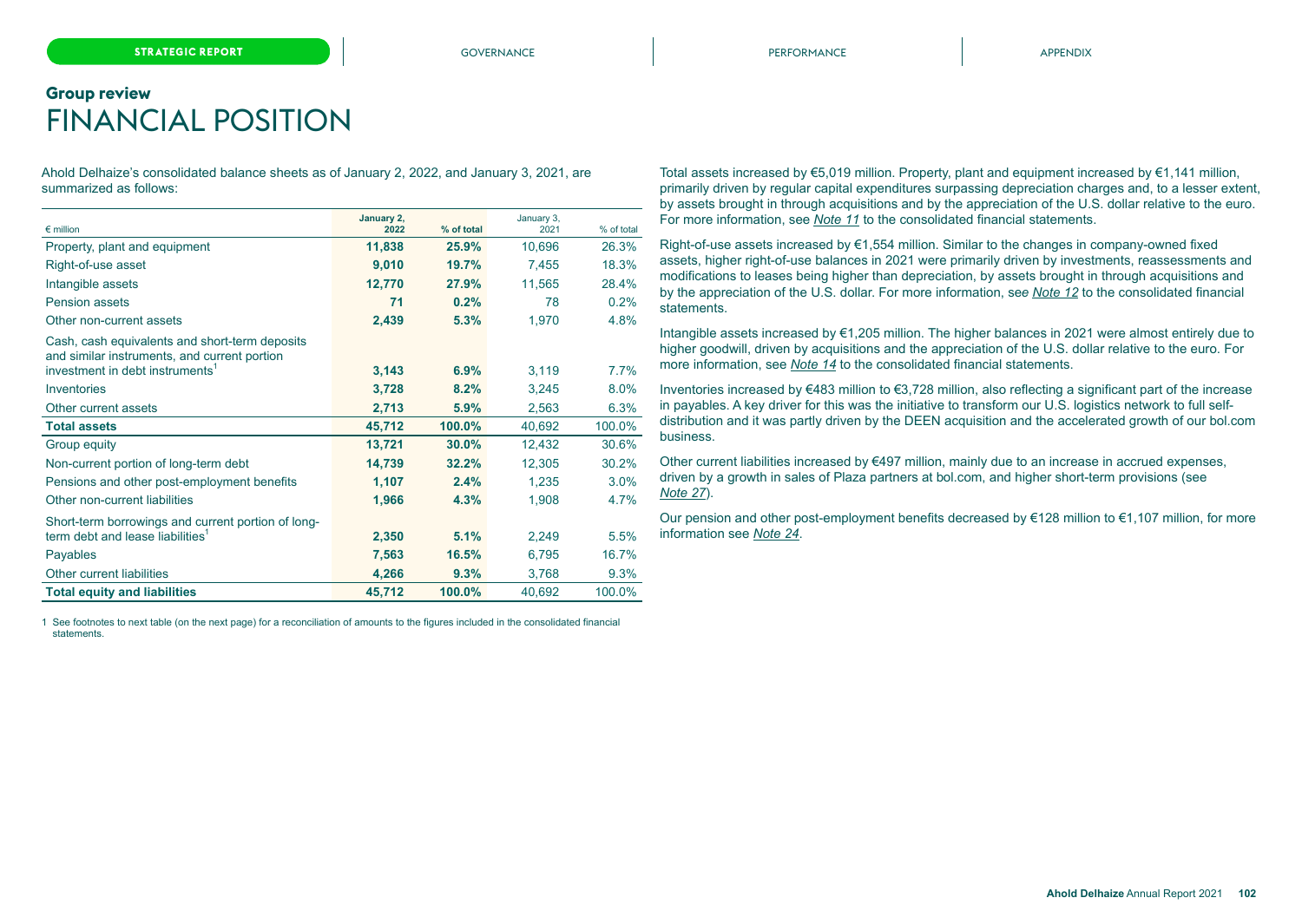### **Group review** FINANCIAL POSITION

In 2021, gross debt increased by €2,535 million to €17,089 million, primarily due to an increase in leases and exchange rate movements on the U.S. dollar. Other gross debt changes included the issuance in March of the €600 million sustainability-linked fixed rate bonds maturing in 2031 and €250 million drawing under a bilateral credit facility, partially offset by the repayment of the €300 million floating rate bonds that matured in 2021.

| $\epsilon$ million                                                             | January 2,<br>2022 | January 3,<br>2021 |
|--------------------------------------------------------------------------------|--------------------|--------------------|
| Loans                                                                          | 4,678              | 3,863              |
| Lease liabilities                                                              | 10.061             | 8,442              |
| Non-current portion of long-term debt                                          | 14,739             | 12,305             |
| Short-term borrowings and current portion of long-term debt <sup>1</sup>       | 2,350              | 2,249              |
| <b>Gross debt</b>                                                              | 17,089             | 14.554             |
| Less: cash, cash equivalents, short-term deposits and similar instruments, and |                    |                    |
| short-term portion of investments in debt instruments <sup>2, 3, 4, 5</sup>    | 3.143              | 3,119              |
| Net debt                                                                       | 13.946             | 11.434             |

1 Short-term borrowings and current portion of long-term debt comprise €1,201 million lease liabilities, €145 million short-term borrowings, €807 million bank overdrafts and €197 million current portion loans (for more information see *Note 26* to the consolidated financial statements).

- 2 Short-term deposits and similar instruments include investments with a maturity of between three and 12 months. The balance of these instruments at January 2, 2022, was €15 million (January 3, 2021: €58 million) and is presented within Other current financial assets in the consolidated balance sheet.
- 3 Included in the short-term portion of investments in debt instruments is a U.S. treasury investment fund in the amount of €135 million (January 3, 2021: €129 million).
- 4 Book overdrafts, representing the excess of total issued checks over available cash balances within the Group cash concentration structure, are classified in accounts payable and do not form part of net debt. This balance at January 2, 2022, was €397 million (January 3, 2021: €441 million).
- 5 Cash and cash equivalents include an amount held under a notional cash pooling arrangement of €807 million (January 3, 2021: €681 million). This cash amount is fully offset by an identical amount included under short-term borrowings and current portion of long-term debt.



1 2018 figures have been restated to reflect the impact of the implementation of IFRS 16 Leases. Financial information prior to 2018 has not been restated to reflect the impact of the implementation of IFRS 16 Leases.

Ahold Delhaize's net debt was €13,946 million as of January 2, 2022 – an increase of €2,511 million from January 3, 2021. The increase in net debt was mainly the result of an increase in leases, exchange rate movements on the U.S. dollar, the payment of the common stock dividend (€856 million) and the completion of the €1 billion share buyback program, partly offset by free cash flow generation (€1,618 million).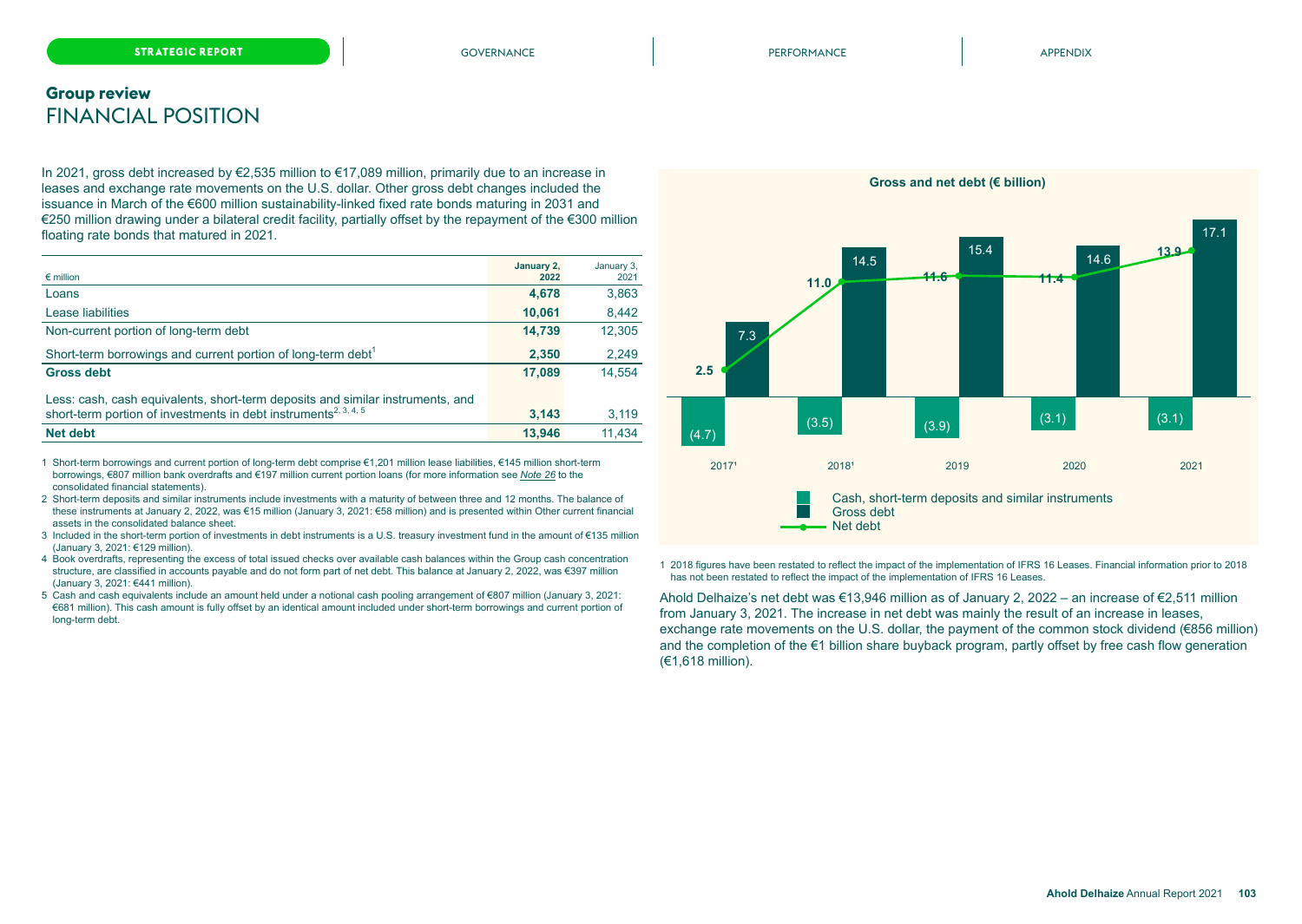# <span id="page-16-0"></span>**Group review LIQUIDITY**

| $\epsilon$ million                                                                                                                 | January 2,<br>2022 | January 3,<br>2021 |
|------------------------------------------------------------------------------------------------------------------------------------|--------------------|--------------------|
| Total cash and cash equivalents (Note 20)                                                                                          | 2,993              | 2,933              |
| Short-term deposits and similar instruments (Note 19)                                                                              | 15                 | 58                 |
| Investments in debt instruments (FVPL) – current portion (Note 19)                                                                 | 135                | 129                |
| Cash, cash equivalents, short-term deposits and similar instruments, and short-<br>term portion of investments in debt instruments | 3.143              | 3.119              |
| Less: Notional cash pooling arrangement (short-term borrowings)                                                                    | 807                | 681                |
| <b>Liquidity position</b>                                                                                                          | 2.336              | 2,438              |

Ahold Delhaize views available cash balances and funds from operating activities as its primary sources of liquidity, complemented by external sources of funds when deemed to be required. Ahold Delhaize manages short-term liquidity based on projected cash flows. As of January 2, 2022, the Company's liquidity position primarily consisted of €2,336 million of cash (including short-term deposits and similar instruments and current portion of investments in debt instruments, adjusted for cash held under a notional cash pooling arrangement), and the undrawn portion of the €1 billion revolving credit facility.

Based on the current operating performance and liquidity position, the Company believes that cash provided by operating activities, the available cash balances and the undrawn portion of the revolving credit facility will be sufficient to fund working capital needs, capital expenditures, interest payments, dividends, the announced €1 billion share buyback program, and scheduled debt repayments for the next 12 months. In addition, the Company has access to the debt capital markets based on its current credit ratings.

### **Group credit facility**

Ahold Delhaize has access to a €1 billion committed, unsecured, multi-currency and syndicated revolving credit facility. On December 10, 2020, the Company closed a three-year €1 billion sustainability-linked revolving credit facility including two one-year extension options, refinancing the 2015-dated €1 billion facility with a maturity in December 2023 and including two one-year extension options. This facility reinforces the alignment of the funding strategy and the commitments laid out in the Healthy and Sustainable strategy. In 2021, the Company successfully agreed on the first extension with the lenders, bringing the maturity to December 2024.

The credit facility contains customary covenants and a financial covenant that requires Ahold Delhaize, in the event that its corporate rating from Standard & Poor's and Moody's is lower than BBB / Baa2 respectively, not to exceed a maximum leverage ratio of 5.5:1. The maximum leverage ratio was unchanged compared to the prior credit facility, dated 2015.

During 2021 and 2020, the Company was in compliance with these covenants. However, it was not required to test the financial covenant, due to its credit rating. As of January 2, 2022, there were no outstanding borrowings under the facility.

#### **Credit ratings**

Maintaining investment grade credit ratings is a cornerstone of Ahold Delhaize's financial strategy because such ratings optimize the cost of funding and facilitate access to a variety of lenders and markets. Ahold Delhaize's current credit ratings from the solicited rating agencies remained unchanged in 2021:

- Standard & Poor's: corporate credit rating BBB, with a stable outlook since June 2009 (previous rating BBB- assigned in 2007).
- Moody's: issuer credit rating Baa1, with a stable outlook since February 2018 (previous rating Baa2 assigned in August 2015).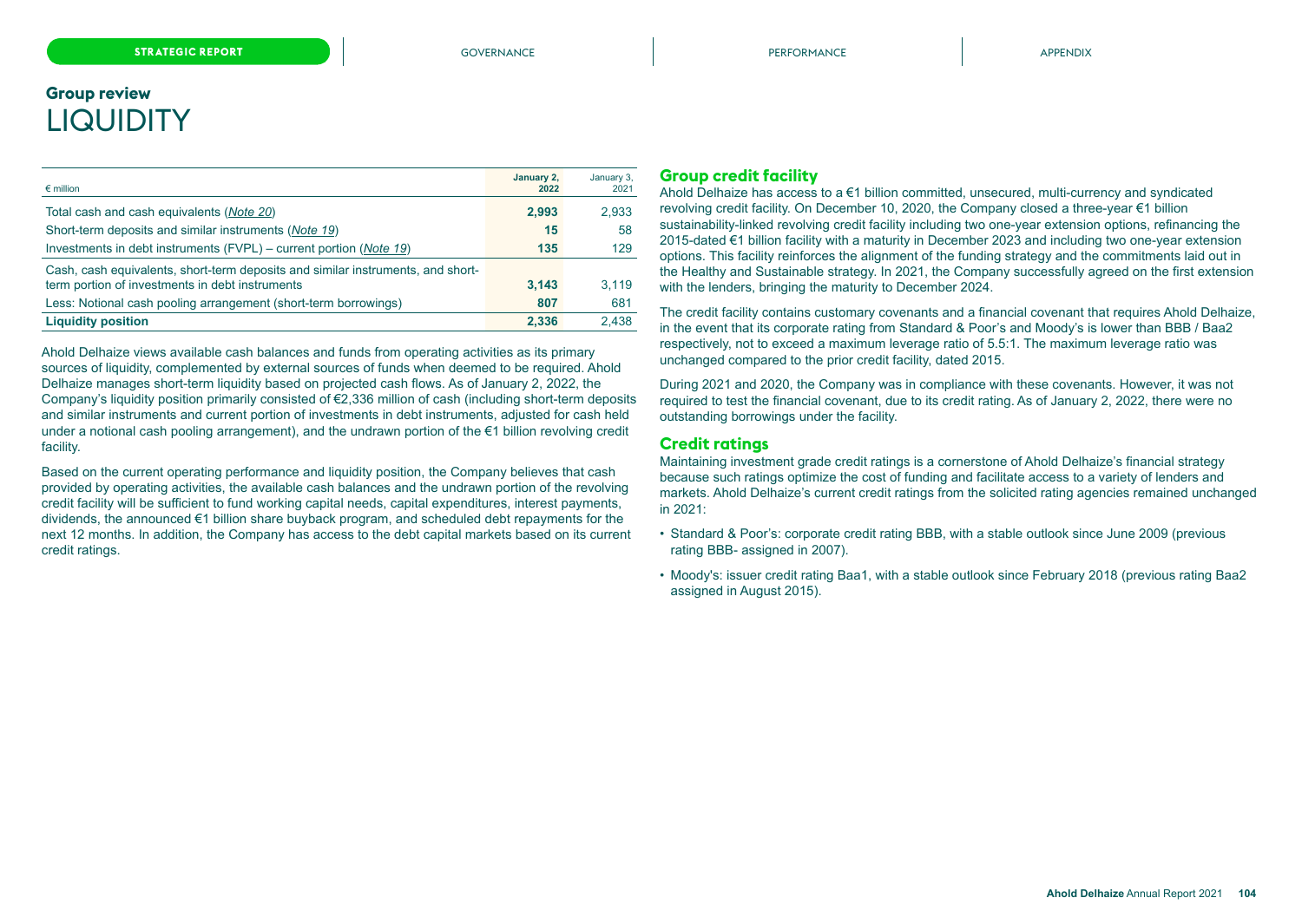# <span id="page-17-0"></span>**Group review** CASH FLOWS

Ahold Delhaize's consolidated cash flows for 2021 and 2020 are as follows:

| $\epsilon$ million                                          | 2021     | 2020    |
|-------------------------------------------------------------|----------|---------|
| Operating cash flows from continuing operations             | 5,468    | 6,343   |
| Purchase of non-current assets (cash capital expenditure)   | (2, 371) | (2,659) |
| Divestment of assets/disposal groups held for sale          | 82       | 108     |
| Dividends received from joint ventures                      | 28       | 16      |
| Interest received                                           | 16       | 24      |
| Lease payments received on lease receivables                | 103      | 99      |
| Interest paid                                               | (138)    | (149)   |
| Repayments of lease liabilities                             | (1, 569) | (1,584) |
| Free cash flow                                              | 1,618    | 2,199   |
| Proceeds from long-term debt                                | 848      | 507     |
| Repayments of loans                                         | (427)    | (438)   |
| Changes in short-term loans                                 | 90       | (556)   |
| Changes in short-term deposits and similar instruments      | 44       | (60)    |
| Dividends paid on common shares                             | (856)    | (1,026) |
| Share buyback                                               | (994)    | (1,001) |
| Acquisition/(divestments) of businesses, net of cash        | (534)    | (7)     |
| Other cash flows from derivatives                           |          | 2       |
| Other                                                       | (7)      | (3)     |
| Net cash from operating, investing and financing activities | (218)    | (383)   |

Operating cash flows from continuing operations were lower by €874 million. At constant exchange rates, operating cash flows from continuing operations were lower by €666 million, or (10.9)%. The purchase of non-current assets was lower by €288 million, or €244 million at constant exchange rates.

#### **Free cash flow**

Free cash flow, at €1,618 million, decreased by €580 million compared to 2020, driven by lower gains from working capital inflow of €675 million and higher income taxes paid of €446 million compared to last year, partially offset by lower net investments of €261 million and higher operating cash flow of €246 million. The increase in income taxes paid mainly relates to the payment of an additional assessment notice of approximately €380 million that our subsidiary Delhaize Le Lion/De Leeuw SCA received and that was paid in order to avoid an interest charge of 4% per annum on the amount due and adverse tax consequences, as well as other timings of payments (see *Note 34* to the consolidated financial statements for more information on this additional assessment notice).

In 2021, the main uses of free cash flow included:

• Share buyback program, for a total amount of €994 million.

• Common stock final dividend of €0.40 per share for 2020, paid in 2021, and common stock interim dividend of €0.43 per share for 2021, resulting in a total cash outflow of €856 million.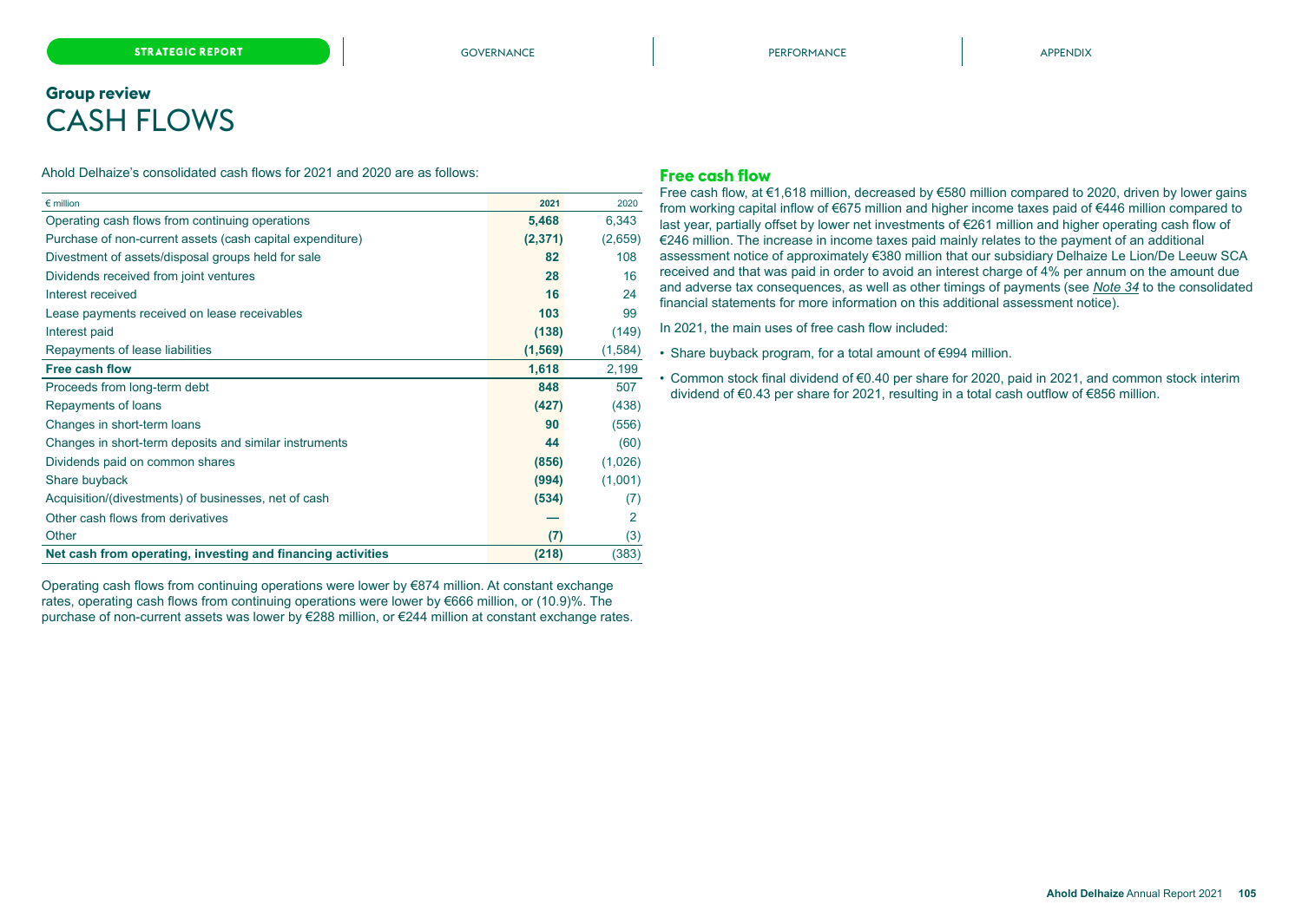# <span id="page-18-0"></span>**Group review** CAPITAL INVESTMENTS AND PROPERTY OVERVIEW

Capital expenditure (CapEx), including acquisitions and additions to right-of-use assets, amounted to €5,776 million in 2021 and €4,456 million in 2020. Total cash CapEx for the year amounted to €2,371 million in 2021, a reduction of €288 million compared to the previous year.

| $\epsilon$ million                                 | 2021    | 2020    | Change versus<br>prior year | $\frac{9}{6}$<br>of sales |
|----------------------------------------------------|---------|---------|-----------------------------|---------------------------|
| <b>The United States</b>                           | 2,235   | 2,621   | (386)                       | 4.9%                      |
| Europe                                             | 1,925   | 1.802   | 123                         | 6.4%                      |
| <b>Global Support Office</b>                       | 28      | 25      | 3                           |                           |
| <b>Total regular capital expenditures</b>          | 4,187   | 4,448   | (261)                       | 5.5%                      |
| Acquisition capital expenditures                   | 1,589   | 8       | 1.581                       | 2.1%                      |
| <b>Total capital expenditures</b>                  | 5,776   | 4.456   | 1,320                       | 7.6%                      |
|                                                    |         |         |                             |                           |
| <b>Total regular capital expenditures</b>          | 4,187   | 4,448   | (261)                       | 5.5%                      |
| Right-of-use assets <sup>1</sup>                   | (1,748) | (1,756) | 8                           | $(2.3)\%$                 |
| Change in property, plant and equipment payables   |         |         |                             |                           |
| (and other non-cash adjustments)                   | (68)    | (33)    | (35)                        | $(0.1)$ %                 |
| Total cash CapEx (cash capital expenditure)        | 2,371   | 2,659   | (288)                       | 3.1%                      |
| Divestment of assets/disposal groups held for sale | (82)    | (108)   | 27                          | $(0.1)\%$                 |
| Net capital expenditure                            | 2,289   | 2.550   | (261)                       | 3.0%                      |

1 Right-of-use assets comprises additions (€726 million), reassessments and modifications to leases (€1,012 million) (for more information see *Note 12* to the consolidated financial statements) as well as additions (€2 million) and reassessments and modifications to leases (€7 million) relating to right-of-use assets included within investment properties (for more information see *Note 13* to the consolidated financial statements).

Capital investments were primarily related the construction, remodeling and expansion of our brands' stores, the expansion of the brands' online channel, improvements in technology and development of digital capabilities, in addition to investments in our supply chain and IT infrastructure improvements. The decrease in total regular CapEx compared to last year can mainly be explained by approximately \$300 million of investments in the U.S. supply chain in 2020. This was the largest outlay of a three-year program, through which Ahold Delhaize aims to invest an estimated \$480 million to acquire warehouse facilities and fully integrate them into a self-distribution model.

At the end of 2021, Ahold Delhaize brands operated 7,452 stores. These include 71 stores acquired from Southeastern Grocers in the U.S. and 38 stores acquired from DEEN in the Netherlands. The Company's total sales area amounted to 9.7 million square meters in 2021, an increase of 2.1% over the prior year.

The total number of stores (including stores operated by franchisees) is as follows:

|                               | Opening<br>balance | Opened/<br>acquired | Closed/sold | <b>Closing</b><br>balance |
|-------------------------------|--------------------|---------------------|-------------|---------------------------|
| <b>The United States</b>      | 1.970              | 80                  | (2)         | 2.048                     |
| Europe                        | 5.167              | 278                 | (41)        | 5.404                     |
| <b>Total number of stores</b> | 7.137              | 358                 | (43)        | 7.452                     |

|                                             | 2021  | 2020  | Change versus |
|---------------------------------------------|-------|-------|---------------|
|                                             |       |       | prior year    |
| Number of stores operated by Ahold Delhaize | 5.553 | 5.344 | 209           |
| Number of stores operated by franchisees    | 1.899 | 1.793 | 106           |
| <b>Number of stores operated</b>            | 7.452 | 7.137 | 315           |

Franchisees operated 1,899 stores in the Netherlands, Belgium, Luxembourg and Greece.

The total number of pick-up points is as follows:

|                             | 2021  | 2020  | Change versus<br>prior year |
|-----------------------------|-------|-------|-----------------------------|
| <b>The United States</b>    | 1,389 | 1.121 | 268                         |
| Of which: click and collect | 1.386 | 1.116 | 270                         |
| Europe                      | 253   | 298   | (45)                        |
| <b>Total</b>                | 1.642 | 1.419 | 223                         |

At the end of 2021, Ahold Delhaize operated 1,642 pick-up points, which was 223 more than in 2020. These are either stand-alone, in-store or office-based, and include 1,386 click-and-collect points in the United States.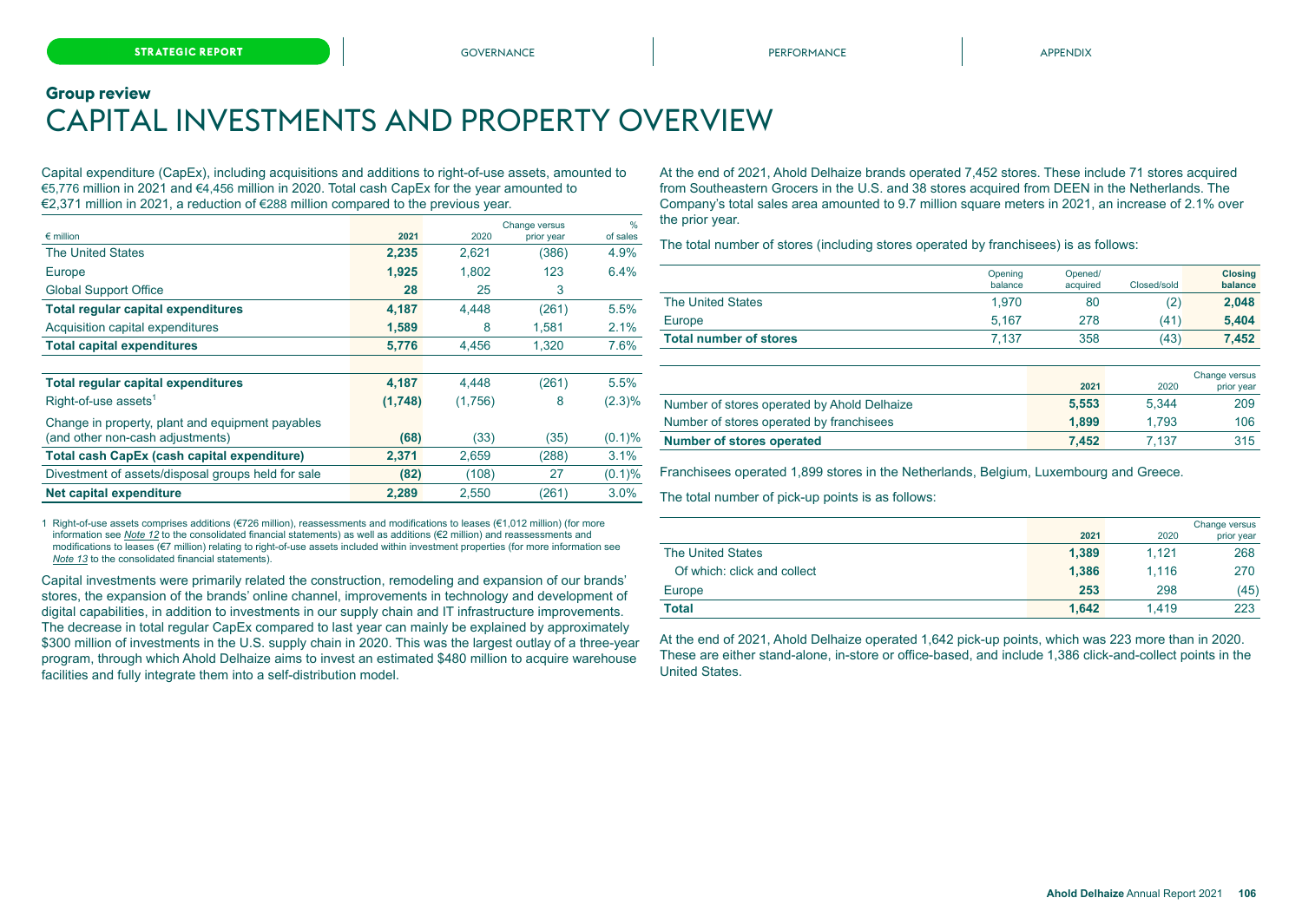### **Group review** CAPITAL INVESTMENTS AND PROPERTY OVERVIEW

Ahold Delhaize also operated the following other properties as of January 2, 2022:

| Warehouse/distribution centers/production facilities/offices | 168   |
|--------------------------------------------------------------|-------|
| Properties under construction/development                    | 126   |
| Investment properties                                        | 746   |
| Total                                                        | 1.040 |

The investment properties consist of buildings and land. The vast majority of these properties were subleased to third parties. Of these, the majority consisted of shopping centers containing one or more Ahold Delhaize stores and third-party retail units generating rental income.

The total number of retail locations owned or leased by Ahold Delhaize was 6,180 in 2021. This total includes 614 stores sub-leased to franchisees and 13 pick-up points in stand-alone locations. Ahold Delhaize also operates 223 gas stations in the premises of some of the group's stores. The total number of retail locations owned or leased increased by 278 compared to 2020.

The following table breaks down the ownership structure of our 6,180 retail locations (inclusive of stores subleased to franchisees) and 1,040 other properties as of January 2, 2022.

|                          |            | Retail locations Other properties |
|--------------------------|------------|-----------------------------------|
| Company owned % of total | 20%        | 51%                               |
| Leased % of total        | <b>80%</b> | 49%                               |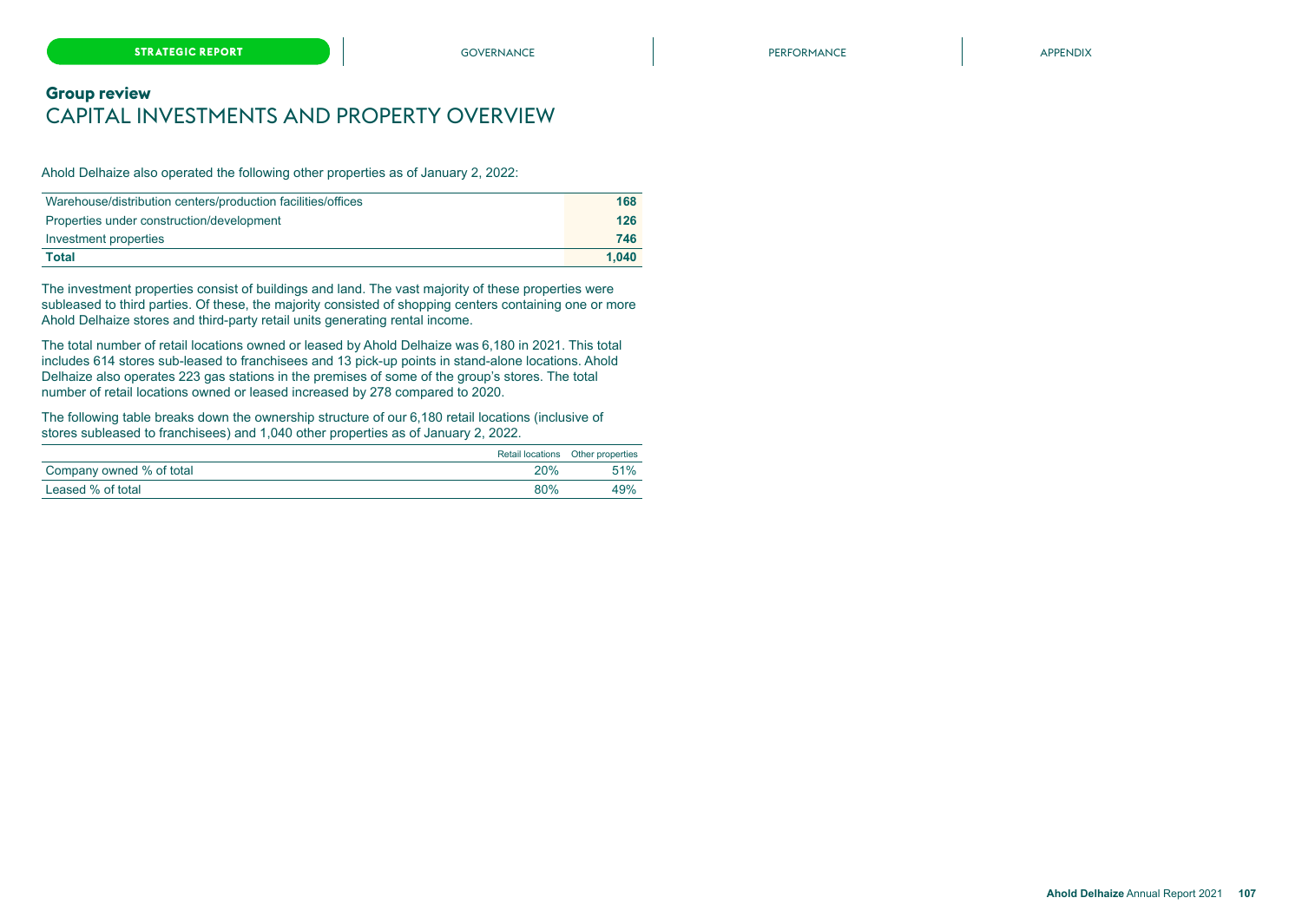# <span id="page-20-0"></span>**Group review** EARNINGS AND DIVIDEND PER SHARE

Income from continuing operations per common share (basic) was €2.18, an increase of €0.87, or 66.8% compared to 2020. The main driver of this increase was the restructuring charges incurred in 2020 due to the withdrawal and settlement agreements relating to U.S. multi-employer pension plans. The decrease in the number of outstanding shares as a result of a  $\epsilon$ 1 billion share buyback program carried out in 2021 provided a further contribution (see *Note 21* to the consolidated financial statements for more information on the share movements). Underlying income from continuing operations per common share (diluted) was €2.19, a decrease of €0.08, or 3.4%, compared to 2020, driven by a lower underlying operating margin.

Ahold Delhaize's policy is to target a dividend payout ratio range of 40-50% of its underlying income from continuing operations. Underlying income from continuing operations for 52 weeks amounted to an estimated €2,262 million in 2021 and €2,358 million in 2020 (or €2,427 on a 53-week basis in 2020). As part of our dividend policy, we adjust income from continuing operations as follows:

| $\epsilon$ million                                                            | 2021<br>(based on 52- | 2020<br>(based on 53- |
|-------------------------------------------------------------------------------|-----------------------|-----------------------|
| Income from continuing operations                                             | weeks)<br>2,246       | weeks)<br>1.397       |
| Adjusted for:                                                                 |                       |                       |
| Impairment losses and reversals – net                                         | 61                    | 48                    |
| (Gains) losses on leases and the sale of assets – net                         | (76)                  | (57)                  |
| Restructuring and related charges and other items                             | 26                    | 1.413                 |
| Unusual items in net financial expense                                        |                       |                       |
| Tax effect on adjusted and unusual items                                      | 6                     | (373)                 |
| Underlying income from continuing operations                                  | 2.262                 | 2.427                 |
| Income from continuing operations per share attributable to common            |                       |                       |
| shareholders                                                                  | 2.18                  | 1.31                  |
| Underlying income from continuing operations per share attributable to common |                       |                       |
| shareholders                                                                  | 2.20                  | 2.28                  |
| Diluted underlying income per share from continuing operations                | 2.19                  | 2.26                  |

We propose a cash dividend of €0.95 per share for the financial year 2021, an increase of 5.6% compared to 2020, reflecting our ambition of sustainable growth of the dividend per share. This represents a payout ratio of 42% of underlying net income from continuing operations for 52 weeks.

If approved by the General Meeting of Shareholders, a final dividend of €0.52 per share will be paid in April 2022. This is in addition to the interim dividend of €0.43 per share, which was paid in September 2021. The estimated total dividend payment for the full year 2021 would, therefore, total €961 million.

See *[Information about Ahold Delhaize shares](#page-32-0)* for further details.





1 2018 figures have been restated to reflect the impact of the implementation of IFRS 16 Leases. Financial information prior to 2018 has not been restated to reflect the impact of the implementation of IFRS 16 Leases.



**Dividend per common share**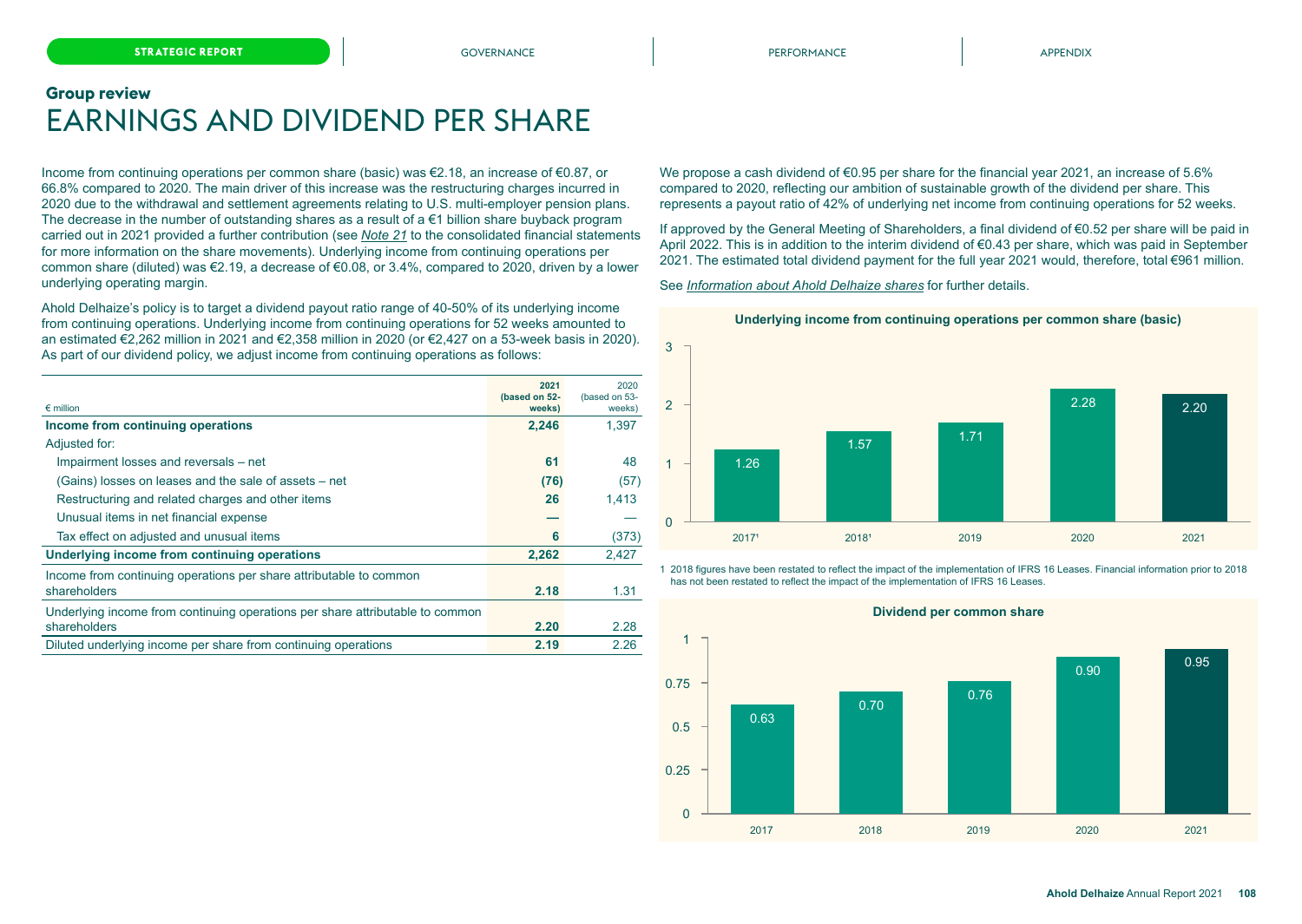# <span id="page-21-0"></span>**Group review** FINANCIAL REVIEW BY SEGMENT

### **KEY FINANCIAL AND NON-FINANCIAL INFORMATION**

The key financial and non-financial information per region for 2021, 2020, 2019 and 2018 is presented below:

|                                                                         |        | <b>The United States</b> |        |                            | Europe |        |        |                            |
|-------------------------------------------------------------------------|--------|--------------------------|--------|----------------------------|--------|--------|--------|----------------------------|
|                                                                         | 2021   | 2020                     | 2019   | 2018 restated <sup>4</sup> | 2021   | 2020   | 2019   | 2018 restated <sup>4</sup> |
| Net sales ( $\notin$ millions)                                          | 45,455 | 45.470                   | 40.066 | 37,460                     | 30,147 | 29,266 | 26,194 | 25,331                     |
| Net sales (\$ millions)                                                 | 53,699 | 51,838                   | 44,841 | 44,174                     |        |        |        |                            |
| Of which: online sales ( $\notin$ millions)                             | 3,228  | 1,968                    | 985    | 751                        | 4,477  | 3,579  | 2,508  | 2,066                      |
| Of which: online sales (\$ millions)                                    | 3,814  | 2,259                    | 1,101  | 866                        |        |        |        |                            |
| Net sales growth in local currency                                      | 3.6%   | 15.6%                    | 1.5%   | 1.9%                       | 2.8%   | 12.1%  | 3.5%   | 3.4%                       |
| Comparable sales growth <sup>1</sup>                                    | 2.6%   | 13.3%                    | 1.1%   | 2.3%                       | 2.8%   | 9.5%   | 2.7%   | 2.8%                       |
| Comparable sales growth (excluding gasoline sales) <sup>1</sup>         | 1.9%   | 14.4%                    | 1.4%   | 2.1%                       | 2.8%   | 9.6%   | 2.7%   | 2.8%                       |
| Net consumer online sales ( $\notin$ millions)                          | 3,228  | 1,968                    | 985    | 751                        | 7,173  | 5,608  | 3,562  | 2,743                      |
| Net consumer online sales (\$ millions)                                 | 3,814  | 2,259                    | 1,101  | 886                        |        |        |        |                            |
| Operating income ( $\epsilon$ millions)                                 | 2,231  | 1,006                    | 1,668  | 1,633                      | 1,209  | 1,380  | 1,140  | 1,123                      |
| Operating income (\$ millions)                                          | 2,631  | 1,064                    | 1,867  | 1,924                      |        |        |        |                            |
| Underlying operating income ( $\notin$ millions)                        | 2,150  | 2,466                    | 1,712  | 1,699                      | 1,306  | 1,325  | 1,205  | 1,164                      |
| Underlying operating income (\$ millions)                               | 2,543  | 2,789                    | 1,916  | 2,002                      |        |        |        |                            |
| Underlying operating margin                                             | 4.7%   | 5.4%                     | 4.3%   | 4.5%                       | 4.3%   | 4.5%   | 4.6%   | 4.6%                       |
| Number of employees/headcount (at year-end in thousands)                | 239    | 239                      | 215    | 207                        | 174    | 175    | 165    | 165                        |
| Number of employees/FTEs (at year-end in thousands) <sup>2</sup>        | 160    | 158                      | 143    | 136                        | 99     | 91     | 88     | 88                         |
|                                                                         |        |                          |        |                            |        |        |        |                            |
| Contribution to Ahold Delhaize net sales                                | 60.1%  | 60.8%                    | 60.5%  | 59.7%                      | 39.9%  | 39.2%  | 39.5%  | 40.3%                      |
| Contribution to Ahold Delhaize underlying operating income <sup>3</sup> | 62.2%  | 65.0%                    | 58.7%  | 59.3%                      | 37.8%  | 35.0%  | 41.3%  | 40.6%                      |

1 For the year 2021, comparable sales growth is presented on a comparable 52-week basis. In the year 2020, comparable sales growth is presented on a 53-week basis.

2 Included in the 99,000 FTEs in Europe in 2021 (2020: 91,000; 2019: 88,000; 2018: 88,000) are 40,000 FTEs in the Netherlands (2020: 32,000; 2019: 31,000; 2018: 32,000 FTEs).

3 Before Global Support Office costs.

4 2018 figures have been restated to reflect the impact of the implementation of IFRS 16 Leases.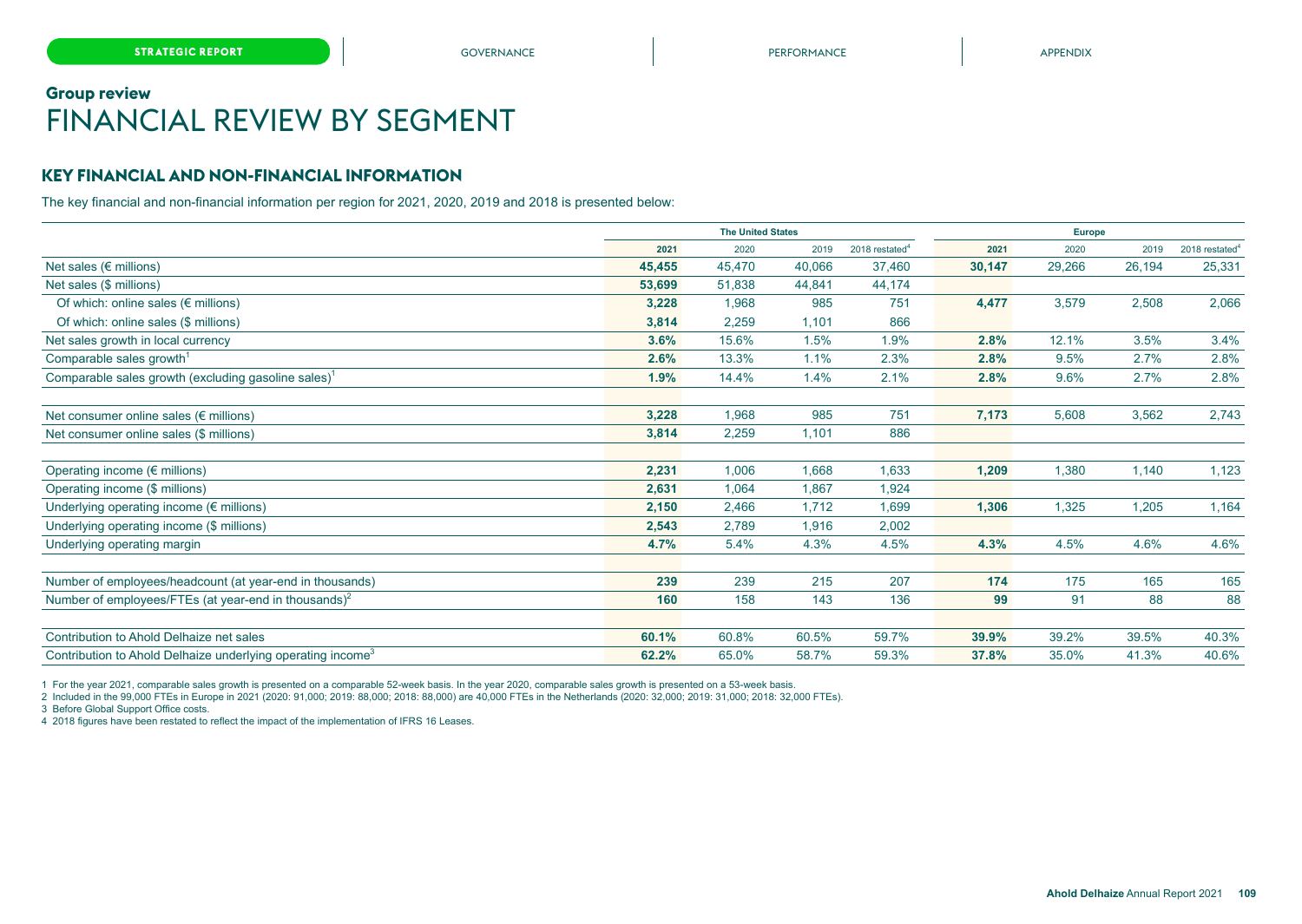# <span id="page-22-0"></span>**Financial review by segment** THE UNITED STATES

1 At constant rates.



| $\epsilon$ million                                       | 2021    | 2020   | <b>Change versus</b><br>prior year | $\frac{0}{0}$<br>change | % change at<br>constant rates |
|----------------------------------------------------------|---------|--------|------------------------------------|-------------------------|-------------------------------|
| <b>Net sales</b>                                         | 45,455  | 45,470 | (15)                               | 0.0%                    | 3.6%                          |
| Of which online sales                                    | 3,228   | 1,968  | 1,260                              | 64.0%                   | 68.9%                         |
| Comparable sales growth                                  | 2.6%    | 13.3%  |                                    |                         |                               |
| Comparable sales growth excluding<br>qasoline            | 1.9%    | 14.4%  |                                    |                         |                               |
| <b>Operating income</b>                                  | 2,231   | 1,006  | 1,225                              | 121.8%                  | 147.4%                        |
| Adjusted for:                                            |         |        |                                    |                         |                               |
| Impairment losses and reversals -<br>net                 | 48      | 27     | 21                                 |                         |                               |
| (Gains) losses on leases and the<br>sale of assets - net | (49)    | (20)   | (29)                               |                         |                               |
| Restructuring and related charges<br>and other items     | (80)    | 1,454  | (1,534)                            |                         |                               |
| <b>Underlying operating income</b>                       | 2,150   | 2,466  | (316)                              | $(12.8)\%$              | (8.8)%                        |
| Underlying operating income margin                       | $4.7\%$ | 5.4%   |                                    |                         |                               |
|                                                          |         |        |                                    |                         |                               |

| Net sales overview on a pro forma<br>basis | 2021         | 2020         | <b>Change versus</b><br>prior year | % change | % change at<br>constant<br>exchange rates |
|--------------------------------------------|--------------|--------------|------------------------------------|----------|-------------------------------------------|
| $\epsilon$ million                         | $(52$ weeks) | $(52$ weeks) |                                    |          |                                           |
| The United States                          | 45.455       | 44.673       | 782                                | 1.7%     | 5.6%                                      |

Financial year 2021 consisted of 52 weeks, while 2020 consisted of 53 weeks. Net sales in 2020 were positively impacted by the additional week, while the impact on operating margin was negligible.

In 2021, net sales were €45,455 million, down by €15 million or 0.0% compared to 2020. At constant exchange rates, net sales were up by 3.6%. Sales growth was positively impacted the acquisitions of FreshDirect and 71 stores from Southeastern Grocers, COVID-19 and inflation, and negatively affected by one fewer week of sales in 2021 compared to 2020. The additional week of sales in 2020 amounted to €798 million.

Online sales were €3,228 million, up by 68.9% compared to the prior year at constant exchange rates. On a comparable 52-week basis, online sales grew by 73.7% in 2021, at constant exchange rates. The increase versus last year was primarily driven by the pandemic, as consumers' intent to shop online continued to increase. The launch of 270 additional click-and-collect points helped the brands capture sales from this channel, along with a further strengthening of partnerships with third-party delivery services, the acquisition of the FreshDirect online grocery delivery service and the expansion of ecommerce offerings across the U.S. brands.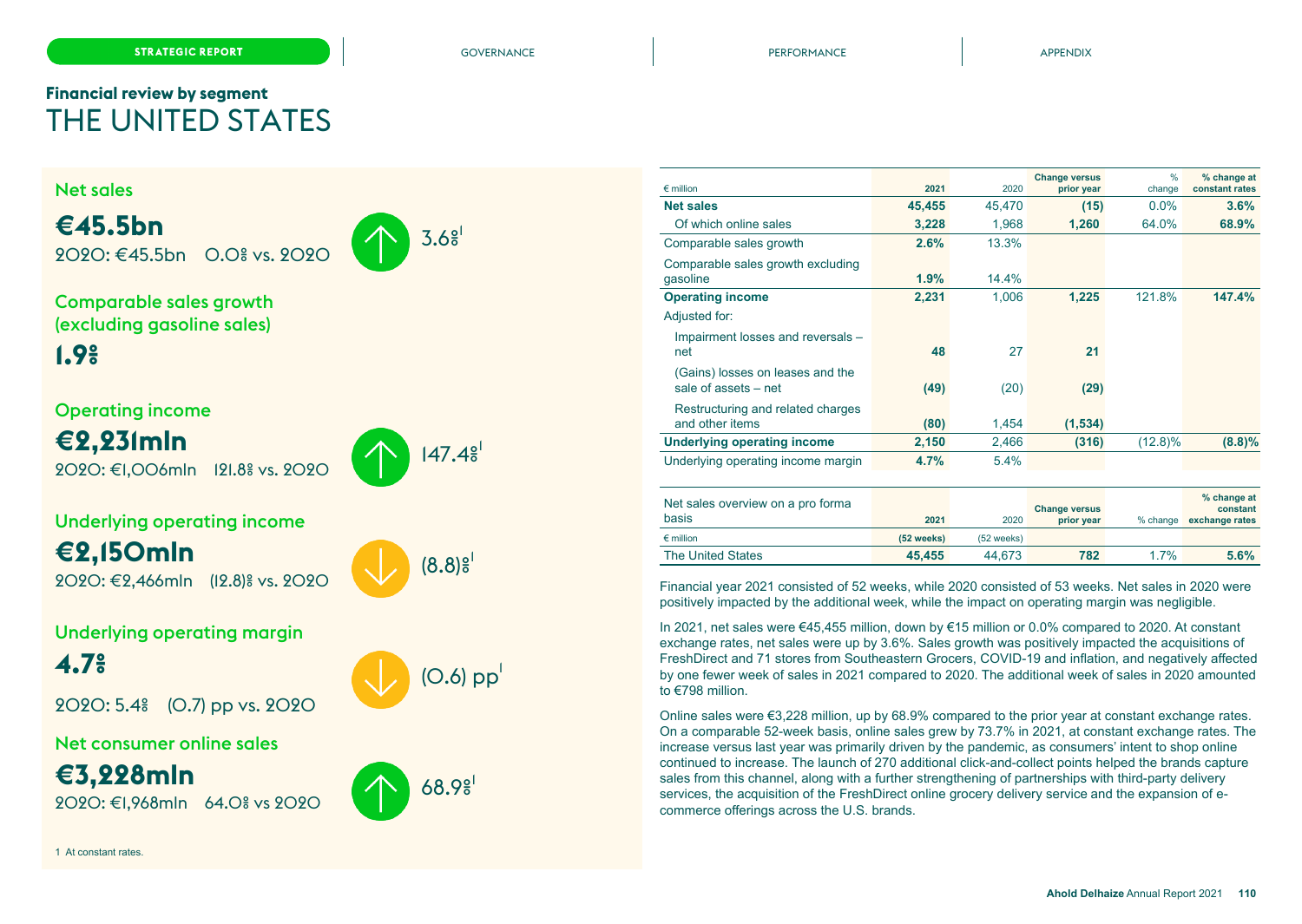### **Financial review by segment** THE UNITED STATES

The Ahold Delhaize USA brands are enhancing their strong value propositions by leveraging their leading own-brand offerings. In 2021, own-brand sales as a percentage of total sales was 29.7%.



Within the different overall sales categories, the relative share of fresh, pharmacy and gas in the total sales increased, while the share of non-perishable and non-food decreased.



Comparable sales excluding gasoline for the segment increased by 1.9%, with much of the growth attributed to COVID-19 and increased pandemic-related governmental aid, such as the Supplemental Nutrition Assistance Program (SNAP), which shifted volume from the out-of-home channel to grocery. In addition, sales in the U.S. benefited this year from the continuous growth of Food Lion, including the additional 71 stores acquired from Southeastern Grocers, as well as the acquisition of FreshDirect. Two-year stack comparable sales for Ahold Delhaize USA grew by 16.3% in 2021.

Operating income increased by €1,225 million, or 121.8%, compared to 2020. Underlying operating income was €2,150 million and is adjusted for the following items, which impacted operating income:

- Impairment losses and reversals net: in 2021, impairment charges amounted to €48 million, versus €27 million in 2020. In 2021, the impairments related primarily to investment properties and underperforming stores at Stop & Shop. The impairments in 2020 related primarily to Stop & Shop's and Food Lion's underperforming stores and investment properties at Giant Food.
- (Gains) losses on leases and the sale of assets net: In 2021, this total net gain was €49 million, mainly related to the sale of land (in Allston, Massachusetts), the sale of pharmacy scripts, lease terminations (location in the Bronx) and new subleases. In 2020, gains were recorded from sublease activity and the sale of investment property and miscellaneous equipment.
- Restructuring and related charges and other items: in 2021 we incurred income of €80 million. The income resulted from a partial release of the defined benefit obligation of the FELRA and MAP related to the American Rescue Plan Act (see *Note 24*). It was partly offset by the costs related to the acquisition of stores from Southeastern Grocers and FreshDirect, additional costs related to Hurricane Ida and charges related to Stop & Shop's early retirement incentive offered to employees. In 2020, these charges mainly related to Stop & Shop's and Giant Food's withdrawal and settlement agreements from multi-employer plans.

In 2021, underlying operating income was €2,150 million, down by €316 million or 12.8% compared to last year. At constant exchange rates, underlying operating income decreased by 8.8%.

The United States' underlying operating income margin in 2021 was 4.7%, down 0.7 percentage points compared to 2020. The 2021 sales were positively affected by COVID-19, while supply chain costs were impacted negatively by supply chain challenges in the U.S. Operating income was further affected by inflationary pressure, lower labor productivity and higher facility transition costs from C&S to our integrated supply chain network.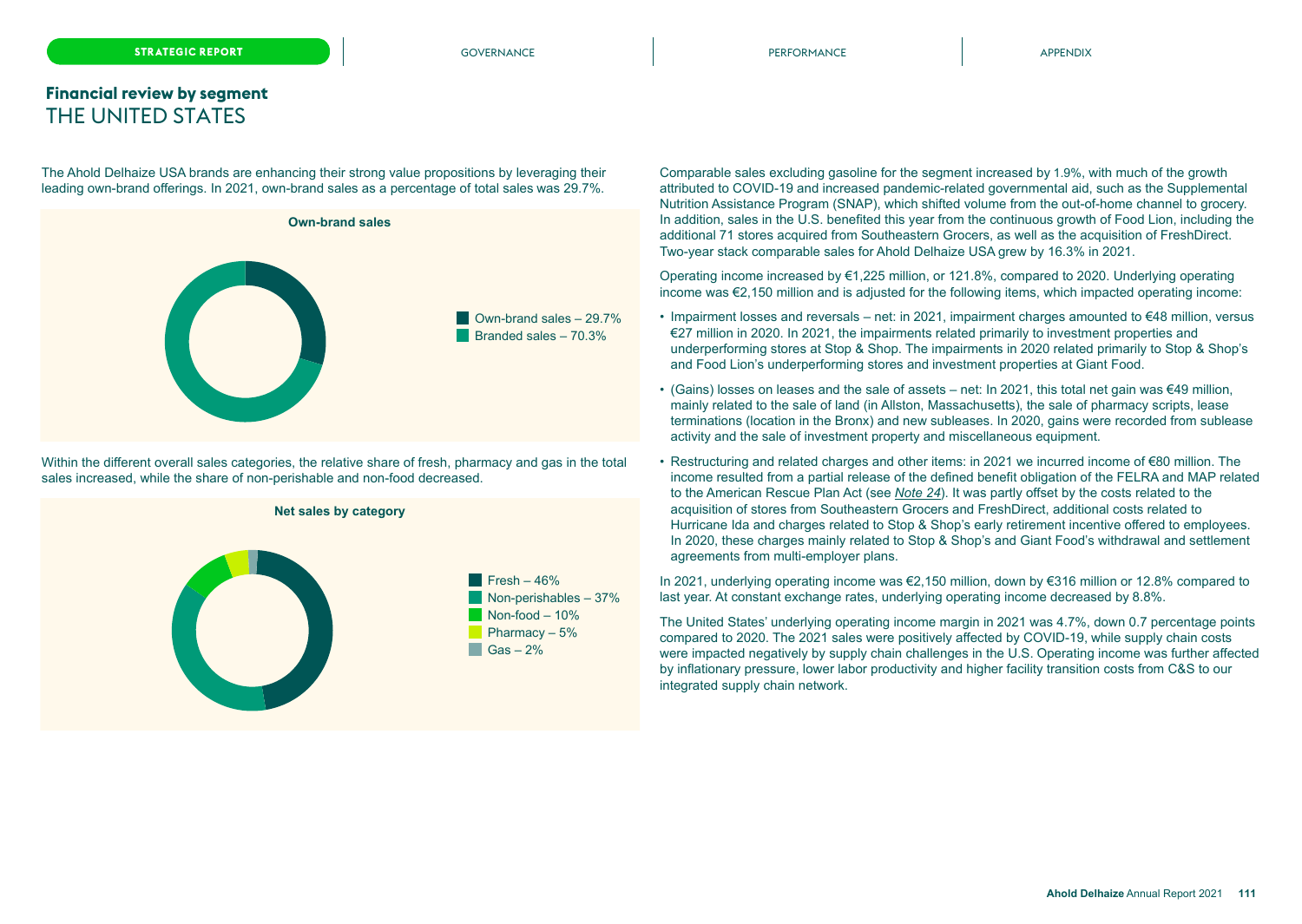### **Financial review by segment** THE UNITED STATES

### **Growth drivers in action**



The Ahold Delhaize USA brands continue to invest into omnichannel development and expand their geographic coverage. Ahold Delhaize completed the FreshDirect acquisition this year; adding this leading local online brand will help us reach additional customers in the New York trade area and further propel our omnichannel evolution. We also finalized the acquisition of 71 stores from Southeastern Grocers, helping us maintain our leading position in Food Lion's market area. Stop & Shop and Food Lion are progressing with store remodeling programs and our U.S. brands continue to focus on local supplier partnerships and loyalty programs.

Our brands keep investing in infrastructure to support the growth of e-commerce. Ahold Delhaize USA's supply chain transformation program will help accommodate increasing demand and leverage scale. This year, our U.S. brands reached close to 1,400 click-andcollect points and plan to expand to 1,500 click-and-collect points by the end of 2022.

The U.S. brands leveraged their "connected customer" strategy, utilizing technology and making shopping faster, more convenient and personalized. They achieved +56% growth in digital customers and 69% online sales growth in 2021. The GIANT Company also rolled out the Flashfood app across all stores.



During the year, the U.S. brands unveiled new health and sustainability goals as part of a purpose-driven strategy to enable customers to make healthier choices, create greater product transparency, eliminate waste and take bold climate action, in support of developing a more sustainable food supply chain.

As part of this, the brands partnered with HowGood to bring customers an easy-to-use environmental and social impact rating system.

The brands continued to focus on eliminating hunger and food waste through partnerships with Feeding America, together committing to donate two billion meals through food rescue programs and donations.

Hannaford became the first large-scale supermarket chain in the northeast United States to achieve zero food waste to landfills.

The U.S. brands also continued to implement energy efficiency measures, such as LED lighting and improved refrigeration systems. They installed electric vehicle charging stations at several stores and plan to increase the number of these stations in coming years.



With a focus on our D&I aspiration: 100% Gender Balanced, 100% Reflective of Markets, 100% Inclusive, our great local brands made remarkable steps on this journey during 2021.

For example, ADUSA Supply Chain is putting a renewed focus on the people at the heart of their businesses and how they cultivate a diverse, equitable and inclusive environment where all associates can thrive.

They leveraged a diversity, equity and inclusion (DE&I) maturity model to craft their strategy and anticipate progress towards more mature positions over the next three years. Leaders are actively engaged in DE&I work and engaging associates in discussion around these topics. In addition, ADUSA Supply Chain has robust sponsorship and mentorship programs in place and is leveraging DE&I data to drive progress.

In addition, the U.S. brands transitioned over 131,000 associates to SAP SuccessFactors 2, a unified HR and payroll platform during the year. They follow our businesses in the Netherlands, which transferred around 100,000 associates onto a unified platform in 2020.



Ahold Delhaize USA is nearing the end of its three-year supply chain transformation journey. The network is now 65% selfmanaged, compared to 40% in 2019, and the team is on schedule to reach 85% in 2022. Ahold Delhaize USA is also building new facilities in key geographies to support the brands efficiently and effectively. By the end of 2022, the network will include 25 distribution centers and food processing facilities, 28 ecommerce fulfillment centers and 1,500 clickand-collect locations.

Highlights in 2021 were the opening of a state-of-the-art e-commerce fulfillment center by The GIANT Company and the opening of a one-million-square-foot distribution center in Connecticut that will enhance the supply to more than 450 Stop & Shop stores and ecommerce centers. The U.S. brands are on track to open two new fully automated frozen facilities next year.

As the U.S. brands expand, they deploy key technology capabilities, including robotics, machine learning, vertical integration and other technology solutions that boost efficiency and ultimately result in the faster delivery of fresher products to customers.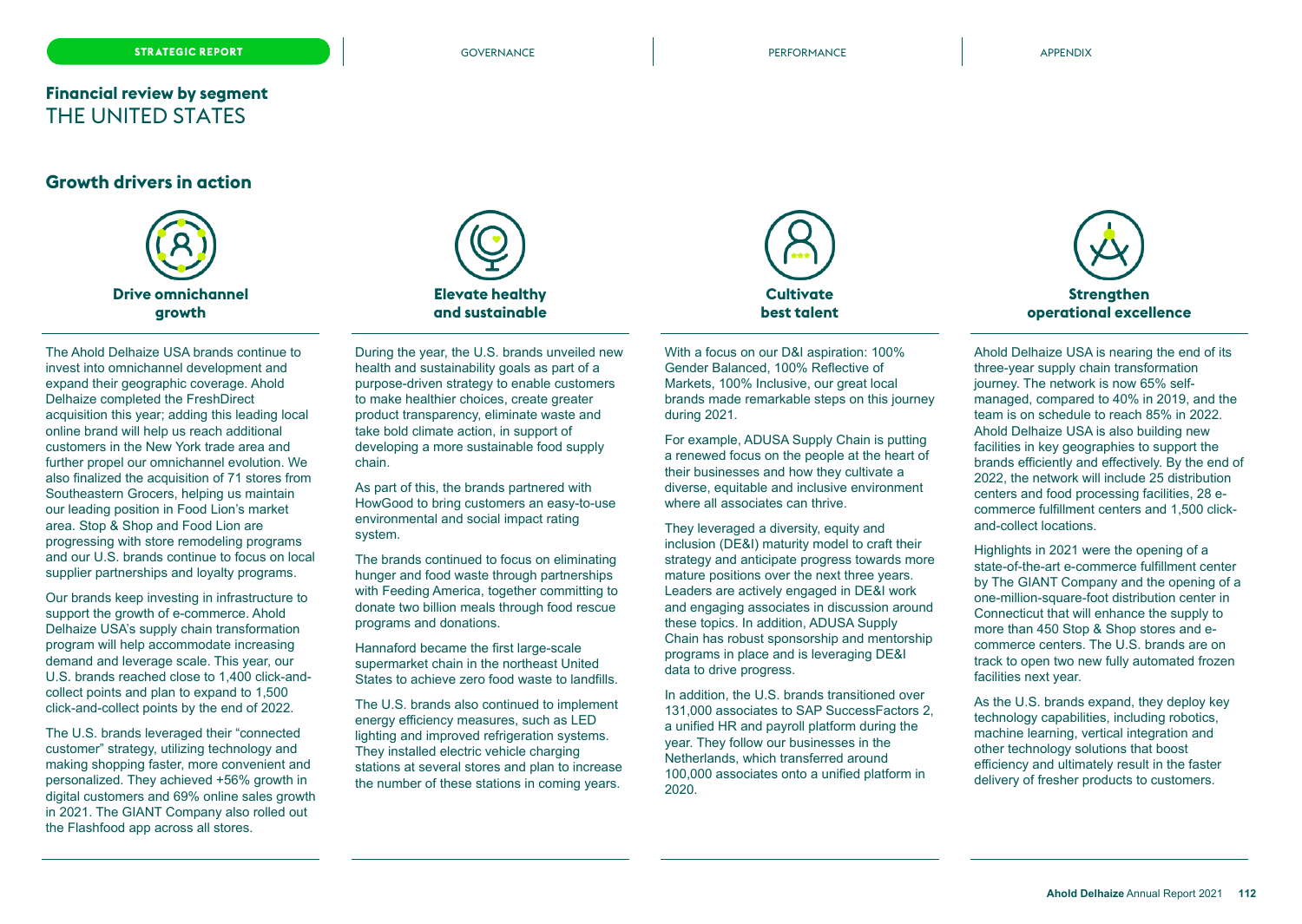# <span id="page-25-0"></span>**Financial review by segment** EUROPE

### Net sales **€30.1bn** 2020: €29.3bn 3.0% vs. 2020  $9.8<sup>9</sup>$ Comparable sales growth (excluding gasoline sales) **2.8%** Operating income **€1,209mln** 2020: €1,380mln (12.4)% vs. 2020  $(12.6)$ <sup>s</sup> Underlying operating income **€1,306mln** 2020: €1,325mln (1.4)% vs. 2020  $(1.5)$  $\frac{8}{1}$ Underlying operating margin **4.3%** 2020: 4.5% (0.2) pp vs. 2020  $(O.2)$  pp Net consumer online sales **€7.2bn** 2020: €5.6bn 27.9% vs. 2020  $27.9<sup>9</sup>$ 1 At constant rates. Comparable sales growth excluding Adjusted for: Impairment losses and reversals – (Gains) losses on leases and the Restructuring and related charges Net sales overview on a pro forma

|                                    |            |            |                                    | %          |                               |
|------------------------------------|------------|------------|------------------------------------|------------|-------------------------------|
| $\epsilon$ million                 | 2021       | 2020       | <b>Change versus</b><br>prior year | change     | % change at<br>constant rates |
| <b>Net sales</b>                   | 30,147     | 29,266     | 881                                | 3.0%       | 2.8%                          |
| Of which online sales              | 4,477      | 3,579      | 898                                | 25.1%      | 25.1%                         |
| Net consumer online sales          | 7,173      | 5.608      | 1,565                              | 27.9%      | 27.9%                         |
| Comparable sales growth            | 2.8%       | 9.5%       |                                    |            |                               |
| Comparable sales growth excluding  |            |            |                                    |            |                               |
| gasoline                           | 2.8%       | 9.6%       |                                    |            |                               |
| <b>Operating income</b>            | 1,209      | 1,380      | (171)                              | $(12.4)\%$ | $(12.6)\%$                    |
| Adjusted for:                      |            |            |                                    |            |                               |
| Impairment losses and reversals -  |            |            |                                    |            |                               |
| net                                | 13         | 21         | (8)                                |            |                               |
| (Gains) losses on leases and the   |            |            |                                    |            |                               |
| sale of assets - net               | (21)       | (37)       | 16                                 |            |                               |
| Restructuring and related charges  |            |            |                                    |            |                               |
| and other items                    | 106        | (39)       | 145                                |            |                               |
| <b>Underlying operating income</b> | 1,306      | 1,325      | (19)                               | (1.4)%     | $(1.5)\%$                     |
| Underlying operating income margin | 4.3%       | 4.5%       |                                    |            |                               |
| Net sales overview on a pro forma  |            |            |                                    |            | % change at                   |
| basis                              | 2021       | 2020       | <b>Change versus</b><br>prior year | % change   | constant<br>exchange rates    |
| $\epsilon$ million                 | (52 weeks) | (52 weeks) |                                    |            |                               |
|                                    |            |            |                                    |            |                               |
| Europe                             | 30,147     | 28.879     | 1.268                              | 4.4%       | 4.2%                          |

Financial year 2021 consisted of 52 weeks, while 2020 consisted of 53 weeks. Net sales in 2020 were positively impacted by the additional week, while the impact on the operating margin was negligible. The additional week of sales in 2020 amounted to €387 million.

Net sales in 2021 were €30,147 million, up by €881 million or 3.0% compared to 2020. At constant exchange rates, net sales were up by 2.8%. Sales growth was driven by the increased demand related to COVID-19, the acquisition of 38 DEEN stores in the Netherlands and by strong execution of our distribution and store operations. In Europe, the pandemic has had a more mixed impact on the different brands compared to our brands in the United States, and the effect of COVID-19 has been more balanced, with additional sales matching the related costs.

Online sales were  $\epsilon$ 4,477, up by 25.1% compared to last year, mainly driven by the strong performance of our online brands, bol.com and ah.nl. Bol.com experienced strong net consumer online sales growth of 26.6% in 2021. This growth comes on top of the very high growth of 56.8% in 2020. The brand's business in Belgium and its third-party platform – which currently offers a marketplace to more than 48,500 Plaza partners in the Netherlands and Belgium – remain important growth drivers. Other brands also saw a rapid growth in online sales, partially driven by higher demand due to COVID-19, complementing the total online sales growth.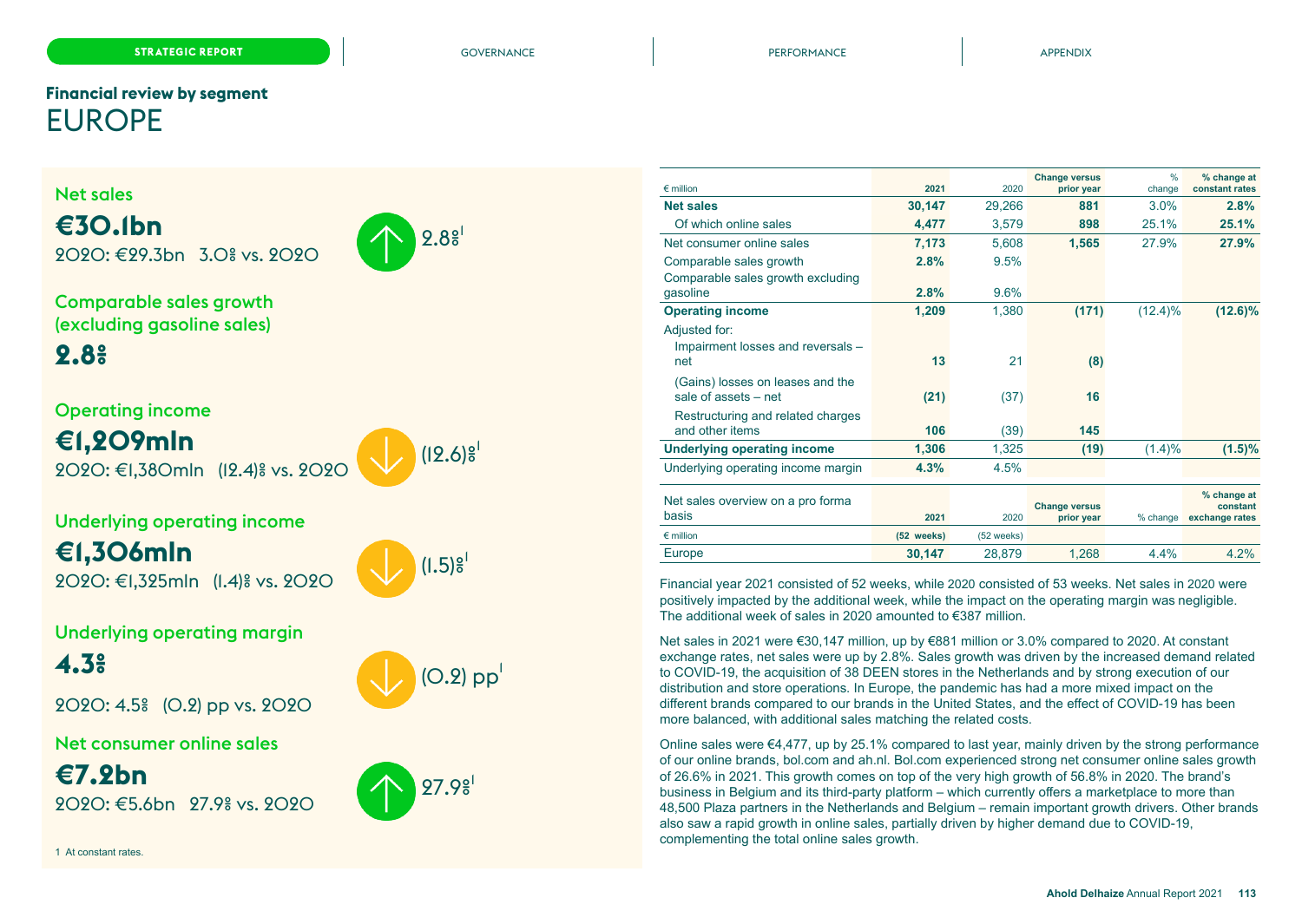### **Financial review by segment** EUROPE

We have a relatively high own-brand share across Europe, which has enabled our brands to offer value to customers during the current period of heightened insecurity, characterized by higher unemployment and tightening consumer wallets. In 2021, own-brand sales comprised 47.1% of total sales.



Within the different overall sales categories, the relative share of non-perishables and non-food increased, the share of gas remained the same, and the share of fresh food decreased as a percentage of total sales.

Comparable sales excluding gasoline increased by 2.8%, mainly driven by higher volumes related to COVID-19 and strong online sales. Across Europe, we saw strong comparable sales growth excluding gasoline, with bol.com, Albert Heijn and the Czech Republic as the largest contributors. Two-year stack comparable sales for our Europe segment grew by 12.3% in 2021.



Operating income decreased by €171 million, or 12.4%, to €1,209 million, affected by the following items that Ahold Delhaize adjusts to arrive at underlying operating income:

- Impairment losses and reversals net: In 2021, impairment charges amounted to €13 million, mainly related to underperforming stores in Greece, the Czech Republic, and the Netherlands. In 2020, impairment charges were mainly related to underperforming stores in the Czech Republic, Greece and Romania.
- (Gains) losses on leases and the sale of assets net: In 2021, this total net gain was  $\epsilon$ 21 million, mainly related to the Netherlands (€8 million) and the Czech Republic (€8 million). In 2020, results were mainly related to a sale and partial leaseback in Belgium (€18 million) and the Czech Republic (€17 million).
- Restructuring and related charges and other items: In 2021, the charges amounted to €106 million, and included one-off items mainly related to restructuring and settlements in the Netherlands (€36 million) and in Belgium (€66 million). In 2020, charges included one-off items at various brands mainly related to restructurings and settlements and were more than offset by  $a \in 105$  million income related to the pension plan amendment in the Netherlands.

In 2021, underlying operating income in Europe was €1,306 million, down by €19 million, or 1.4%, compared to 2020. Underlying operating margin in Europe was 4.3% in 2021, down 0.2 percentage points compared to 2020. In Europe, some of our brands, including those in Romania and our brands' convenience formats (Albert Heijn to go and Shop & Go), were negatively impacted by COVID-19 to a greater extent, suffering from decreased traffic, the absence of tourists and the trend of people moving from the city to the countryside during lockdown periods. Margins were mainly impacted by higher underlying operating expenses, particularly driven by higher labor, operational and administrative expenses related to COVID-19. To a lesser extent, margins were negatively impacted by the floods in Belgium. This was partly offset by better gross margins driven by lower cost of product and savings from our Save for Our Customers program.

Our net sales in Europe consist of sales to consumers and to franchise stores. Franchise stores operate under the same format as Ahold Delhaize-operated stores. Franchisees purchase merchandise primarily from Ahold Delhaize, pay a franchise fee and receive support services.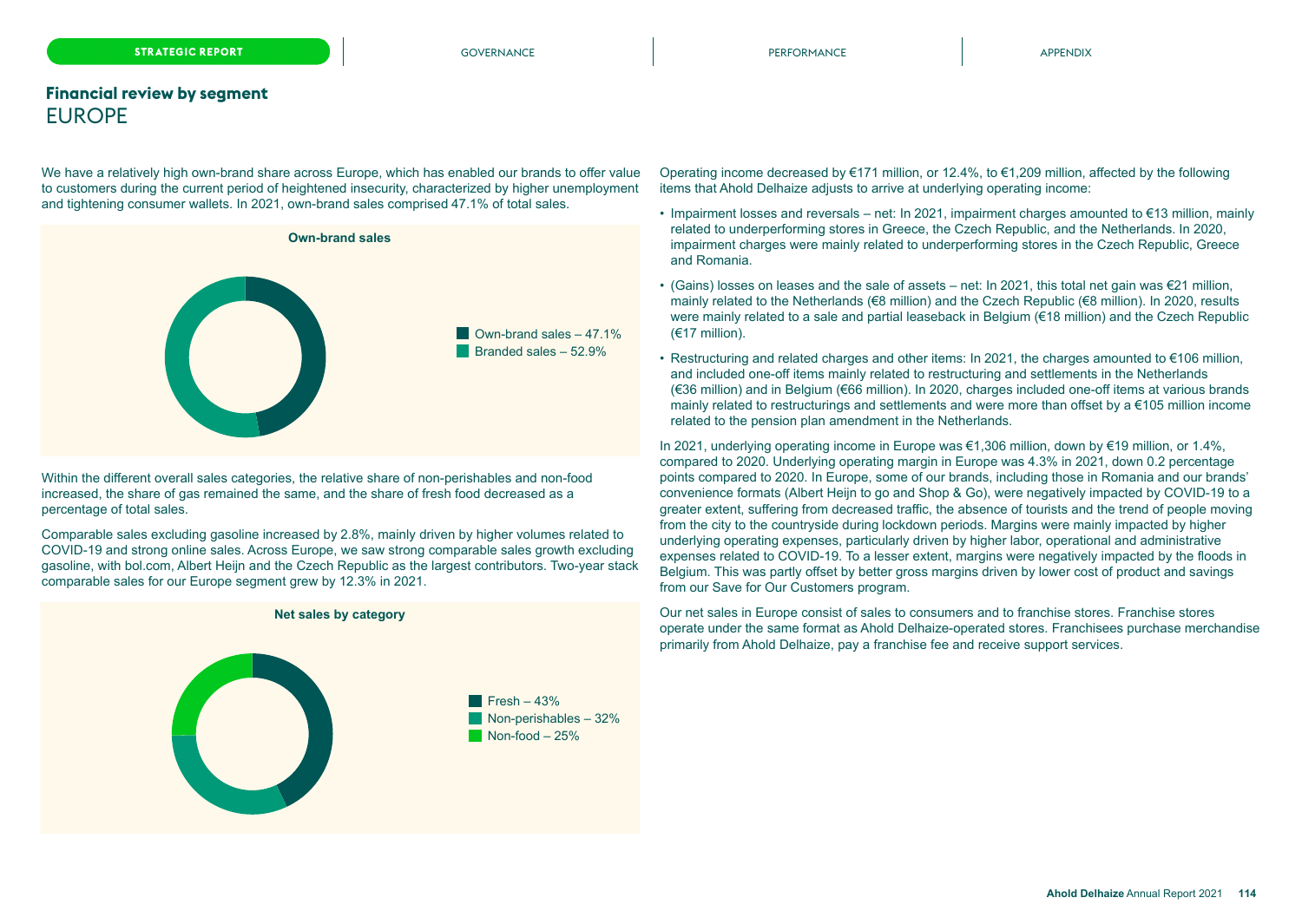### **Financial review by segment** EUROPE

### **Growth drivers in action**



Our European brands are leveraging technology to strengthen their ecosystem, accelerate the personalized omnichannel experience to increase customer loyalty, and provide growth opportunities and new income streams.

We are offering innovative loyalty programs throughout our European brands; for example, SuperPlus at Delhaize, through which more than two million consumers get discounts and rewards when buying healthy products and Albert Heijn's new premium subscription program.

We are making great progress in expanding our delivery services. For example, Albert Heijn rolled out its no-fee home delivery "Compact" service to additional markets, and Mega Image and Alfa Beta are piloting fast delivery.

Albert Heijn completed the acquisition of 38 DEEN stores and remodeled approximately 60 stores to its new fresh and technologyfocused format. In addition, bol.com added roughly 7,500 merchants in 2021, bringing the total to more than 48,500 merchant partners.



We have made great progress in elevating healthy and sustainable throughout our European brands in 2021.

For example, according to the Sustainable Brand Index™, Albert Heijn was named the most sustainable supermarket chain in the Netherlands for the fifth time in a row. In the Czech Republic, Albert was recognized as the market leader for its wide range of organic products.

To minimize product packaging, the Albert store in Chodov gives customers the choice to use reusable, smart, closable containers for purchasing unwrapped drugstore items and toiletries, such as soap, shampoo, washing powder, baking soda, detergents and several different cleaning agents.

Alfa Beta installed more than 350 charging stations at its stores so customers can charge their electric cars while doing their grocery shopping.

Lastly, bol.com began utilizing a multipackaging machine that saves packaging material, leading to fewer delivery trips and reducing the brand's overall  $CO<sub>2</sub>$  emissions.



The acquisition of DEEN led to the expansion of Albert Heijn and welcomed 4,700 new associates in the Netherlands. Colleagues across functions worked hard to ensure a smooth onboarding of new associates by working on contracts, organizing master classes, making technical changes to the system, and much more – all in addition to handling the regular onboarding of associates within the brand.

To create a more welcoming and inclusive workplace, several European brands rolled out the Young Ahold Delhaize Business Resource Group to inspire and promote fun events that contribute to the development of young team members. For example, AB in Greece launched the Young Alfa Beta group, which already has about 200 members. This Business Resource Group is aimed at building a network for young associates to encourage engagement and empowerment, generate fresh ideas and innovations, empower diversity and inclusion, support the development of key skills and mindsets, enable members to engage with leaders, and hopefully become a magnet for recruiting new talent.



Our brands are continuously exploring opportunities to drive synergies and scale across Europe. For example, in 2021, our Benelux brands rolled out four sourcing partnerships in fresh categories that will lead to around €18 million of savings per year.

The European brands have strategic initiatives in place to gain more scale benefits from sourcing through joint negotiations and (regional) own-brand ranges.

To continuously simplify and improve operational processes, the brands rolled out more than 400 Robotics Process Automation units (RPAs), launched chat bots, experimented with native language generation and piloted automated cleaning technologies in stores and warehouses.

The brands are improving productivity through automation and standardization. For example, they have activated a harmonized merchandising optimization program, focused on standardizing commercial tooling and insights within our European brands. They are further standardizing back-office processes and procurement of not-for-resale products.

Our brands continue to share best practices; for example, Alfa Beta implemented Albert Heijn's dry misting solution to keep produce fresh in its stores.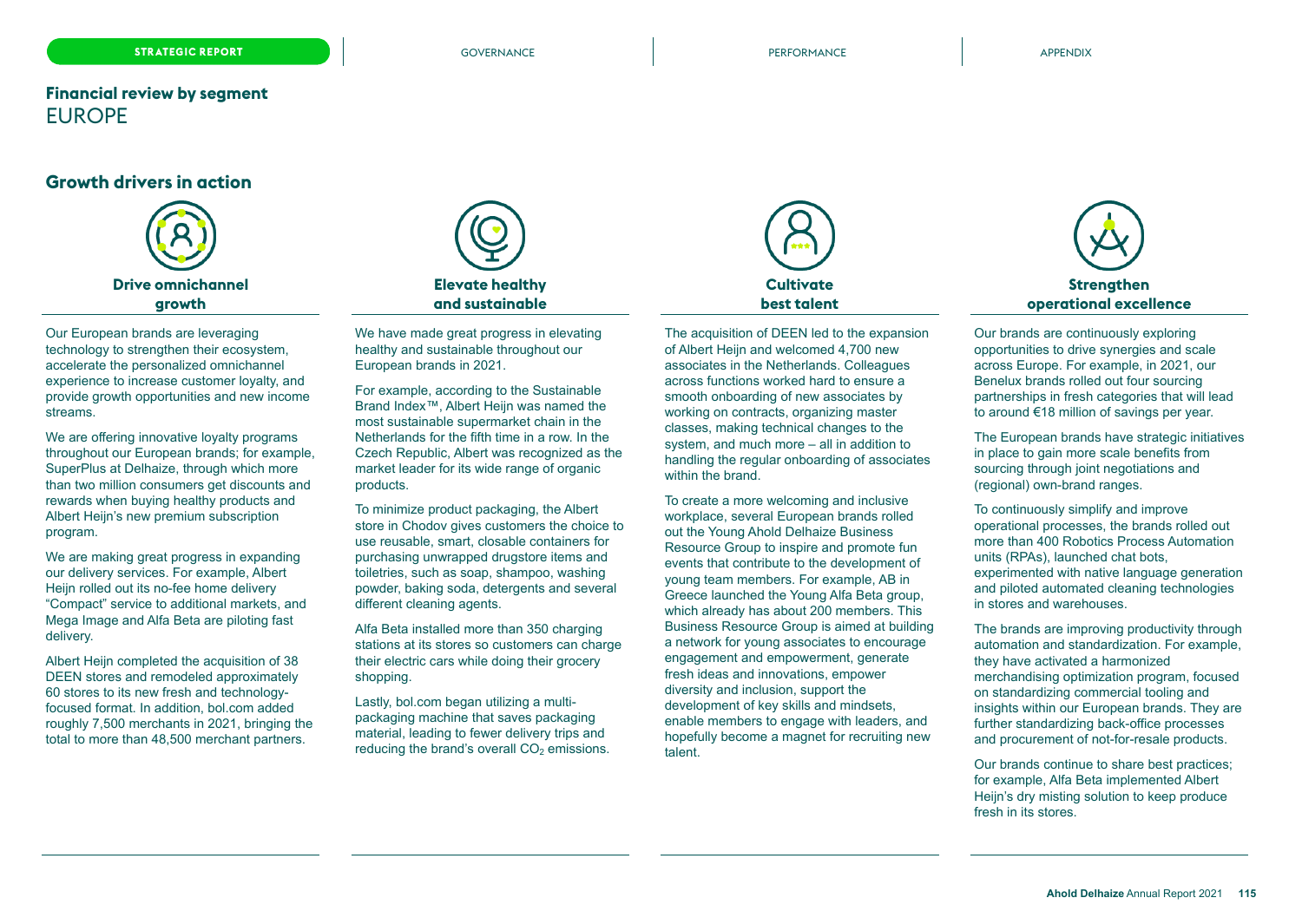# <span id="page-28-0"></span>**Financial review by segment** GLOBAL SUPPORT OFFICE

| $\epsilon$ million                                                 | 2021  | 2020  | <b>Change versus</b><br>prior year | $\frac{0}{0}$<br>change |
|--------------------------------------------------------------------|-------|-------|------------------------------------|-------------------------|
| <b>Global Support Office costs</b>                                 | (119) | (195) | 76                                 | (39.0)%                 |
| (Gains) losses on leases and the sale of assets -<br>net           | 6     |       | 6                                  | <b>NM</b>               |
| Restructuring and related charges and other<br>items               |       | 2     | (2)                                | <b>NM</b>               |
| Underlying Global Support Office costs                             | (125) | (197) | 72                                 | $(36.5)\%$              |
| of which related to self-insurance activities                      | 35    | (39)  | 74                                 | <b>NM</b>               |
| Underlying Global Support Office costs excluding<br>self-insurance | (160) | (158) | (2)                                | 1.1%                    |

Global Support Office costs in 2021 were €119 million, down €76 million compared to the prior year, driven by a better insurance result of €74 million. Due to COVID-19, there was a significant drop in the discount rates as of March 2020. In 2021, the discount rates are slowly recovering to pre-COVID-19 levels.

Underlying Global Support Office costs were €125 million, €72 million lower than 2020. The €74 million increase in self-insurance activities was the result of a significant increase in discount rates. Underlying Global Support Office costs excluding self-insurance were €160 million, up €2 million versus last year.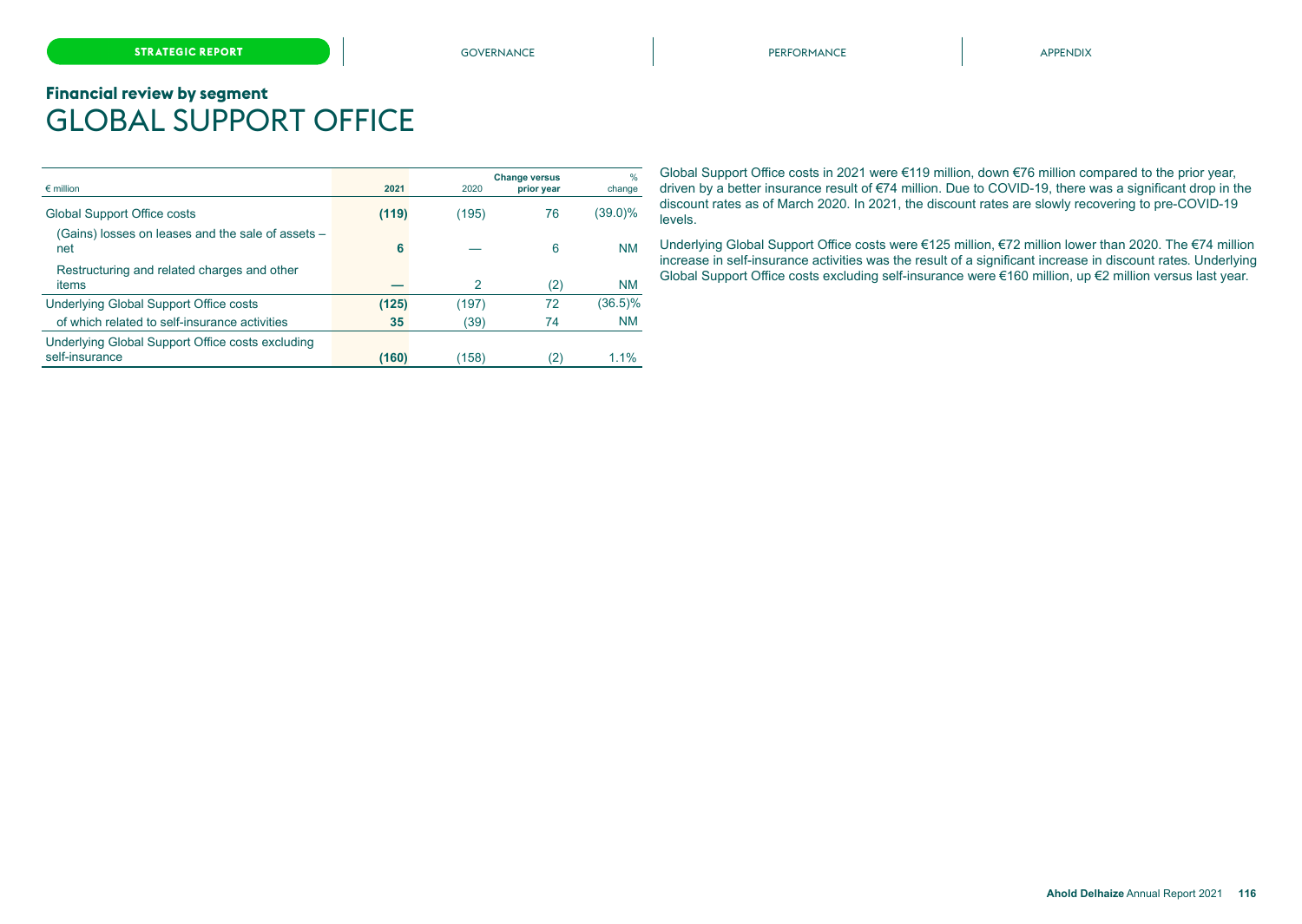### **Financial review by segment** GLOBAL SUPPORT OFFICE

### **Growth drivers in action**



In 2021, we built capabilities to support our brands in building a better omnichannel customer experience, optimizing the businesses and unlocking additional income streams. This will create a virtuous circle that keeps improving our brands' proposition to customers. As we continue our omnichannel and digital transformation, these capabilities will unlock significant new opportunities in areas like automation, loyalty, personalization, and new services and increased relevancy for the brands' customers.

In addition, to deliver towards our long-term e-commerce ambition, in 2021, we moved from an incremental view of e-commerce profitability to a fully allocated one, with a global standard profit and loss statement across all the brands for full comparability, best-practice sharing and a clear roadmap towards our ambitious goal.



During 2021, we continued to increase our focus on environmental, social and governance topics. We updated our Healthy and Sustainable strategy, working towards healthier people and a healthier planet. We announced plans to reduce our carbon emissions further and become net zero for scope 1 and 2 by 2040 and for scope 3 by 2050. We increased our ambition on healthy own-brand sales to over 55% by 2025 and remain focused on further reducing food waste and increasing the percentage of recyclable, re-usable and / or compostable own-brand plastic product packaging.

To make sure we are able to measure performance on our targets and commitments in an effective and efficient way, we investigated how we can improve the data collection processes within our brands and at group level. We held several workshops with the brands to identify improvements on KPI level, with the goal to ensure Ahold Delhaize and each brand can better steer and further improve ESG performance.

In the coming years, we will continue to implement the opportunities for improvement we have identified.



Within the Ahold Delhaize brands and businesses, 41%of the workforce is part of GenZ, and there is a lot to learn from this generation.As leaders, we are striving to support our Gen Z associates and involve them more in our decisionmaking processes.

We recently invited Dr. Eveline Crone, thought leader on Gen Z, to be a keynote speaker at ourAhold Delhaize Leadership event.She shared insights on this generation that we transformed into actionable steps. At the Global Support Office, we started a pilot that aims to train and equip our leaders to feel comfortable having conversations about mental well-being with their teams, while helping associates to get further insights into their own mental health through a selfscreening tool. See more information in *COVID-19: Impact and our response.* 



In 2021, our Global Technology Sourcing & Vendor Management team leveraged Ahold Delhaize's scale through synergies on technology-related purchases across our brands and businesses.

The team achieved significant cost reduction by eliminating the duplication of maintenance and support costs across different enterprise technology vendor portfolios.

They were also able to drive down costs during the year by pursuing improved discounts, particularly in our cloud infrastructure footprint.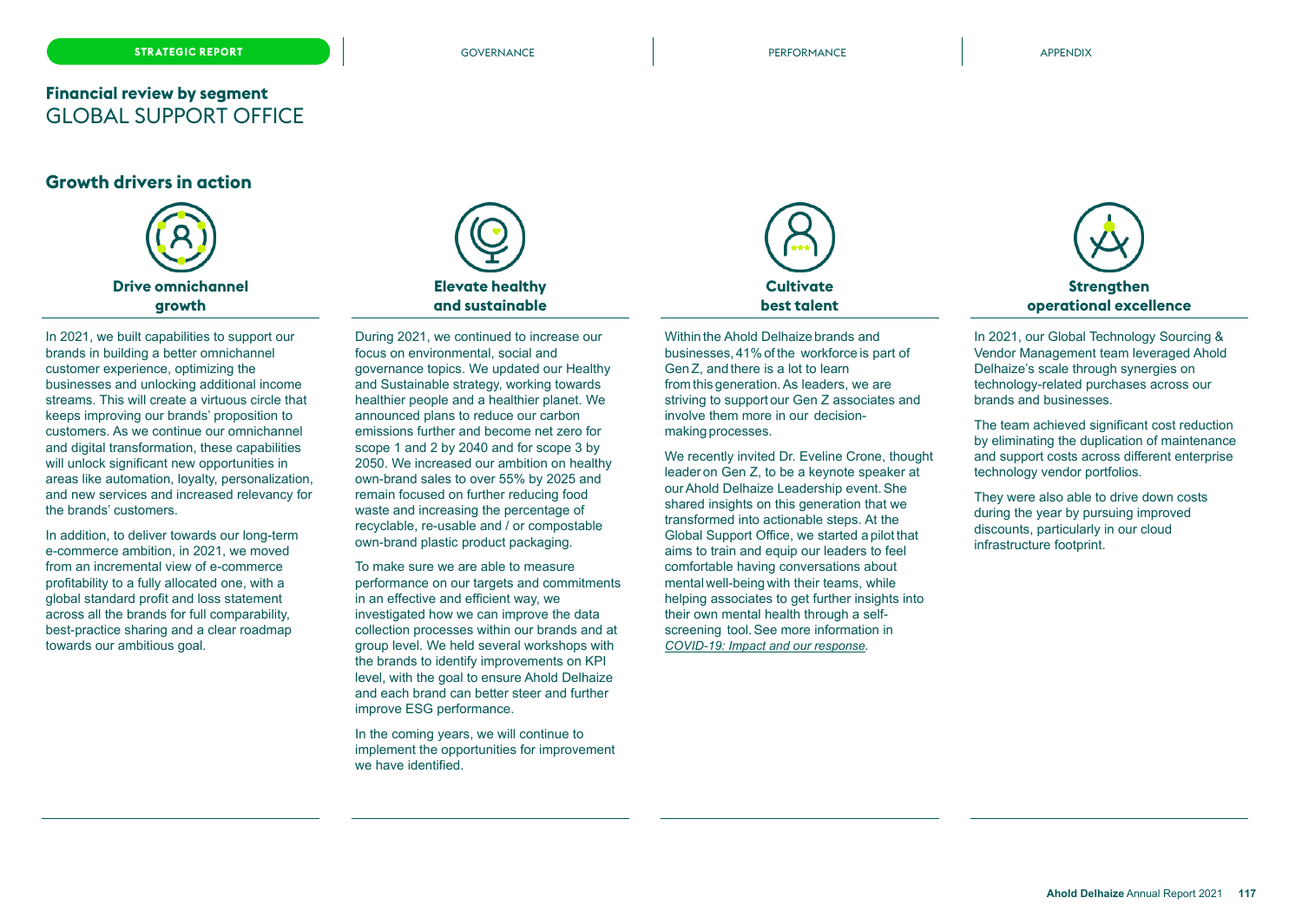# <span id="page-30-0"></span>**Performance review OUTLOOK**

### **SUMMARY**

Below is a summary of the full-year outlook for 2022:

| Performance measure                   | Outlook 2022                                             |
|---------------------------------------|----------------------------------------------------------|
| Underlying operating margin           | At least 4%                                              |
| Diluted underlying EPS growth         | low- to mid-single-digit decline versus 2021             |
| Save for Our Customers                | $>\epsilon$ 850 million                                  |
| Capital expenditures                  | $\sim$ $\in$ 2.5 billion                                 |
| Free cash flow <sup>1</sup>           | $\sim \epsilon$ 1.7 billion                              |
| Dividend payout ratio <sup>2, 3</sup> | 40-50% and year-over-year increase in dividend per share |
| Share buyback <sup>4</sup>            | €1 billion                                               |

1 Excludes M&A.

2 Calculated as a percentage of underlying income from continuing operations.

3 Management remains committed to the share buyback and dividend program, but given the uncertainty caused by COVID-19, they will continue to monitor macro-economic developments. The program is also subject to changes in corporate activities, such as material M&A activity.

### **CONTINUED SALES GROWTH EXPECTED IN 2022**

COVID-19 is having lasting effects on consumer behavior, favoring more food-at-home consumption and increased online food penetration in comparison to pre-COVID-19 trends. Our omnichannel platform has played particularly well in this environment, enabling sales to grow in 2021 on top of an elevated 2020 sales base.

Given the strong levels of reinvestment we are making back into our business and omnichannel offerings, we forecast continued sales growth in 2022 and the years following. Our guidance calls for an incremental €10 billion of Group net sales through 2025 versus 2022, driven by our digital and online investments, the leveraging of our Benelux food/non-food ecosystem, and continued store remodeling activity.

### **MACRO-ECONOMIC INDICATORS SUPPORTIVE OF FOOD-AT-HOME DEMAND IN 2022**

On a macro level, the International Monetary Fund (IMF) forecasts strong real GDP growth in both the U.S. and Europe during 2022 of 4.0% and 3.9%, respectively. This level of growth should translate into a good backdrop for our communities, as economic activity remains vibrant. However, consumers globally are contending with higher living expenses, as expressed by above average Consumer Price Index (CPI) rates, which in 2022 are forecasted by the IMF at +3.5% in the U.S. and +3.6% in Europe.

We continue to provide a strong range of offerings for consumers seeking value, given high own-brand penetration rates across our global brands. And with consumers' wallets being stretched by higher living costs, food-at-home demand is likely to remain strong in 2022 given its proposition as a cheaper alternative to eating outside of the home. This notion is supported by the USDA's 2022 forecast for CPI food-at-home inflation of +1.5% to +2.5% compared to projected food-away-from-home inflation of

+3.5% to +4.5%, suggesting that shopping in grocery stores is expected to become relatively more affordable versus restaurants in 2022.

### **OMNICHANNEL STRATEGY EXPANDS FURTHER IN 2022**

Our approach to being a leading local omnichannel food retailer continues to serve us well; this was highlighted in 2021, when our broad-based e-commerce solutions enabled our brands to drive share gains, due in part to changes in the way consumers shop.

We believe a lot of this behavior will persist, and are continuing to make significant investments in our omnichannel proposition, which is reflected in our 2022 outlook.

Specifically, we expect further growth in our e-commerce business during 2022, and are targeting a mid-teens increase in group net consumer online sales.

At the same time, we will also continue to reinvest in our brands' brick-and-mortar store locations. For example, Stop & Shop has plans to remodel an additional 40 stores in 2022 as part of the Reimagine Stop & Shop program.

### **OPERATIONAL EXCELLENCE TO DRIVE SUSTAINED INDUSTRY-LEADING MARGINS IN 2022**

In 2022, we expect to sustain our industry-leading underlying operating margins of at least 4%. This outlook reflects a balanced approach with cost savings largely offsetting cost pressures.

After achieving cumulative savings of more than €2.5 billion over the past three years, our Save for Our Customers program is expected to yield a cumulative  $64.0$  billion in cost savings over the next four years. In 2022, savings are forecasted at above €850 million, and will be driven by our initiatives in joint sourcing, automation as well as data and media monetization, among others.

In the U.S., we are continuing to improve our supply chain capabilities by moving towards a fully integrated, self-distribution model in 2023. We are progressing on schedule, with 65% of our centerstore volume currently self distributed, and 85% self distribution expected to be reached in 2022.

In Europe, we expect to have electronic shelf labelling at more than 80% of our brands' supermarkets by the end of 2022, allowing us to gain efficiencies and aid profitability. Additionally, we continue to identify opportunities to drive synergies and scale across Europe related to product sourcing.

We plan on improving online profit margins in 2022, as part of our ambition to make e-commerce profitable on a fully allocated channel basis by 2025. In Q4 2021, The GIANT Company opened a new e-commerce fulfillment center in the Philadelphia market as part of our brands' initiatives to drive growth and efficiencies in online operations.

These and other factors support our margin outlook.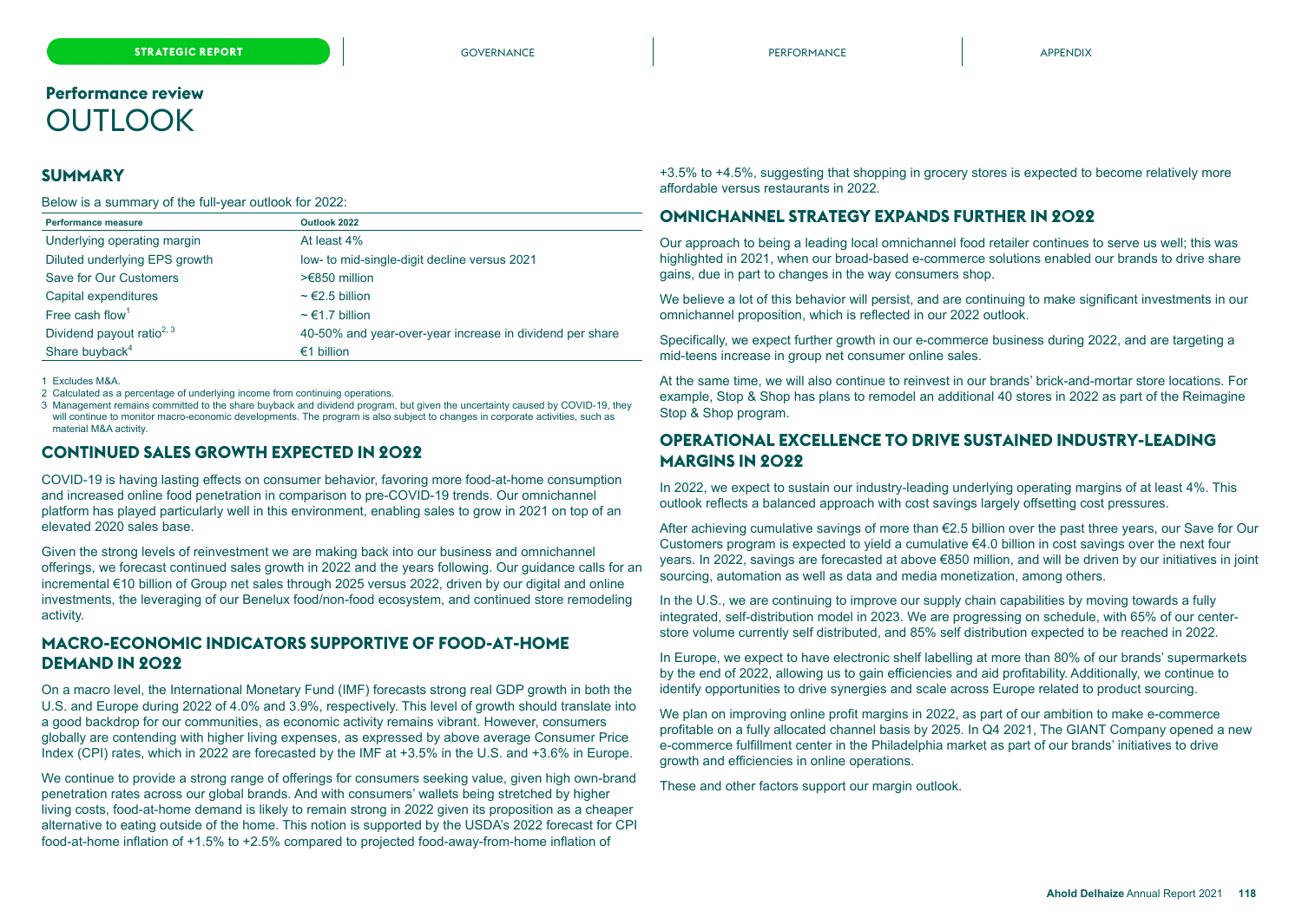### **Performance review OUTLOOK**

### **STRONG FREE CASH FLOW GENERATION EXPECTED IN 2022**

Our performance outlook for 2022 translates into another round of strong cash flow generation, which is reflected in our free cash flow forecast of approximately €1.7 billion<sup>1</sup>. This comes as our Save for Our Customers program allows us to continuously improve our consumer value proposition and reinvest back into our omnichannel platform, to improve our digital and e-commerce capabilities and optimize our brick-and-mortar store and supply chain network. We expect our free cash flow generation to remain strong over the upcoming years as well, and are forecasting €6.0 billion in cumulative free cash flows over the four-year period from 2022 to 2025.

1 Free cash flow and capital expenditure guidance expressly excludes M&A activity.

### **CAPITAL EXPENDITURE OF APPROXIMATELY €2.5 BILLION**

We anticipate 2022 net capital expenditures of €2.5 billion versus €2.3 billion in 2021, with increased investments into our digital and online capabilities, as well as our healthy and sustainable initiatives. Over the next four years, we will maintain strong levels of reinvestment back into our businesses, with net capital expenditures expected to average 3.5% of sales.

### **RETURNING CAPITAL TO SHAREHOLDERS CONTINUES**

The strong level of free cash flow embedded in our 2022 outlook supports our €1 billion share repurchase authorization announced in November 2021, as well as our dividend policy, which calls for sustainable growth in our annual cash dividend and a 40%-50% payout ratio from underlying net income.

We propose a cash dividend of €0.95 for the financial year 2021, an increase of 5.6% compared to 2020. If approved by the General Meeting of Shareholders, a final dividend of  $\epsilon$ 0.52 per share will be paid on April 28, 2022. This is in addition to the interim dividend of €0.43 per share, which was paid on September 2, 2021.

### **CULTIVATE BEST TALENT TARGETS**

The growth driver Cultivating best talent remains a strategic focus, as we believe the proper development and engagement of associates ultimately drives good returns for the business. It is also helping us address ESG topics that include: diversity and inclusion and associate safety, health and well-being. In 2022, we target the following metrics: an associate engagement score of 80% or greater; and an inclusive workplace score of 79% or greater. Over the course of 2022, we will adapt the associate engagement indices to better align with the brands' needs.

### **WE PLAN TO MAKE CONTINUED PROGRESS ON OUR ESG INITIATIVES IN 2022**

In addition to our formal financial outlook, during 2022, we expect to continue to make progress on our Healthy and Sustainable strategy, for which the importance continues to increase throughout our organization. In 2022, we plan to make continued progress on increasing the percentage of own-brand healthy sales, further reduce food waste and reduce scope 1 and 2 carbon emissions in line with the commitment to become net zero for scope 1 and 2 carbon emissions by 2040. We strive towards continued improvements in diversity and inclusion, and doing our part to protect human rights.

We will continue to elevate our healthy and sustainable platform in 2022, and are targeting a 54.2% penetration rate of healthy own-brand sales; an 18% reduction in food waste; and a reduction in CO<sub>2</sub> emissions in line with our net-zero ambition. In 2022, we will continue to work on a detailed plan for our scope 3 carbon-equivalent emissions and work to increase the percentage of reusable, recyclable or compostable own-brand primary plastic product packaging as well as a more robust approach to sustainable agriculture.

This section provides an overview of the most important ESG targets that will drive our Healthy and Sustainable strategy and represent the areas where we want to make a difference in years to come.

| Performance indicator description                                                                                             | 2022 target | 2025 target | 2030 target |
|-------------------------------------------------------------------------------------------------------------------------------|-------------|-------------|-------------|
| % of healthy own-brand food sales as a proportion of total own-brand<br>food sales                                            | 54.2%       | $>55\%$     |             |
| Reduction in tonnes of food waste per food sales<br>( $t/€$ million) against 2016 baseline                                    | 18%         | 32%         | 50%         |
| % own-brand primary plastic product packaging that is reusable,<br>recyclable or compostable                                  |             | 100%        |             |
| Absolute CO <sub>2</sub> -equivalent emissions from own operations (scope 1 and<br>2) (thousand tonnes) against 2018 baseline |             |             | 50%         |
| $%$ reduction in absolute $CO2$ -equivalent emissions from our value<br>chain (scope 3) against 2018 baseline                 |             |             | 15%         |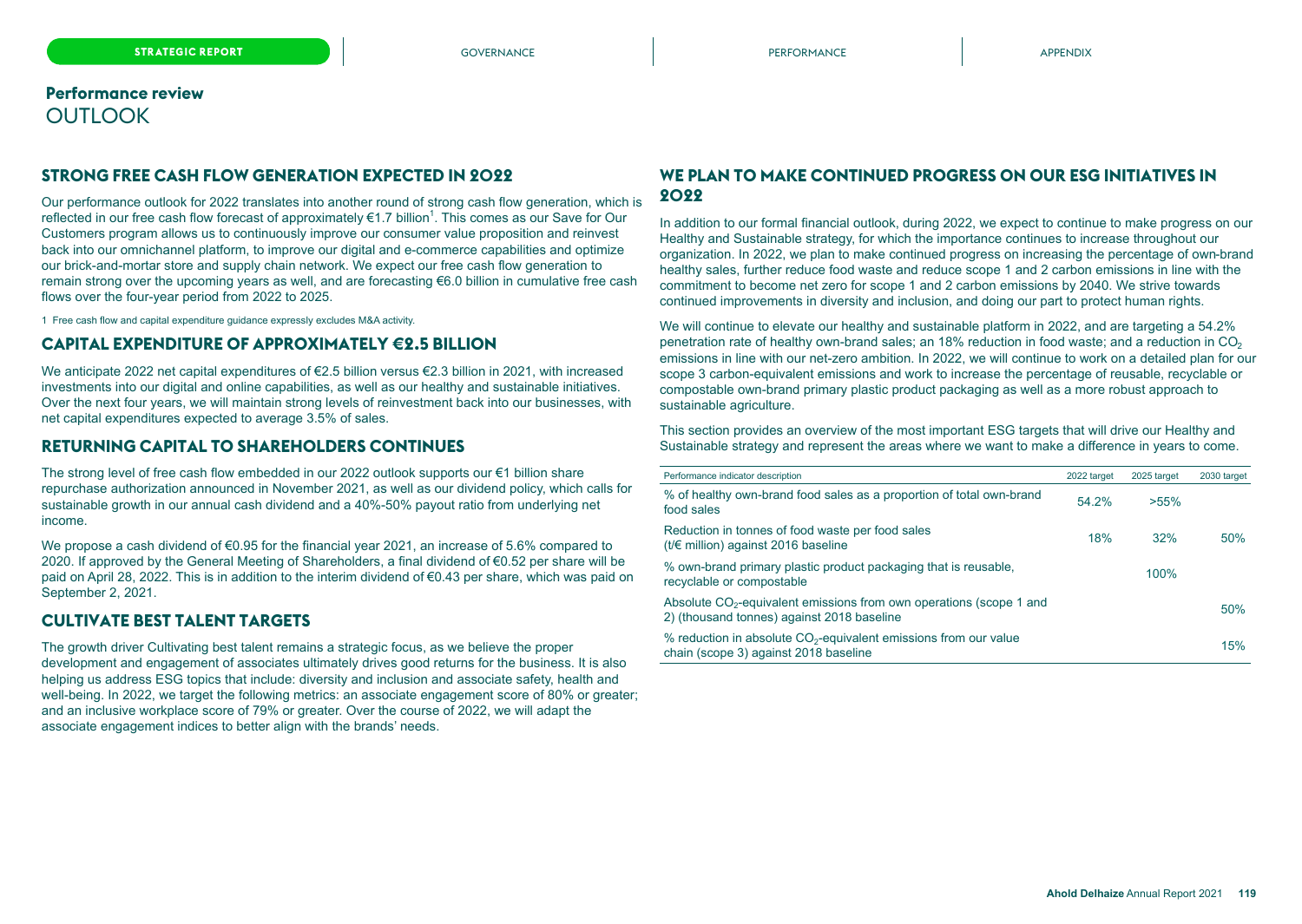#### <span id="page-32-0"></span>**Performance review**

# INFORMATION ABOUT AHOLD DELHAIZE SHARES

### **SHARES AND LISTINGS**

Koninklijke Ahold Delhaize N.V. is a public limited liability company registered in the Netherlands with a listing of shares on Euronext's Amsterdam Stock Exchange (AEX) and Euronext Brussels (Ticker: AD, Bloomberg code: AD NA, ISIN code: NL0011794037, CUSIP: N0074E105, Reuters code: AD.AS).

Ahold Delhaize's shares trade in the United States on the over-the-counter (OTC) market (www.otcmarkets.com) in the form of American Depositary Receipts (ADRs) (ticker: ADRNY, Bloomberg code: ADRNY US, ISIN code: US5004675014, CUSIP: 500467501).

The ratio between Ahold Delhaize ADRs and the ordinary Netherlands (euro-denominated) shares is 1:1, i.e., one ADR represents one Ahold Delhaize ordinary share.

#### Structure: Sponsored Level I ADR

J.P. Morgan (the Depositary) acts as the depositary bank for Ahold Delhaize's ADR program. Please also see *Contact information* for details on how to contact J.P. Morgan regarding the ADR program.

### **SHARE PERFORMANCE IN 2021**

On December 31, 2021, the closing price of an Ahold Delhaize ordinary share on Euronext Amsterdam was €30.14, a 30.4% increase compared to €23.11 on December 31, 2020. During the same period, the Euro STOXX 50 index increased by 21.0% and the AEX index increased by 27.7%.

During 2021, Ahold Delhaize shares traded on Euronext Amsterdam at an average closing price of €25.98 and an average daily trading volume of 3.1 million shares. Ahold Delhaize's market capitalization was €30.5 billion at year-end 2021. The highest closing price for Ahold Delhaize's shares on Euronext Amsterdam was €30.86 on November, 23, 2021, and the lowest was €21.72 on March 3, 2021.

The complete list of the select peer group includes: Walmart Inc., Kroger Co., Tesco Plc., Costco Wholesale Corporation, Carrefour SA, J Sainsbury Plc., Target Corporation, Albertsons Companies, Inc and Casino SA. The chart represents the performance of Ahold Delhaize shares along with the AEX, Euro Stoxx 50, and our peer group, on an equal weighted basis. The price performance of our shares shown in the graph above is not necessarily indicative of future stock performance.



On December 31, 2021, the closing price of Ahold Delhaize's ADR was 21.2% higher than the closing price on December 31, 2020 (\$28.28). In the same period, the Dow Jones Index increased by 18.7% and the S&P 500 increased by 26.9%. In 2021, the average daily trading volume of Ahold Delhaize American Depositary Receipts (ADRs) was 78,254.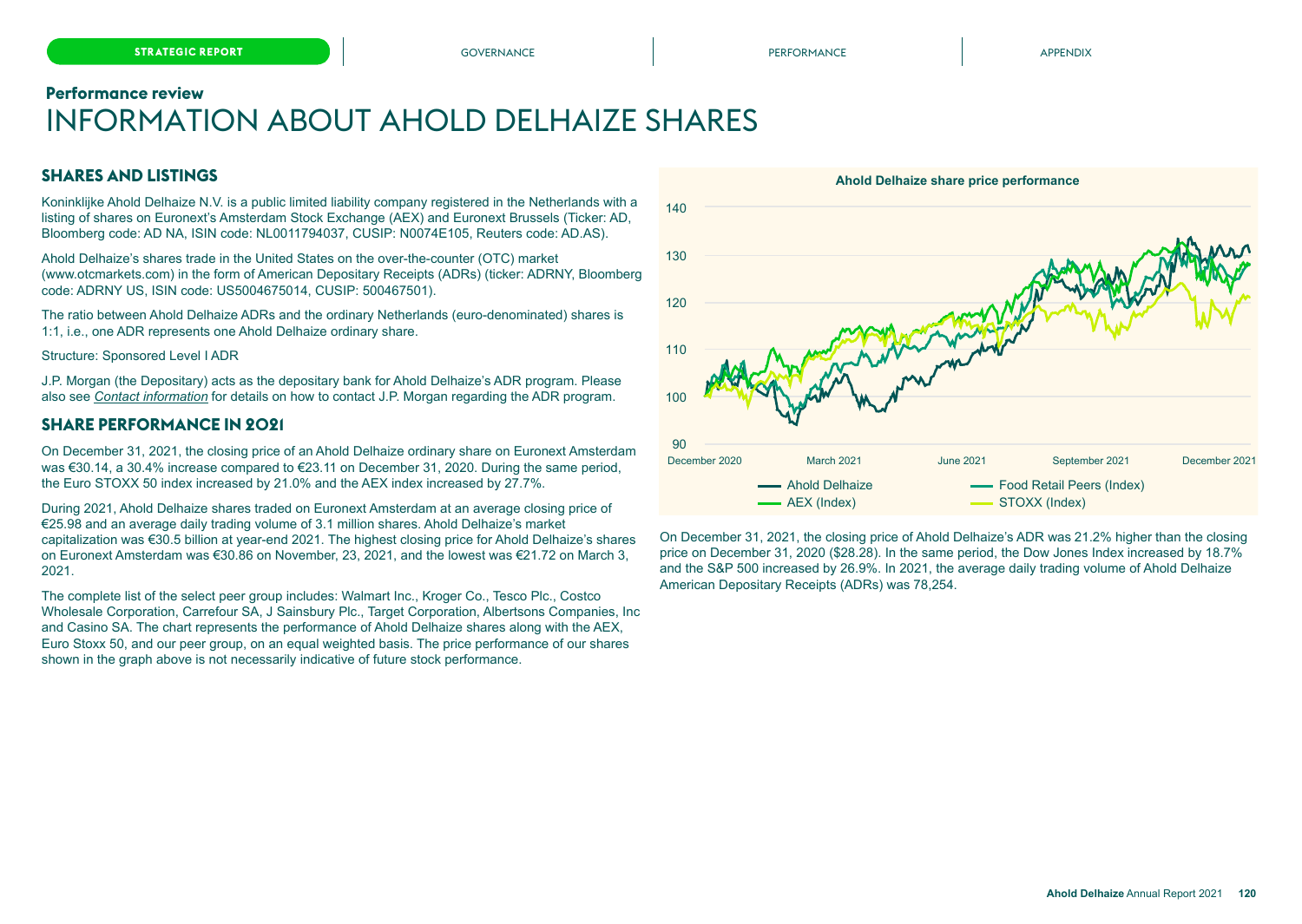### **Performance review** INFORMATION ABOUT AHOLD DELHAIZE SHARES



#### Performance of Ahold Delhaize's common shares on Euronext Amsterdam

|                                                                  | 2021      | 2020      |
|------------------------------------------------------------------|-----------|-----------|
| Closing common share price at calendar year-end (in $\epsilon$ ) | 30.14     | 23.11     |
| Average closing common share price (in $\epsilon$ )              | 25.98     | 23.52     |
| Highest closing common share price (in $\epsilon$ )              | 30.86     | 26.33     |
| Lowest closing common share price (in $\epsilon$ )               | 21.72     | 18.73     |
| Average daily trading volume                                     | 3,103,721 | 4,003,668 |
| Market capitalization ( $\notin$ million)                        | 30,482    | 24.197    |

Source: FactSet

### **EARNINGS PER SHARE**

During 2021, Ahold Delhaize realized a basic income from continuing operations per share of €2.18 and diluted income from continuing operations per share of €2.17. Basic underlying income from continuing operations was €2.20 per share, and diluted underlying income from continuing operations was €2.19 per share. This difference between our reported and underlying income from continuing operations is related to a net €16 million of one-time charges.

#### **SHARE CAPITAL**

During 2021, Ahold Delhaize's issued and outstanding share capital decreased by approximately 36 million common shares to 1,011 million common shares. This decrease resulted mainly from the share buyback of €1 billion as announced on December 4, 2019, marginally offset by the issuance of shares for the Company's share-based compensation program.

The common shares issued decreased by 55 million to 1,046 million at the end of 2021. The difference between the common shares outstanding and common shares issued are the treasury shares.

As of January 2, 2022, there were 34,387 thousand shares held in treasury, the majority held by Ahold Delhaize to cover the equity-based long-term incentive plan.

Ahold Delhaize's authorized share capital as of January 2, 2022, comprised the following:

- 1,923,515,827 common shares at €0.01 par value each
- 326,484,173 cumulative preferred financing shares at €0.01 par value each
- 2,250,000,000 cumulative preferred shares at €0.01 par value each

For additional information about Ahold Delhaize's share capital, see *Note 21* to the consolidated financial statements.

### **Distribution of shares SHAREHOLDERS BY REGION<sup>1</sup> :**

| $\%$                  | January 2022 | January 2021 |
|-----------------------|--------------|--------------|
| U.K./Ireland          | 15.8         | 12.4         |
| <b>North America</b>  | 28.0         | 32.0         |
| <b>Rest of Europe</b> | 9.8          | 9.5          |
| France                | 7.3          | 6.6          |
| The Netherlands $2$   | 5.3          | 5.5          |
| Rest of the world     | 3.4          | 4.5          |
| Germany               | 5.5          | 5.3          |
| Undisclosed $2$       | 24.8         | 24.2         |

1 Source: CMi2i.

2 The Netherlands excludes the percentage of shareholdings of all retail holdings and treasury shares, which are included in Undisclosed.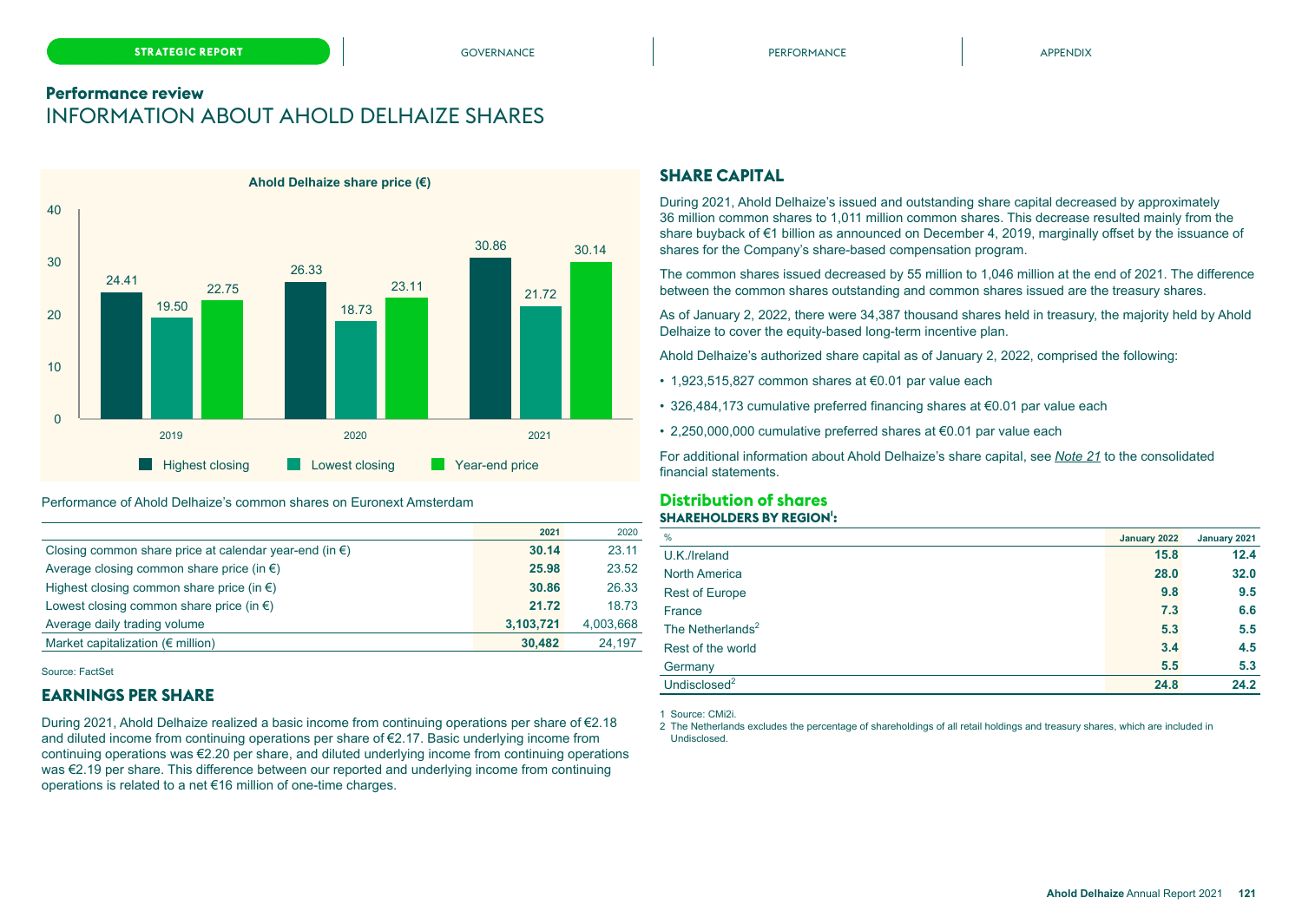### **Performance review** INFORMATION ABOUT AHOLD DELHAIZE SHARES

#### **SIGNIFICANT OWNERSHIP OF VOTING SHARES**

According to the Dutch Financial Markets Supervision Act, any person or legal entity who, directly or indirectly, acquires or disposes of an interest in Ahold Delhaize's capital or voting rights must immediately give written notice to the Netherlands Authority for the Financial Markets (Autoriteit Financiële Markten or AFM) if the acquisition or disposal causes the percentage of outstanding capital interest or voting rights held by that person or legal entity to reach, exceed or fall below any of the following thresholds:

3% 5% 10% 15% 20% 25% 30% 40% 50%

#### 60% 75% 95%

The obligation to notify the AFM also applies when the percentage of capital interest or voting rights referred to above changes as a result of a change in Ahold Delhaize's total outstanding capital or voting rights. In addition, local rules may apply to investors.

The following table lists the shareholders on record in the AFM register on February 21, 2022, that hold an interest of 3% or more in the share capital of the Company<sup>1</sup>.

- Koninklijke Ahold Delhaize N.V. 3.05% shareholding (0% voting rights) disclosed on December 7, 2021
- P.E. Singer 3.04% shareholding (3.04% voting rights) disclosed on November 15, 2021
- BlackRock, Inc. 5.84% shareholding (6.99% voting rights) disclosed on August 23, 2021
- State Street Corporation 3.49% shareholding (2.70% voting rights) disclosed on July 18, 2019
- 1 In accordance with the filing requirements, the percentages shown include both direct and indirect capital interests and voting rights and both real and potential capital interests and voting rights. Further details can be found at *[www.afm.nl](https://www.afm.nl/en/professionals/registers/meldingenregisters/substantiele-deelnemingen?KeyWords=ahold+delhaize&DateFrom=&DateTill=#results)*.

For further details on the number of outstanding shares, and the percentages of the issued share capital they represent, see *Note 21* to the consolidated financial statements.

#### **Shareholder returns**

On April 14, 2021, the General Meeting of Shareholders approved the dividend over 2020 of €0.90 per common share. The interim dividend of €0.50 per common share was paid on August 27, 2020. The final dividend of €0.40 per common share was paid on April 29, 2021.

We propose a cash dividend of €0.95 for the financial year 2021, an increase of 5.6% compared to 2020, reflecting our ambition of sustainable growth of the dividend per share. This represents a payout ratio of 42%, based on the expected dividend payment on 52 weeks of underlying income from continuing operations.

If approved by the General Meeting of Shareholders, a final dividend of €0.52 per share will be paid on April 28, 2022. This is in addition to the interim dividend of €0.43 per share, which was paid on September 2, 2021.

#### **SHAREHOLDERS KEY PERFORMANCE INDICATORS 2017-2021**

|                                        | 2021 | 2020 | 2019 | 2018 | 2017 |
|----------------------------------------|------|------|------|------|------|
| Dividend per common share <sup>1</sup> | 0.95 | 0.90 | 0.76 | 0.70 | 0.63 |
| <b>Final dividend</b>                  | 0.52 | 0.40 | 0.46 | 0.70 | 0.63 |
| Interim dividend                       | 0.43 | 0.50 | 0.30 | N/A  | N/A  |
| Dividend yield                         | 3.2% | 3.9% | 3.3% | 3.2% | 3.4% |
| Payout ratio                           | 42%  | 40%  | 44%  | 42%  | 47%  |

1 2021 dividend subject to the approval of the annual General Meeting of Shareholders.

#### **Share buyback**

On November 4, 2020, Ahold Delhaize announced it would return €1 billion to shareholders by means of a share buyback program, which was completed on December 13, 2021. An additional €1 billion share buyback program was announced on November 15, 2021, which is expected to be completed before the end of 2022. Maintaining a balanced approach between funding growth in key channels and returning excess liquidity to shareholders is part of Ahold Delhaize's financial framework to support our Leading Together strategy. The purpose of the program is to reduce Ahold Delhaize's capital, by cancelling all or part of the common shares acquired through the program.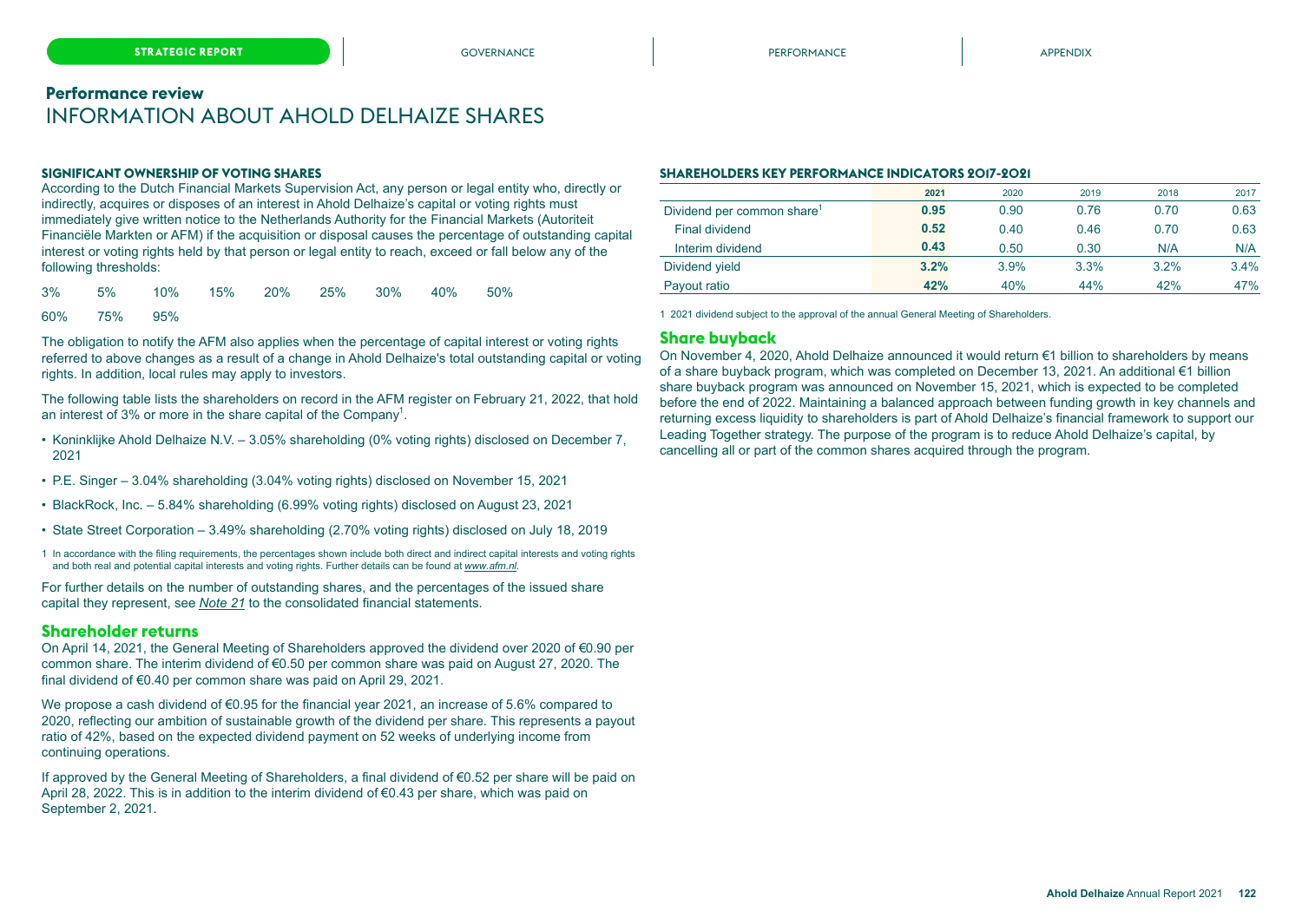# <span id="page-35-0"></span>**Performance review** MULTIPLE-YEAR OVERVIEW

The multiple-year overview is provided for ten years; however, the figures prior to 2018 are not comparable because they have not been restated for the impact of IFRS 16. In addition, it should be noted that years prior to 2016 only relate to the former Ahold business. The former Delhaize business is included as of July 24, 2016.

### **RESULTS, CASH FLOW AND OTHER INFORMATION**

| $\epsilon$ million, except per share data, exchange rates and percentages | 2021   | 2020   | 2019   | $2018$ restated <sup>1</sup> | 2017 <sup>1</sup> | $2016^{1,2}$             | 2015 <sup>1</sup> | 2014 <sup>1</sup> | 2013 <sup>1</sup> | 2012 <sup>1</sup> |
|---------------------------------------------------------------------------|--------|--------|--------|------------------------------|-------------------|--------------------------|-------------------|-------------------|-------------------|-------------------|
| Net sales                                                                 | 75,601 | 74,736 | 66,260 | 62,791                       | 62,890            | 49,695                   | 38,203            | 32,774            | 32,615            | 32,682            |
| Of which online sales                                                     | 7,704  | 5,547  | 3,493  | 2,817                        | 2,393             | 1,991                    | 1,646             | 1,267             | 1,086             | 830               |
| Net sales growth at constant exchange rates <sup>3</sup>                  | 5.0%   | 12.3%  | 2.3%   | 2.5%                         | 28.9%             | 32.3%                    | 2.3%              | 0.8%              | 2.0%              | 3.6%              |
| Operating income                                                          | 3,320  | 2,191  | 2,662  | 2,623                        | 2,225             | 1,584                    | 1,318             | 1,250             | 1,239             | 1,336             |
| Underlying operating income margin                                        | 4.4%   | 4.8%   | 4.2%   | 4.4%                         | 3.9%              | 3.8%                     | 3.8%              | 3.9%              | 4.2%              | 4.3%              |
| Net financial expense                                                     | (517)  | (485)  | (528)  | (487)                        | (297)             | (541)                    | (265)             | (235)             | (291)             | (208)             |
| Income from continuing operations                                         | 2,246  | 1,397  | 1,767  | 1,797                        | 1,817             | 830                      | 849               | 791               | 805               | 869               |
| Income (loss) from discontinued operations                                | -      |        | (1)    | (17)                         |                   | $\overline{\phantom{m}}$ | 2                 | (197)             | 1.732             | 46                |
| Net income                                                                | 2,246  | 1,397  | 1,766  | 1,780                        | 1,817             | 830                      | 851               | 594               | 2,537             | 915               |
| Earnings and dividend per share                                           |        |        |        |                              |                   |                          |                   |                   |                   |                   |
| Net income per common share (basic)                                       | 2.18   | 1.31   | 1.60   | 1.51                         | 1.45              | 0.81                     | 1.04              | 0.68              | 2.48              | 0.88              |
| Net income per common share (diluted)                                     | 2.17   | 1.30   | 1.59   | 1.49                         | 1.43              | 0.81                     | 1.02              | 0.67              | 2.39              | 0.85              |
| Income from continuing operations per common share (basic)                | 2.18   | 1.31   | 1.60   | 1.53                         | 1.45              | 0.81                     | 1.04              | 0.90              | 0.79              | 0.84              |
| Income from continuing operations per common share (diluted)              | 2.17   | 1.30   | 1.59   | 1.51                         | 1.43              | 0.81                     | 1.02              | 0.88              | 0.77              | 0.81              |
| Dividend per common share                                                 | 0.95   | 0.90   | 0.76   | 0.70                         | 0.63              | 0.57                     | 0.52              | 0.48              | 0.47              | 0.44              |
| <b>Cash flows</b>                                                         |        |        |        |                              |                   |                          |                   |                   |                   |                   |
| Free cash flow                                                            | 1,618  | 2,199  | 1,843  | 2,165                        | 1,926             | 1,441                    | 1,184             | 1,055             | 1,109             | 1,051             |
| Net cash from operating, investing and financing activities               | (218)  | (383)  | 535    | (1, 587)                     | 827               | 2,114                    | 73                | (1,005)           | 681               | (511)             |
| Capital expenditures (including acquisitions) $4$                         | 5,776  | 4,456  | 3,604  | 2,838                        | 1,822             | 16,775                   | 1,172             | 1,006             | 843               | 1,876             |
| Capital expenditures as % of net sales                                    | 7.6%   | 6.0%   | 5.4%   | 4.5%                         | 2.9%              | 33.8%                    | 3.1%              | 3.1%              | 2.6%              | 5.7%              |
| Regular capital expenditures <sup>5</sup>                                 | 4,187  | 4,448  | 3,512  | 2,772                        | 1,723             | 1,377                    | 811               | 740               | 830               | 929               |
| Regular capital expenditures as % of net sales                            | 5.5%   | 6.0%   | 5.3%   | 4.4%                         | 2.7%              | 2.8%                     | 2.1%              | 2.3%              | 2.5%              | 2.8%              |
| Average exchange rate ( $\epsilon$ per \$)                                | 0.8461 | 0.8770 | 0.8934 | 0.8476                       | 0.8868            | 0.9038                   | 0.9001            | 0.7529            | 0.7533            | 0.7782            |

1 2018 figures have been restated to reflect the impact of the implementation of IFRS 16 Leases. Financial information prior to 2018 has not been restated for the impact of the implementation of IFRS 16 Leases.

2 Included former Delhaize business as of July 24, 2016.

3 Net sales growth in 2021, 2020, 2016 and 2015 is adjusted for the impact of week 53 in 2020 and 2015. Net sales growth in 2021 and 2016 is calculated based on a 52-week comparison to 2020 and 2015 respectively. Net sales on a 53-week comparison to 2019 and 2014, respectively.

4 The amounts represent additions to property, plant and equipment; right-of-use assets; investment property; and intangible assets. The amounts exclude discontinued operations.

5 The amounts represent additions to property, plant and equipment; right-of-use assets; investment property; and intangible assets, excluding the impact from acquisitions. The amounts exclude discontinued operations.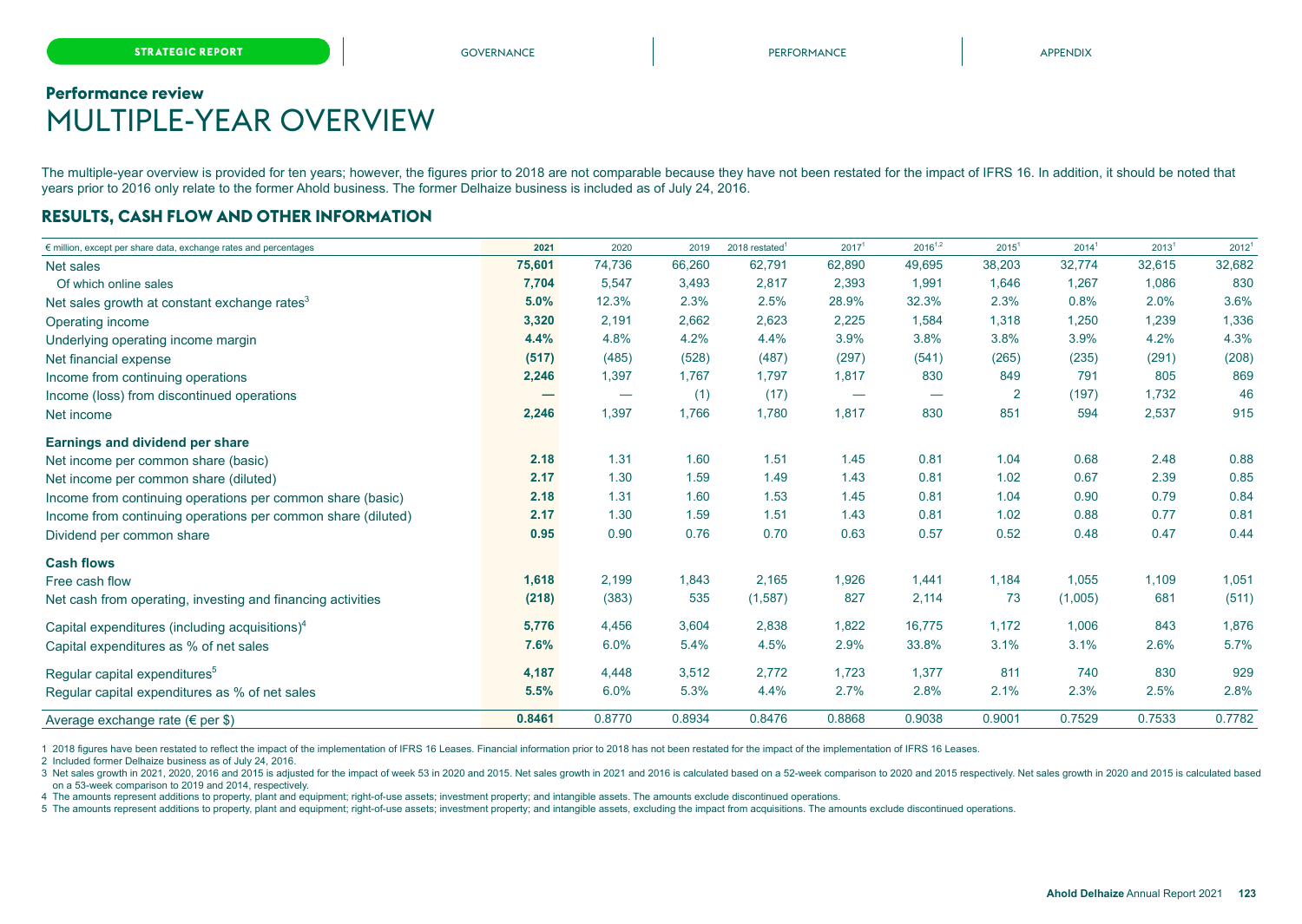### **Performance review** MULTIPLE-YEAR OVERVIEW

### **BALANCE SHEET AND OTHER INFORMATION**

| $\epsilon$ million, except for number of stores and otherwise indicated                                                          | January 2,<br>2022 | January 3,<br>2021 | December 29.<br>2019 | December 30,<br>2018, restated <sup>1</sup> | December 31,<br>20171 | January 1,<br>20171 | January 3,<br>$2016^1$ | December 28,<br>2014 | December 29,<br>$2013$ <sup>1</sup> | December 30,<br>2012 |
|----------------------------------------------------------------------------------------------------------------------------------|--------------------|--------------------|----------------------|---------------------------------------------|-----------------------|---------------------|------------------------|----------------------|-------------------------------------|----------------------|
| Group equity                                                                                                                     | 13,721             | 12,432             | 14,083               | 14,205                                      | 15,170                | 16,276              | 5,621                  | 4,844                | 6,520                               | 5,146                |
| Share buyback <sup>2</sup>                                                                                                       | (995)              | (1,001)            | (1,002)              | (1,997)                                     | (998)                 |                     | (161)                  | (1,232)              | (768)                               | (277)                |
| Gross debt                                                                                                                       | 17,089             | 14,554             | 15,445               | 14,485                                      | 7,250                 | 7,561               | 3,502                  | 3,197                | 3,021                               | 3,246                |
| Cash, cash equivalents, and short-term deposits and similar instruments and<br>investments in debt instruments – current portion | 3,143              | 3,119              | 3,863                | 3,507                                       | 4,747                 | 4,317               | 2,354                  | 1,886                | 3,963                               | 1,886                |
| Net debt                                                                                                                         | 13,946             | 11,434             | 11,581               | 10,978                                      | 2,503                 | 3,244               | 1,148                  | 1,311                | (942)                               | 1,360                |
| Total assets                                                                                                                     | 45,712             | 40,692             | 41,490               | 39,830                                      | 33,871                | 36,275              | 15,880                 | 14,138               | 15,142                              | 14,572               |
| Number of stores <sup>3</sup>                                                                                                    | 7,452              | 7,137              | 6,967                | 6,769                                       | 6,637                 | 6,556               | 3,253                  | 3,206                | 3,131                               | 3,074                |
| Number of employees (in thousand FTEs) $3$                                                                                       | 259                | 249                | 232                  | 225                                         | 224                   | 225                 | 129                    | 126                  | 123                                 | 125                  |
| Number of employees (in thousands headcount) <sup>3</sup>                                                                        | 413                | 414                | 380                  | 372                                         | 369                   | 370                 | 236                    | 227                  | 222                                 | 225                  |
| Common shares outstanding (in millions) <sup>2</sup>                                                                             | 1,011              | 1,047              | 1,088                | 1,130                                       | 1,228                 | 1,272               | 818                    | 823                  | 982                                 | 1,039                |
| Share price at Euronext $(\epsilon)$                                                                                             | 30.14              | 23.11              | 22.75                | 22.07                                       | 18.34                 | 20.03               | 19.48                  | 14.66                | 13.22                               | 10.16                |
| Market capitalization <sup>2</sup>                                                                                               | 30,482             | 24,197             | 24,751               | 24,938                                      | 22,508                | 25,484              | 15,944                 | 12,059               | 12,989                              | 10,551               |
| Year-end exchange rate ( $\epsilon$ per \$)                                                                                      | 0.8795             | 0.8187             | 0.8947               | 0.8738                                      | 0.8330                | 0.9506              | 0.9208                 | 0.8213               | 0.7277                              | 0.7566               |

1 2018 figures have been restated to reflect the impact of the implementation of IFRS 16 Leases. Financial information prior to 2018 has not been restated for the impact of the implementation of IFRS 16 Leases.

2 In 2016 and 2014, an additional €1,001 million and €1,007 million, respectively, were returned to shareholders through a capital repayment.

3 At December 29, 2013, the number of stores and employees include discontinued operations (Slovakia).

### **ENVIRONMENTAL, SOCIAL AND GOVERNANCE INFORMATION**

We provide five years of data, since, in 2016, the merger between Ahold and Delhaize was finalized. During 2016, all KPIs and targets for Ahold and Delhaize were measured according to a different set of definitions and scopes, which made these non-comparable. Starting in 2017, all metrics and definitions were aligned and all brands that are part of Ahold Delhaize reported in the same way.

|                                                                                                                | 2021   | 2020   | 2019   | 2018            | 2017  |
|----------------------------------------------------------------------------------------------------------------|--------|--------|--------|-----------------|-------|
| Sales of own-brand foods that meet guidelines for good nutritional value ( $\epsilon$ million)                 | 12.511 | 11.516 | 9,982  | 9,533           | 9,302 |
| % of healthy own-brand food sales of total own-brand food sales <sup>1,2</sup>                                 | 53.6%  | 49.8%  | 47.9 % | 47.0 %          | 46.0% |
| % reduction in tonnes of food waste per food sales (t/MEUR) $3$                                                | 18%    | 17%    | 9%     | 5%              | 3%    |
| % reduction in absolute CO <sub>2</sub> -equivalent emissions from own operations (scope 1 and 2) <sup>4</sup> | 31%    | 23%    | 8%     | <b>Baseline</b> | N/A   |

1 2017 to 2019 figures include Peapod.

2 Healthy sales percentage for 2021 is impacted by the transition to the Nutri-Score methodology instead of Choices in our European brands. See *ESG statements* for more information.

3 The reduction is measured against the 2016 baseline of 5.48 tonnes/MEUR. See *ESG statements* for more information.

4The reduction is measured against the 2018 baseline of 4,073 ktonnes. 2018 baseline, 2019 and 2020 figures are restated. See *ESG statements* for more information.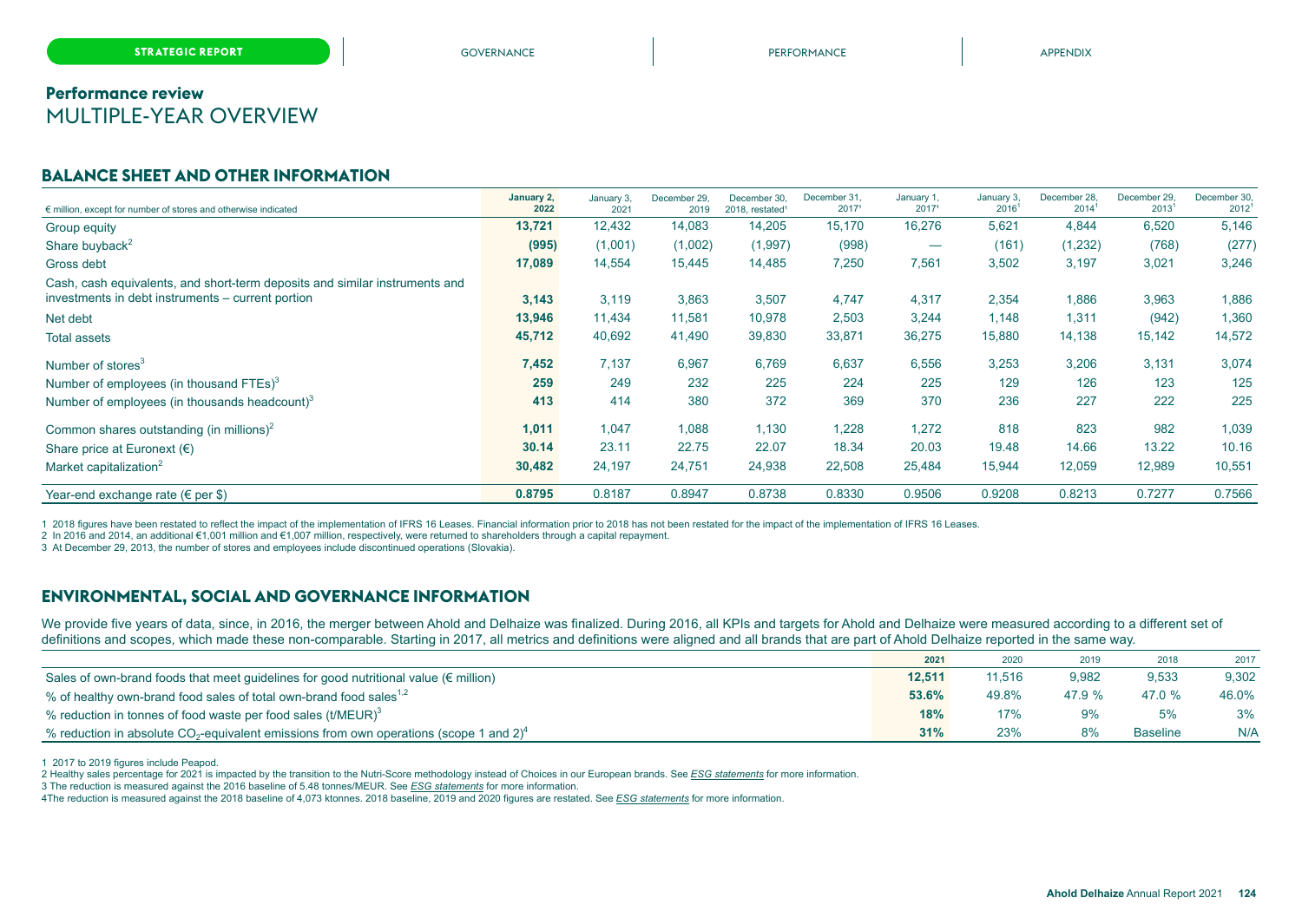### <span id="page-37-0"></span>**FINANCIAL PERFORMANCE MEASURES**

The financial information included in this Annual Report is prepared in accordance with International Financial Reporting Standards as adopted by the European Union and as explained in *Note 2* and *Note 3* to the consolidated financial statements as well as in the individual footnotes, unless otherwise indicated.

This Annual Report also includes alternative performance measures (also known as non-GAAP measures). The definitions of these financial and non-financial alternative performance measures can be found below.

### **FINANCIAL ALTERNATIVE PERFORMANCE MEASURES**

Management believes that financial alternative performance (non-GAAP) measures allow for a better understanding of Ahold Delhaize's operating and financial performance. These alternative performance measures should be considered in addition to, but not as substitutes for, the most directly comparable IFRS measures.

### **Basic and diluted underlying income per share from continuing operations**

Underlying income per share from continuing operations is calculated as underlying income from continuing operations, divided by the weighted average number of shares outstanding, also referred to as "underlying earnings per share" or "underlying EPS."

### **Comparable sales**

Comparable sales are net sales, in local currency, from exactly the same stores – including remodeled stores and stores that are replaced within the same market area – and online sales in existing market areas for the most recent

comparable period. Ahold Delhaize measures a store for comparable sales after it is open for a full 56 weeks. Comparable stores are locations that were open for both the full time period being reported on and the full comparable time period in the preceding year. In 2021, comparable sales growth is calculated by adjusting 2020 to a 52 week period.

#### Comparable sales excludes Value Added Tax (VAT).

For markets that sell gasoline, Ahold Delhaize also calculates the comparable sales excluding gasoline sales, to eliminate gasoline price volatility in the comparison.

Comparable sales and comparable sales excluding gasoline sales are not reflected in Ahold Delhaize's financial statements. However, the Company believes that disclosing comparable sales and comparable sales excluding gasoline sales provides additional useful analytical information to investors regarding the operating performance of Ahold Delhaize as it neutralizes the impact of, for example, newly acquired stores, in the calculation of sales growth.

### **Earnings before interest, taxes, depreciation and amortization, or EBITDA**

Ahold Delhaize defines EBITDA as operating income / (loss) plus depreciation and amortization. EBITDA is considered to be a useful measure for investors to analyze profitability by eliminating the effects of financing (i.e., net financial expense), capital investments and the impact of the purchase price allocation (i.e., depreciation and amortization).

Diluted underlying income per share from continuing operations is calculated as diluted underlying income from continuing operations, divided by the diluted weighted average number of common shares outstanding, also referred to as "diluted underlying EPS."

### **Food sales**

Food sales contains all net sales, excluding the following categories: pet food, flowers and plants, tobacco, and non-food products including health and beauty and cleaning products. Sales taxes and value-added taxes are excluded from food sales reported in the ESG statements.

### **Free cash flow**

Ahold Delhaize defines free cash flow as operating cash flows from continuing operations minus net capital expenditures, net repayment of lease liabilities and receivables (both interest and principal portions) and net interest paid plus dividends received.

Ahold Delhaize has included free cash flow as the Company believes it is a useful measure for investors, because it provides insight into the cash flows available to, among other things, reduce debt and pay dividends. Free cash flow is derived from the financial statements; however, this is not a measure calculated in accordance with IFRS and may not be comparable to similar measures presented by other companies. Accordingly, free cash flow should not be considered as an alternative to operating cash flow.

### **Global Support Office costs**

Global Support Office (GSO) costs relate to the responsibilities of the Global Support Office, including Finance, Strategy, Mergers & Acquisitions, Internal Audit, Legal, Compliance, Human Resources, Information Technology, Insurance, Tax, Treasury, Communications, Investor Relations, Health and Sustainability and the majority of the Executive Committee. Global Support Office costs also include results from other activities coordinated centrally but not allocated to any subsidiary. Underlying Global Support Office costs exclude impairments of noncurrent assets, gains (losses) on leases and the sale of assets, and restructuring and related charges and other items, including business acquisition transaction costs.

#### **Net consumer online sales**

Net consumer online sales is defined as online sales including sales of third parties via bol.com's Plaza and other initiatives, such as Ship2Me in the U.S. Net consumer online sales excludes Value Added Tax (VAT). Ahold Delhaize's management believes that this measure provides more insight into the growth of our online businesses.

#### **Net debt**

Net debt is the difference between (i) the sum of loans, lease liabilities and short-term debt (i.e., gross debt) and (ii) cash, cash equivalents, current portion of investment in debt instruments, and short-term deposits and similar instruments. In management's view, because cash, cash equivalents, current portion of investments in debt instruments, and shortterm deposits and similar instruments can be used, among other things, to repay indebtedness, netting this against gross debt is a useful measure for investors to judge Ahold Delhaize's leverage. Net debt may include certain cash items that are not readily available for repaying debt.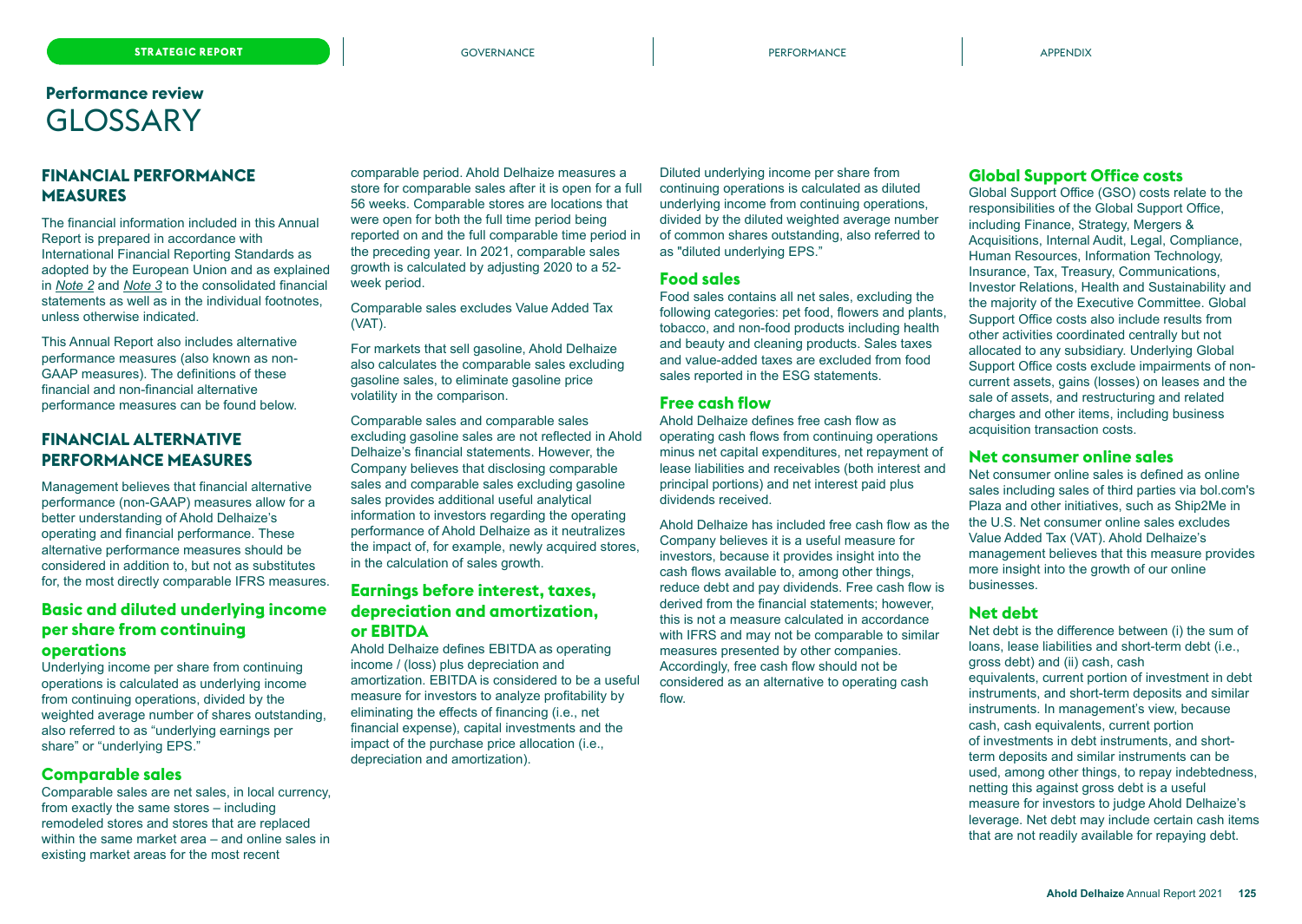#### **Net sales at constant exchange rates**

Net sales at constant exchange rates excludes the impact of using different currency exchange rates to translate the financial information of Ahold Delhaize subsidiaries or joint ventures to euros. Ahold Delhaize's management believes this measure provides a better insight into the operating performance of Ahold Delhaize's foreign subsidiaries or joint ventures.

### **Net sales by category**

Net sales are specified into predefined sales categories: perishable, non-perishable, non-food, gasoline and pharmacy.

Category definitions:

- Perishable includes: produce, dairy (fresh), meat, deli, bakery, seafood and frozen.
- Non-perishables include: grocery, dairy (long-life) and beer and wine.
- Non-food includes: floral, pet food, health and beauty care, kitchen and cookware, gardening tools, general merchandise articles, electronics, newspapers and magazines, tobacco, etc.
- Gasoline includes: gasoline sales only.
- Pharmacy includes: pharmacy sales only.

### **Net sales in local currency**

In certain instances, net sales are presented in local currency. Ahold Delhaize's management believes this measure provides a better insight into the operating performance of Ahold Delhaize's foreign subsidiaries.

#### **Online grocery penetration**

Online grocery penetration is calculated as online sales as a percentage of net sales, excluding sales for gasoline, bol.com, Etos and Gall & Gall. Ahold Delhaize's management believes that this measure provides insights into the value of our online grocery business.

#### **Online sales**

Online sales are net sales generated through electronic ordering by the final customer at the fair value of the consideration received or receivable.

Online sales includes both business-to-consumer and business-to-business sales as long as the purchaser is the end user, sales generated through third-party platforms (e.g., Instacart and eMag), delivery fee income, other income derived from online sales generated through third-party platforms (e.g., price markups), and fees and commissions when Ahold Delhaize acts as an agent.

Online sales excludes Value Added Tax (VAT).

#### **Operating income in local currency**

In certain instances, operating income is presented in local currency. Ahold Delhaize's management believes this measure provides better insight into the operating performance of Ahold Delhaize's foreign subsidiaries.

#### **Own-brand sales**

Net sales of own-brand products, which include: private labels, fancy brands (proprietary private labels that are a fantasy name owned by Ahold Delhaize), exclusive brands (brands that are not international, national or regional brands), storeprepared products (in-store food preparation, even if derived from branded stock), non-branded products (such as bulk fruit and vegetables or no name non-food products) and promotional items relating to the former. In short, every product that is not an international, national or regional brand is considered to be an own-brand product.

### **Regular CapEx expenditure**

The amounts represent additions to property, plant and equipment; right-of-use assets; investment property; and intangible assets. The amounts exclude acquisition capital expenditure.

#### **Return on capital**

Return on capital (RoC) is calculated as underlying operating income before depreciation and amortization divided by the annual rolling average of the sum of company-owned property, plant and equipment at purchase price, intangible assets (excluding goodwill) at purchase price, operating working capital components and repayment of lease liabilities, divided by 8%.

#### **Two-year stack**

Two-year comparable sales growth is a stack of the comparable sales growth excluding gasoline in the current year period added to the comparable sales growth excluding gasoline in the prior year period. This measure may be helpful in improving the understanding of trends in periods that are affected by variations in prioryear growth rates.

### **Underlying earnings before interest, taxes, depreciation and amortization, or underlying EBITDA and margin**

Ahold Delhaize defines underlying EBITDA as underlying operating income plus depreciation and amortization. Underlying EBITDA is considered to be a useful measure for investors to analyze profitability by eliminating the effects of financing (i.e., net financial expense), capital investments and the impact of the purchase price allocation (i.e., depreciation and amortization). Underlying EBITDA margin is calculated as underlying EBITDA as a percentage of net sales.

### **Underlying income from continuing operations**

Ahold Delhaize defines underlying income from continuing operations as income from continuing operations adjusted for impairments of noncurrent assets, gains and losses on the sale of assets, gains and losses on leases and subleases, restructuring and related charges, and other items considered not to be directly related to the underlying operating performance, as well as material non-recurring finance costs and income tax expense, and the potential effect of income tax on all these items.

### **Underlying operating income and margin**

Underlying operating income is defined as total operating income, adjusted for impairments of non-current assets, gains and losses on the sale of assets, gains and losses on leases and subleases, restructuring and related charges, and other items considered not to be directly related to the underlying operating performance.

Ahold Delhaize's management believes this measure provides better insight into the underlying operating performance of the Company's operations. Underlying operating income margin is calculated as underlying operating income as a percentage of net sales.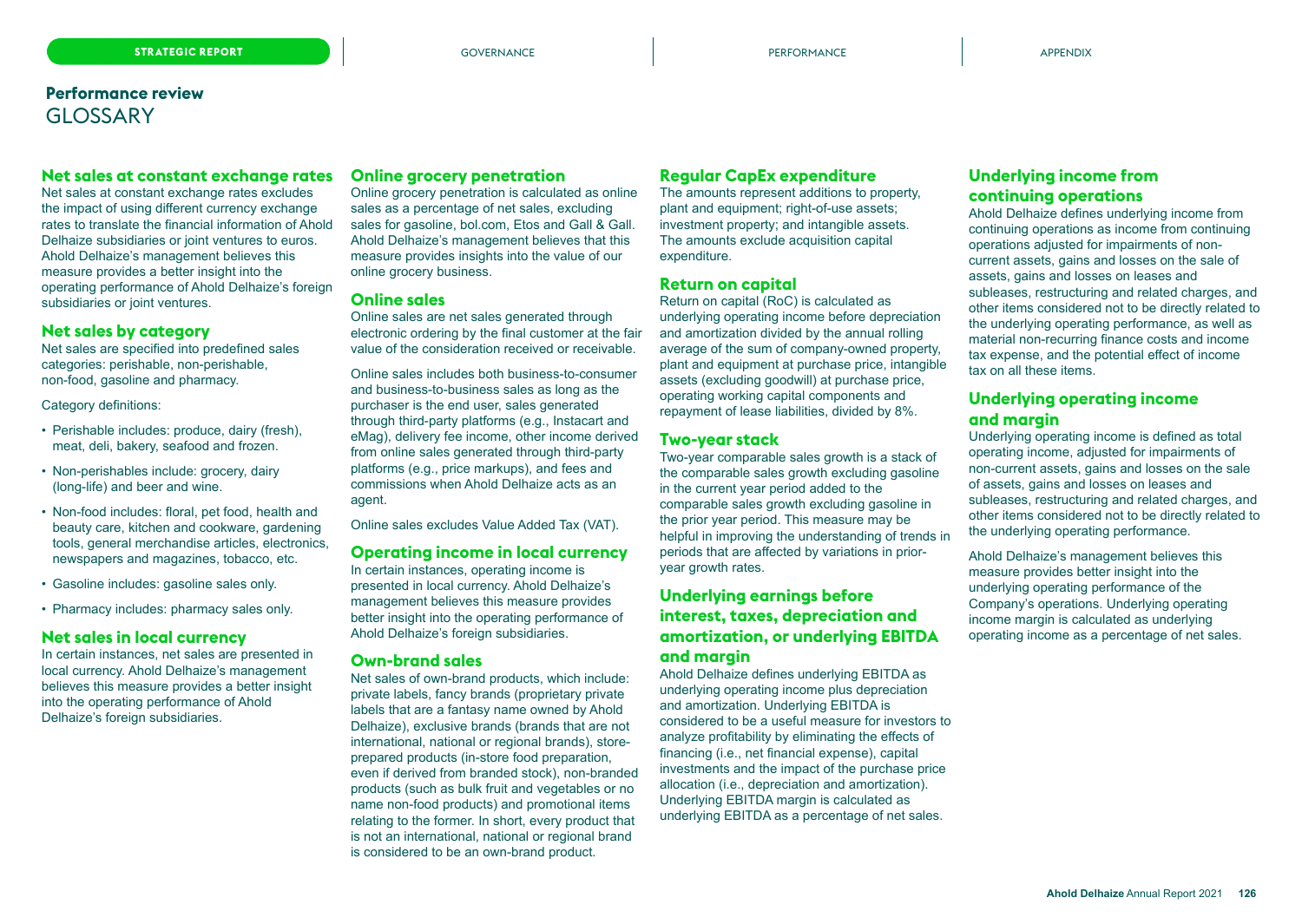### **NON-FINANCIAL ALTERNATIVE PERFORMANCE MEASURES**

The specific definitions outlined below add context to our non-financial alternative performance measures and other metrics used in this report.

### **Acceptable standards and certifications for commodities**

Ahold Delhaize defines acceptable standards as multi-stakeholder initiatives or standards supported by multiple stakeholders. They include third-party verification and focus on mitigating the main environmental and/or social issues associated with a commodity's production. Acceptable standards are globally consistent and focus on continuously improving production and supply chain practices. Acceptable standards for tea, coffee and cocoa include Rainforest Alliance/ UTZ Fair Trade USA/Fairtrade/FLO-CERT/ Fairtrade Sourcing Program or equivalent standards. Acceptable standards for palm oil include RSPO Principles & Criteria and equivalent standards. Acceptable standards for wood fiber are the Forest Stewardship Council (FSC) Chain of Custody, Program for Endorsement of Forest Certification (PEFC) and Sustainable Forestry Initiative (SFI) or equivalent standards. Acceptable standards for soy are RTRS standard for Responsible Soy Production and ProTerra, or equivalent standards. The majority of credits we purchase are area-based RTRS credits from the Cerrado Region. Acceptable standards for seafood products include certification against a program that is recognized by the Global Sustainable Seafood Initiative (GSSI) and cover all Aquaculture Stewardship Council (ASC) farm

standards.

### **Associate**

Associates with a legal contract or active pay status (U.S.-specific) with Ahold Delhaize or its brands. This excludes external associates and contingent workers and includes expats counted in their home country.

Associates include seasonal workers, student workers (including summer season students), part-time and full-time associates, both short-term and long-term contracted associates and associates with an active pay status (U.S. specific) as well as associates whose contract is currently suspended (e.g., for time credit or longterm illness).

Associates who have an employment contract with independent operators of affiliated or franchised stores and students who are on a nonremunerated internship are excluded from the reported figures in this section.

#### **Associate engagement benchmarks**

We use two global benchmarks for our associate engagement survey: Global Retail, which comprises companies in the 5300 Retail industry classification benchmark that operate in multiple countries and have both a brick-and-mortar and online presence, and High Performance Norm, which comprises companies in the top quartile (75th percentile) of the Perceptyx Global normative benchmark database.

#### **Associate engagement survey**

Associate engagement is measured through an annual survey of all associates employed by Ahold Delhaize and its brands. A number of items in the survey are used to derive and calculate an associate engagement score:

- Healthy workplace: associates are asked about the support they receive to have healthier lives.
- Inclusive workplace: associates are asked about the support they receive to have a more inclusive workplace.
- Associate development: associates are asked about the support they receive to develop their skills and careers with Ahold Delhaize.
- Engagement: associates are asked about how they feel about Ahold Delhaize.

### **Associate turnover**

This metric expresses the number of people lost through resignation, attrition and other means compared to the total number of people in the organization. It includes all turnover, regardless of reason and is reported in percentage. The formula is: total number of inactive associates / total number of associates within a given time period.

### **Balanced candidate slates (50/50)**

In a balanced candidate slate, 50% of the final candidates must be from a diverse/ underrepresented population (female, person of color/ethnic/multinational) and at least two of the candidates in the final slate must be diverse.

### **Cash contributions**

The monetary amount paid by a company in support of charitable donations in the form of direct cash donations or grants and payments for materials and services. It includes support of cultural institutions, matched employee giving, employee involvement costs, memberships and subscriptions to community-related organizations and cause-related marketing campaigns.

### **Charitable donations**

Donations of cash, products, services, equipment or other company resources to local, national and international charitable appeals, sponsorships that are not part of a marketing strategy, grants and costs of employee volunteering that fall outside of a core community strategy, company matching of employee donations and the costs of facilitating donations by customers and suppliers.

### **Community investments**

Long-term strategic involvement in, and partnership with, community organizations to address a limited range of social issues chosen by the Company to protect its long-term corporate interests and enhance its reputation. Examples of community investments include: memberships in and subscriptions to charitable organizations, grants and donations, secondments to a partner community organization, supporting in-house training, use of company premises for partner organizations and cost of supporting and promoting employee volunteering programs.

Business-related activities in the community, usually undertaken by commercial departments to directly support the success of the Company, promoting its corporate and brand identities and other policies, in partnership with charities and community-based organizations. Only the contribution to charity or community organizations is considered, not the total cost of the marketing campaign or similar.

Examples of commercial initiatives include: the sponsorship of events, publications and activities that promote corporate brands or corporate identity, cause-related marketing and activities to promote sales, support for universities, and research and other charitable institutions, and exceptional one-off gifts of property and other assets.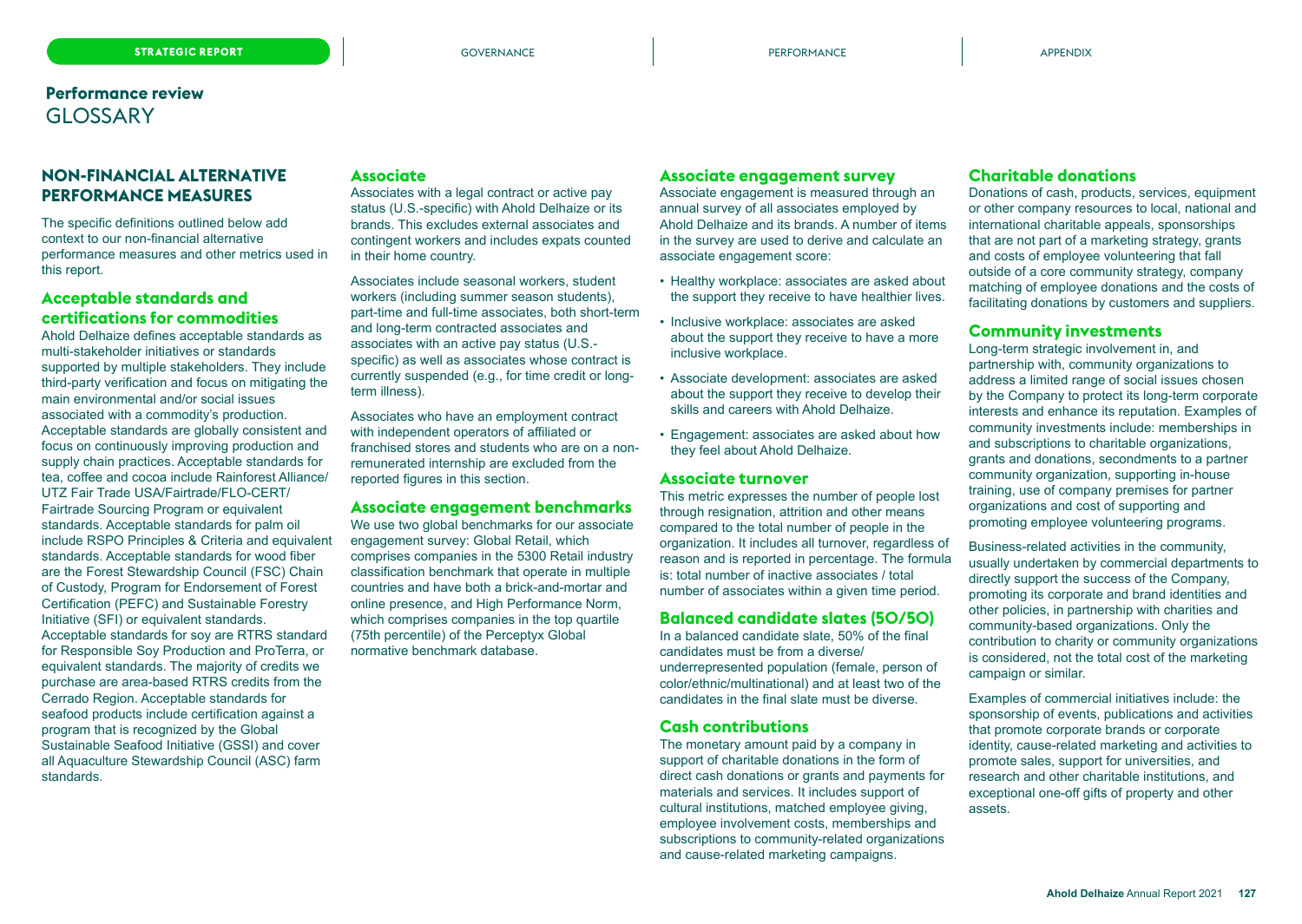### **CO<sup>2</sup> emissions/CO<sup>2</sup> equivalent (CO2e)**

The  $CO<sub>2</sub>$  (carbon dioxide) emissions data we report consists of a calculated  $CO<sub>2</sub>$  equivalent: actual  $CO<sub>2</sub>$  emitted plus equivalent emissions from other greenhouse gases (such as  $CH<sub>4</sub>$ ,  $N<sub>2</sub>O$  and F-gases). We report according to the Greenhouse Gas (GHG) Protocol Corporate Standard.

### **Ethnicity representation by level (VP+, Director, Manager, Overall) U.S. ONLY**

Associates identifying as American, Asian, Hispanic or Latino, African-American, Native Hawaiian/Other Pacific Islander, White, Other, Not Registered, Two or more races and Unknown. Within the U.S., this metric shows the representation within EEOC classifications, by organizational level.

### **Food Loss and Waste Protocol**

A multi-stakeholder effort to develop the global accounting and reporting standard (known as the FLW Standard) for quantifying food and associated inedible parts removed from the food supply chain (referred to for simplicity's sake as "food loss and waste"). For more information, see *[www.flwprotocol.org](https://www.flwprotocol.org/)***.** 

### **Food waste**

As defined by the UN Food and Agriculture Organization (FAO), food waste is any removal of food from the food supply chain that is or was at some point fit for human consumption, but has been disposed or has spoiled or expired, mainly as a result of economic behavior, poor stock management or neglect. In our calculations, in contrast to shrink, food waste excludes donations from hunger relief organizations, theft and cash shortages.

We measure food waste using the *[Food Loss and](https://flwprotocol.org/flw-standard/tools-resources/terms-definitions/)  [Waste Protocol](https://flwprotocol.org/flw-standard/tools-resources/terms-definitions/)*[.](https://flwprotocol.org/flw-standard/tools-resources/terms-definitions/) Food waste includes waste used for animal feed, bio-based materials, anaerobic digestion, composting/aerobic digestion, controlled combustion and landfill.

#### **Free from products**

"Free from" products exclude certain ingredients, such as allergens, synthetic colors or artificial flavors. The excluded ingredients are normally referenced on the packaging or product marketing materials.

#### **Full time**

Associates who work full time (= one FTE), as measured by contract hours/standard weekly working hours, are considered full time.

### **Gen Z**

Generation Z, also called Gen Z, is the generational cohort following millennials, born in 1997+.

### **Global Reporting Initiative (GRI)**

An independent international not-for-profit organization that developed the GRI Sustainability Reporting Standards and works to support their implementation.

#### **Greenhouse gases**

Gases such as carbon dioxide or methane that contribute to climate change.

### **Healthy products**

Own-brand healthy food sales include all ownbrand products that earn one, two or three Guiding Stars (in the U.S. market) or earn an A or B score from Nutri-Score (in Europe). Total ownbrand food sales include food sales from company-operated stores as well as franchise stores.

More information on Guiding Stars can be found at *[www.guidingstars.com](https://guidingstars.com/)***.**

### **Inclusive workplace: associate perception**

Associates' perception of the inclusivity of their workplace

The metric shows the percentage of associates who strongly agree or agree with the following index questions in the associate engagement survey:

- My manager treats all associates with respect.
- At my company, diversity is valued.
- My team members work well together.
- I am encouraged to share my ideas around improving our work environment.
- There are career opportunities for me at my company.

### **Last-stage of production (LSOP) unit**

The entity that performs the last stage of production or processing in the supply chain where food and non-food safety and/or working conditions are impacted. The LSOP is:

- For food safety: the location where the final consumer product (including packing) is handled.
- For non-food safety: the location where the final consumer product (excluding packing) is assembled.
- For social compliance: the location where labor is involved in producing or processing the final product, excluding (re-)packing in a non-highrisk country.

### **National brands**

Products that are distributed nationally under a brand name owned by the producer or distributor.

### **Number of injuries that result in lost days**

Number of injuries that result in days lost that are directly related to work-related accidents per 100 full-time equivalents. The number of days lost are days scheduled to be worked according to each associate's schedule. An injury is a non-fatal or fatal injury arising in the course of work.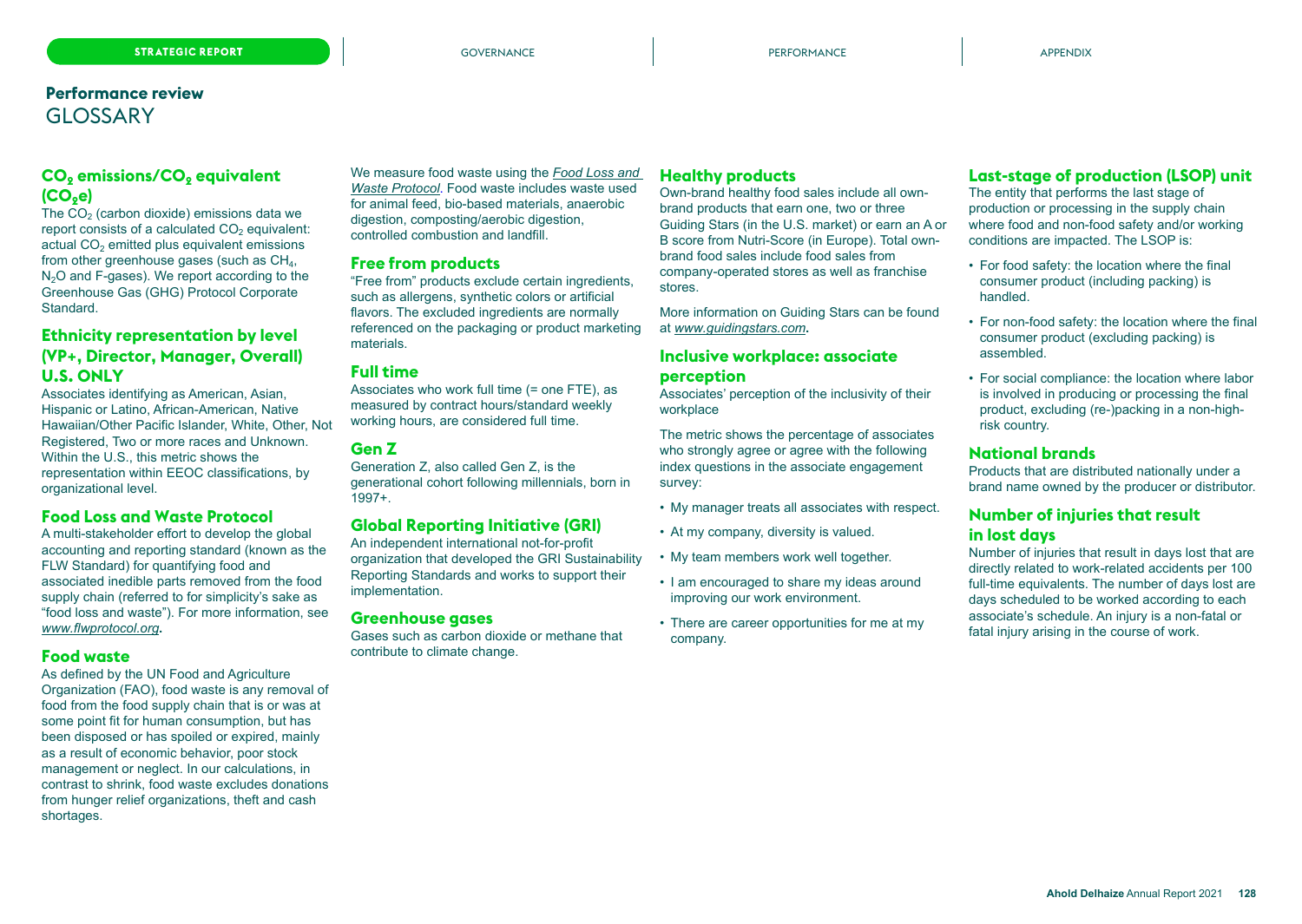### **Occupational illness frequency rate**

Work-related illnesses or diseases occurring in the course or scope of employment. Occupational illnesses or diseases are only measured if a patient requires a medical professional to administer direct care or evaluate the illness or disease. In the U.S., information from our local claims management or insurance providers is used to monitor performance in this area. Since local claims management or insurance providers need to comply with local legislation, the acceptance of illnesses or diseases as workrelated can deviate across brands. Occupational illnesses are calculated per one million hours worked.

### **Organic food products**

Food that meets specific, governmental standards relative to the use of synthetic pesticides, fertilizers or any other chemicals and the way natural resources (soil, animals, energy and water) are treated in the production process. An "organic" product is a product that is certified as organic by a certifying body recognized by the government.

### **Own brands**

Own-brand products at Ahold Delhaize companyoperated and affiliated stores include: private labels, fancy brands (proprietary private labels that are a fantasy name owned by Ahold Delhaize), exclusive brands (brands that are not international, national or regional brands), storeprepared products (in-store food preparation, even if derived from branded stock), non-branded products (such as bulk fruit and vegetables or no name non-food products) and promotional items related to the non-branded products.

In short, every product that is not an international, national or regional brand is considered to be an own-brand product.

#### **Ozone-friendly refrigerant**

A refrigerant that has no ozone depletion potential (ODP = 0), meaning there is no degradation to the ozone layer. The data are based on the 2015 Report from United Nations Environment Programme (UNEP), "TOC Refrigeration, A/C and Heat Pumps Assessment Report 2015."

#### **Part time**

Associates who work less than full time (< one FTE), as measured by contract hours/standard weekly working hours, are considered part time.

### **Pick-up point and click-and-collect points**

A pick-up point (PUP) is a location that serves as a point where customers can pick up groceries they have ordered online. PUPs exclude bol.com, Etos and Gall & Gall locations.

PUPs with pick-from-store (PFS) capability are also referred to as click-and-collect points.

#### **Plastic packaging**

According to ISO 21067, packaging is a product to be used for the containment, protection, handling, delivery, storage, transport and presentation of goods, from raw materials to processed goods, from the producer to the user or consumer, including processor, assembler or other intermediary. Plastic packaging is packaging of which the main structural element is made of plastic.

### **Private label products**

Private label products are a sub-set of Ahold Delhaize own brands, consisting of products with a visible proprietary label from an Ahold Delhaize brand.

### **Reflective of our markets: associate perception**

Associates' perception of whether they work in a diverse team that fully reflects the community and customers our brands serve.

The metric shows the percentage of associates who strongly agree or agree with the following index questions in the associate engagement survey:

- I am part of a diverse team that fully reflects the community and customers we serve.
- My company recruits a diverse talent pool.
- My company promotes associates with diverse backgrounds.

#### **Sales area**

The sum of the store areas (in square meters or square footage) where products are sold and services provided, taken at the end of the year.

### **Scope 1 (direct GHG emissions)**

Emissions from sources that are owned or controlled by Ahold Delhaize. Scope 1 emissions include emissions from refrigerant leakages, owned trucking and on-site fuel usage (natural gas, propane and light fuel).

### **Scope 2 (indirect GHG emissions)**

Emissions from the generation of purchased electricity, heat or steam consumed by the Company. They are not "direct" emissions in that they arise from third-party installations but are attributed to the Company's operations as the end user of the electricity, heat or steam.

### **Scope 3 (indirect GHG emissions)**

Scope 3 emissions are the result of activities from assets not owned or controlled by our Group, but that indirectly impact our value chain. For example, this includes products our brands source from suppliers, and emissions generated when customers use them. Scope 3 emissions, also referred to as value chain emissions, represent the vast majority of total GHG emissions in food retail.

#### **Stock keeping unit (SKU)**

A stock keeping unit (SKU) is a specific type of product, with attributes that distinguish it from other SKUs.

We include SKUs that were active only for a limited period of time during the reporting period, SKUs that were active at a certain point in time during the reporting period, even though not active anymore at the end of the reporting period or at the time of the data collection, seasonal products, and SKUs that are only sold in our franchise/affiliated stores. Excluded SKUs are SKUs that are sold in company-operated stores selling only wholesale, promotional products and secondary SKUs.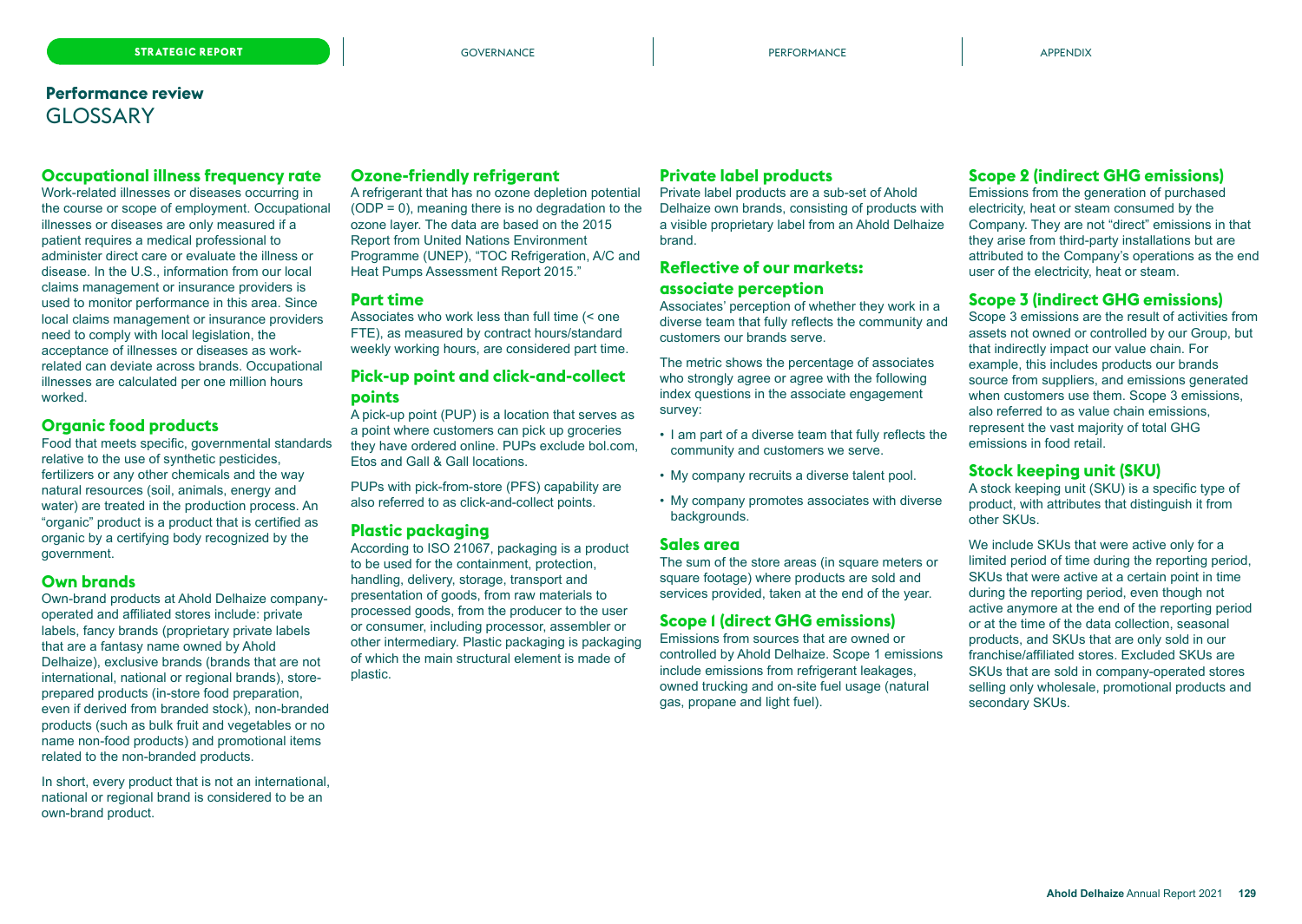### **Sustainable Development Goals (SDGs)**

The United Nations SDGs are a universal call to action to end poverty, protect the planet and ensure that all people enjoy peace and prosperity. The 17 goals replace the Millennium Development Goals and are set on a 2016-2030 time frame.

#### **Tenure**

Tenure, as disclosed for the Management Board, Executive Committee and Supervisory Board, is calculated as the length of time members have been members of the applicable bodies.

For members of the Supervisory Board, their tenure includes their tenure in the Board of Directors of the former Delhaize Group, prior to their appointment to the Supervisory Board of Ahold Delhaize.

### **Tonnes of food waste donated**

Includes only food products to feed people (excludes animal feed). It includes food donations to food banks and other food donations to feed people and excludes third-party donations (from customers, suppliers and associates).

### **Waste**

Includes all waste, regardless of the waste management (recycling, incineration or landfill). It is broken down by percentage sent to landfill, recycled and sent to incinerators that produce energy. Waste data covers all types of facilities (stores, distribution centers and offices). Information about all waste disposal methods has been determined through information provided by the waste disposal contractors.

### **Waste recycling**

All methods that do not include sending waste to landfill or incineration. For food waste, this includes four methods: recycling through animal feed, recycling through biogas generation, composting and rendering. For other waste

streams, such as cardboard, paper, plastic and other waste, recycling refers to applied methods for each specific waste type.

### **TERMS AND ABBREVIATIONS**

In addition to the non-financial alternative performance measures defined above, the following concepts or terminologies are used in our *ESG statements* and elsewhere in this report.

### **amfori BSCI**

The amfori Business Social Compliance Initiative (BSCI) is a non-profit organization that supports more than 1,000 international companies in the process of monitoring and improving working conditions in the global supply chain through its own auditing program. .

### **AMS**

AMS is an Amsterdam-based, non-profit, strategic buying alliance that currently works on behalf of nine top European food retailers. Since 1988, the alliance has been initiating, managing and coordinating joint-buying activities for its shareholders and, later, for EURO SHOPPER<sup>™</sup> distributor members as well.

### **Biodiversity**

The variety of plant and animal species on earth or as measured for a specific ecosystem. According to the Food and Agriculture Organization (FAO), biodiversity for food and agriculture is indispensable to food security and sustainable development. It supplies many vital ecosystem services, such as creating and maintaining healthy soils, pollinating plants, controlling pests and providing a habitat for wildlife, including for fish and other species that are vital to food production and agricultural livelihoods.

Deforestation and land conversion are closely linked to biodiversity.

### **Business Resource Group (BRG)**

BRGs are groups of associates who join together in their workplace based on shared characteristics, life experiences, etc. to provide support, enhancing career development and contributing to personal development and the feeling of belonging/inclusiveness in the work environment.

### **CapEx**

Capital expenditure.

**CDP** Carbon Disclosure Project.

**CGF**

Consumer Goods Forum.

### **Deforestation**

Deforestation is a loss of natural forest as a result of:

- 1. Conversion to agriculture or other non-forest land use
- 2. Conversion to a tree plantation
- 3. Severe and sustained degradation

### **Defra**

UK Department for Environment, Food & Rural Affairs.

### **Eligible economic activity**

An EU Taxonomy-eligible activity refers to activities that are described in the EU Taxonomy Delegated Acts adopted pursuant to the six environmental objectives of the EU Taxonomy, irrespective of whether those economic activities meet the relevant Technical Screening Criteria as laid down in those delegated acts.

### **ESG**

Environmental, Social and Governance.

### **ESMA**

European Securities and Markets Authority.

### **EU Taxonomy for sustainable activities (EU Taxonomy)**

The EU Taxonomy is a classification system establishing a list of environmentally sustainable economic activities.

### **Food Loss and Waste Protocol**

This global accounting and reporting standard, also known as the FLW Standard, was developed through a multi-stakeholder effort. It is used for quantifying food and associated inedible parts removed from the food supply chain (referred to for simplicity's sake as "food loss and waste"). For more information, see *[www.flwprotocol.org](https://www.flwprotocol.org/)***.**

### **GFSI**

Global Food Safety Initiative: a Consumer Goods Forum Coalition of Action that enables continuous improvement of food safety management across the supply chain, through benchmarking, collaboration and harmonization of food safety certification programs.

### **Global Support Office (GSO)**

The name of Ahold Delhaize's headquarters, based in Zaandam, the Netherlands. The company also has regional offices in Brussels and Geneva, and some GSO associates work out of the U.S. brands.